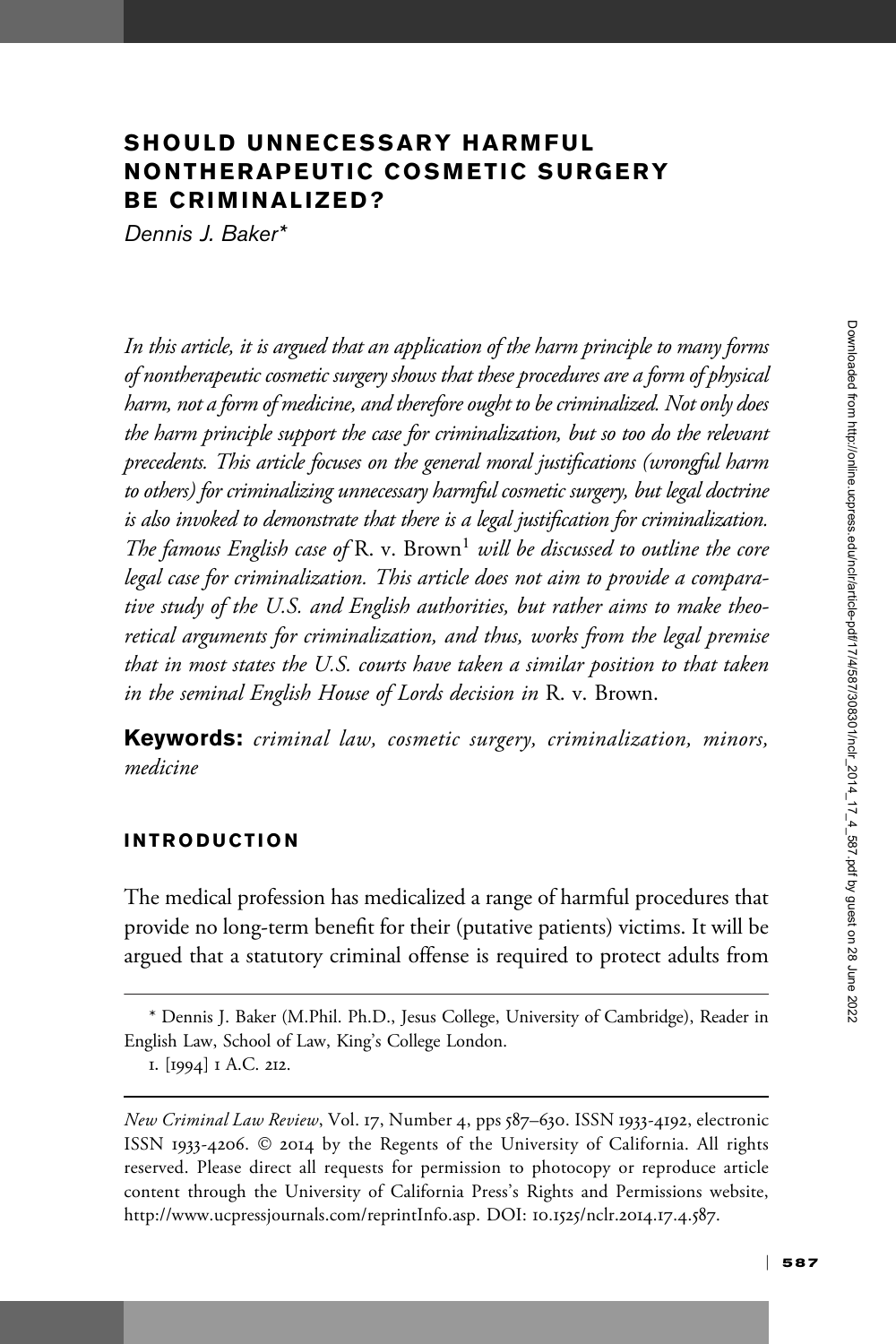unnecessary harmful nontherapeutic cosmetic surgery. Furthermore, it is argued that if the consent of adults cannot annul the wrongness of unnecessary harmful nontherapeutic cosmetic surgery,<sup>2</sup> a fortiori a minor's (for present purposes, a person aged under 18) consent cannot annul the wrongness of such surgery. The general focus is on wrongful harm to others as justification for criminalizing this sort of surgery. In the case of minors additional factors lend weight to the case for criminalization. Arguably, the reduced capacity and vulnerability of minors adds weight to the case for protecting all minors from such surgery.

The core justification for criminalizing this sort of surgery for minors is the same as for criminalizing it for adults: The core justification in both cases is that this sort of surgery involves wrongful harm to others. A minor's immaturity and vulnerability are only additional factors that balance the scales further in favor of criminalization. At the very least there should be a special offense to protect minors, because those aged 17 and under are particularly vulnerable to peer and media pressure. Coupled with this, even a mature minor lacks the maturity of an experienced adult.

Harmful cosmetic surgery that is nontherapeutic and otherwise unnecessary cannot be justified as lawful under the prevailing U.S. and English authorities<sup>3</sup> because the precedents deny consent as a defense to wanton violence that results in bodily harm, unless it comes within one of the exceptions where the courts have recognized consent as a defense. In R. v. Brown,<sup>4</sup> the House of Lords held that consent does not provide a defense to those who inflict actual or grievous (serious) bodily harm upon others unless the harm results from (1) reasonable surgical operations, (2) reasonable adornment procedures,<sup>5</sup> (3) properly conducted sports games, (4) dangerous feats and exhibitions, (5) reasonable horseplay.<sup>6</sup>

- 5. R. v. Wilson [1997] Q.B. 47.
- 6. R. v. Jones (1986) 83 Cr. App. R. 375.

<sup>2.</sup> R. v. Brown [1994] I A.C. 212. The U.S. courts have taken a similar approach. See Bass v. State (1961) 120 SE 2d 580; People v. Kevorkian (2001) 248 Mich. App. 373; Commonwealth v. Appleby (1980) 380 Mass. 296; People v. Samuels (1967) 250 Cal. App. 2d 501.

<sup>3.</sup> R. v. Brown [1994] 1 A.C. 212 is a case that has attracted a lot of attention from scholars on both sides of the Atlantic. This year alone it has been discussed in Margo Kaplan, Sex-Positive Law, (2014) 89 N.Y.U. L. REV. 89; Jack Anderson, The Right to a Fair Fight: Sporting Lessons on Consensual Harm, (2014) 17 NEW CRIM. L. REV. 55; Elaine Craig, Capacity to Consent to Sexual Risk, (2014) 17 NEW CRIM. L. REV. 103; Edward Stein, Immutability and Innateness Arguments About Lesbian, Gay, and Bisexual Rights, (2014) 89 CHI.-KENT L. REV. 597.

<sup>4.</sup> [1994] 1 A.C. 212.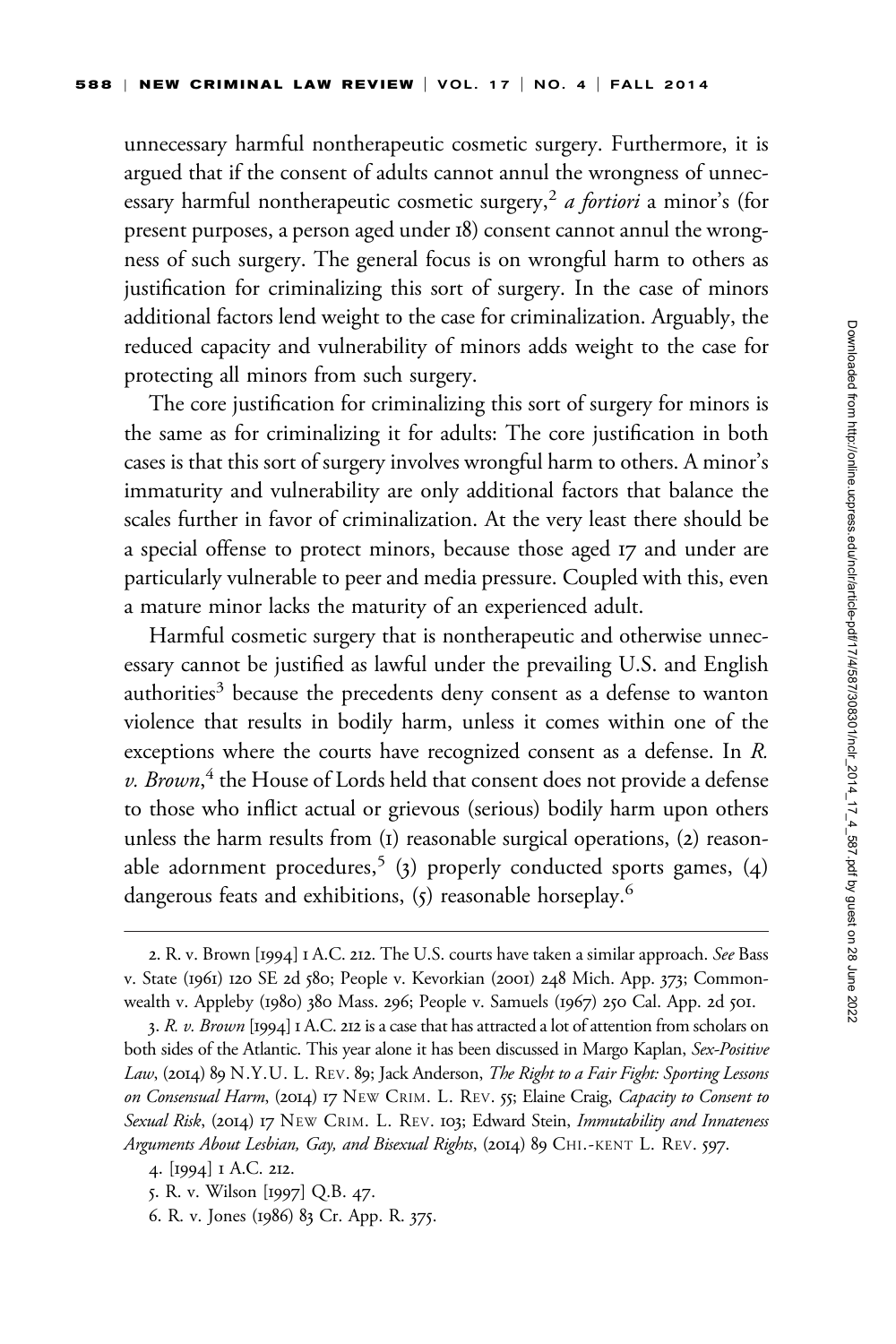The consenting victims of nontherapeutic harmful cosmetic surgery may not feel wronged because they consent, but they are wronged and harmed. They are wronged and harmed because the surgeon uses them as a means to an end, that is, as an object for making money. The issue is not about criminalizing the consenter (the putative patient); instead, it is about criminalizing the harm-doer, the surgeon. A criminal offense would not limit the self-harmer's freedom to self-harm<sup>7</sup> ; her freedom would be limited only to the extent that others will be deterred from harming her.

In R. v. Brown a group of sadomasochists voluntarily and enthusiastically committed acts of violence against each other, because they achieved sexual gratification from being subjected to violence and pain. The appellants were arraigned on various counts under §§ 20 and 47 of the Offenses Against the Person Act 1861 (U.K.) for aggravated assault, for inflicting wounds and actual bodily harm on the genital and other areas of the bodies of each other. Space prohibits consideration of all the R. v. Brown exceptions where consent provides a defense, so the discussion in this article will be only on the reasonable surgery exception.

It will be agued that the decision of the English House of Lords in  $R$ .  $v$ . Brown only provides an exception for genuine medicine. Nontherapeutic cosmetic surgery resulting in minor injury and no long-term damage might come within the reasonable adornment exception, but unnecessary nontherapeutic surgery that results in serious longer-term harm does not come within the adornment or medical exceptions.

#### I. DIRECT HARM

Cosmetic surgery is a growth industry.<sup>8</sup> The remote harm to society is that scarce medical resources are used for nonlegitimate and unnecessary

<sup>7.</sup> Self-mutilation might result from a psychiatric disorder, but it might also be culturally contingent. See the examples given in ARMANDO R. FAVAZZA, BODIES UNDER SIEGE: SELF-MUTILATION IN CULTURE AND PSYCHIATRY (2nd ed. 1996).

<sup>8.</sup> Statistics from the American Society of Plastic Surgeons show that in the United States in 2012, 14.6 million cosmetic plastic surgery procedures were performed. See [http://www.](http://www.plasticsurgery.org/news/press-release-archives/2013/14-million-cosmetic-plastic-surgery-procedures-performed-in-2012.html) [plasticsurgery.org/news/press-release-archives/](http://www.plasticsurgery.org/news/press-release-archives/2013/14-million-cosmetic-plastic-surgery-procedures-performed-in-2012.html)2013/14-million-cosmetic-plastic-surgery[procedures-performed-in-](http://www.plasticsurgery.org/news/press-release-archives/2013/14-million-cosmetic-plastic-surgery-procedures-performed-in-2012.html)2012.html. Similarly, in the United Kingdom, it has been reported that 50,122 cosmetic procedures were performed in 2013, which is a  $17\%$  increase on the previous year. See James Gallagher, Plastic Surgery "Booming" in the UK, (BBC NEWS, Feb. 3, 2014).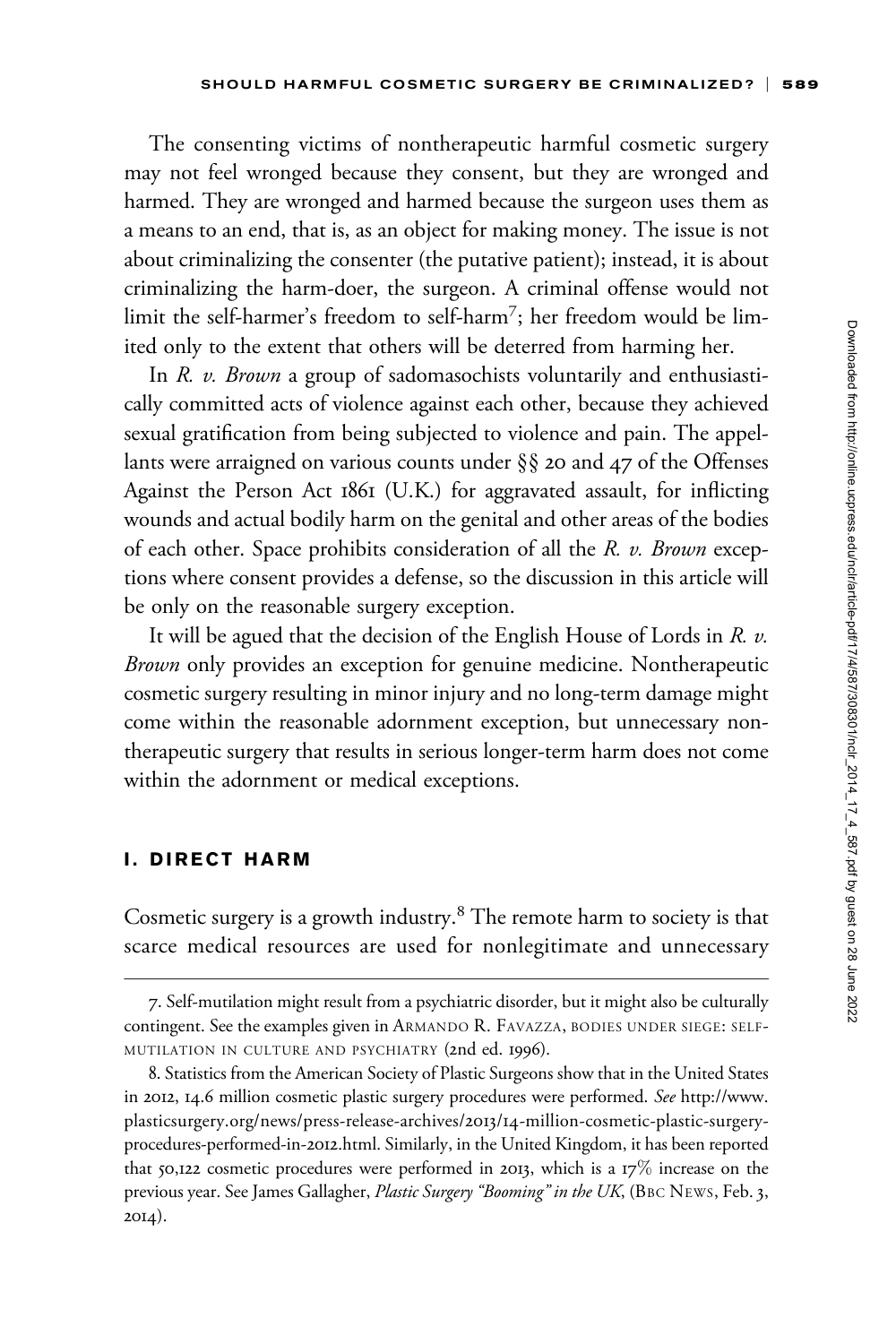surgical procedures when they could be used elsewhere to cure people who are ill.<sup>9</sup> It is a market that results in remote harms, because it uses up valuable medical resources that are needed elsewhere. I have argued elsewhere that doing remote harm rarely provides a basis for direct criminalization.<sup>10</sup> Who is the remote harm-doer? Is it the putative patient who supplies the demand that is the cosmetic surgery industry's raison d'être? What motivates the putative patient to seek such procedures? Arguably the core impetus for the market is the social and cultural environment we live in where the masses are obsessed with celebrities, youth, and beauty.<sup>11</sup> Celebrity, youth, and beauty are held up as values that outweigh skill and merit in our society.

Nonetheless, the direct harm-doer is the surgeon who chooses to use her skills to make money from providing nontherapeutic harmful surgery instead of therapeutic surgery. Remote harms should be dealt with via noncriminal state responses. In this article, the focus is on the direct harm-doer. The surgeon directly harms the putative patient by providing her with unnecessary harmful nontherapeutic cosmetic surgery.

Medical professionals have a moral and legal duty to act in the best interests of their patients and to take reasonable care when treating

<sup>9.</sup> For example, in Britain it has been observed: ''The demand for labial reduction surgery is constantly increasing. Healthcare funds are becoming limited and in the current financial and National Health Service atmosphere labiaplasty might be seen as luxury rather than a necessity. It could be argued it places an unnecessary burden on the already scarce healthcare funds. In many units this procedure is no longer provided by the NHS. The vast majority of women seeking surgery have normal labia. More than 50% of these women do so because they perceive their labia enlarged and wish to make them smaller to improve appearance." See Elisabeth J. Adams et al., *Labiaplasty*, 22(2) OBSTETRICS, GYNECOLOGY & REPRODUCTIVE MEDICINE 50 at 52 (2012).

<sup>10.</sup> See Dennis J. Baker, *The Moral Limits of Criminalizing Remote Harms*, 10(3) NEW CRIM. L. REV. 370 (2007); DENNIS J. BAKER, THE RIGHT NOT TO BE CRIMINALIZED: DEMARCATING CRIMINAL LAW'S AUTHORITY, at ch. 4 (2011).

II. On socialization and consumer identity choices, see Shay Sayre, Cosmetic Surgery and Self-Transformation, in THE ROUTLEDGE COMPANION TO IDENTITY AND CONSUMPTION 159 (Ayalla A. Ruvio & Russell W. Belk eds., 2012); R. Taylor et. al., Acceptance of Cosmetic Surgery and Celebrity Worship: Evidence of Associations Among Female Undergraduates, 47(8) PERSONALITY & INDIVIDUAL DIFFERENCES 869 (2009); J. Maltby & L. Day, Celebrity Worship and Incidence of Elective Cosmetic Surgery: Evidence of a Link Among Young Adults, 49(5) J. ADOLESCENT HEALTH 483 (2011).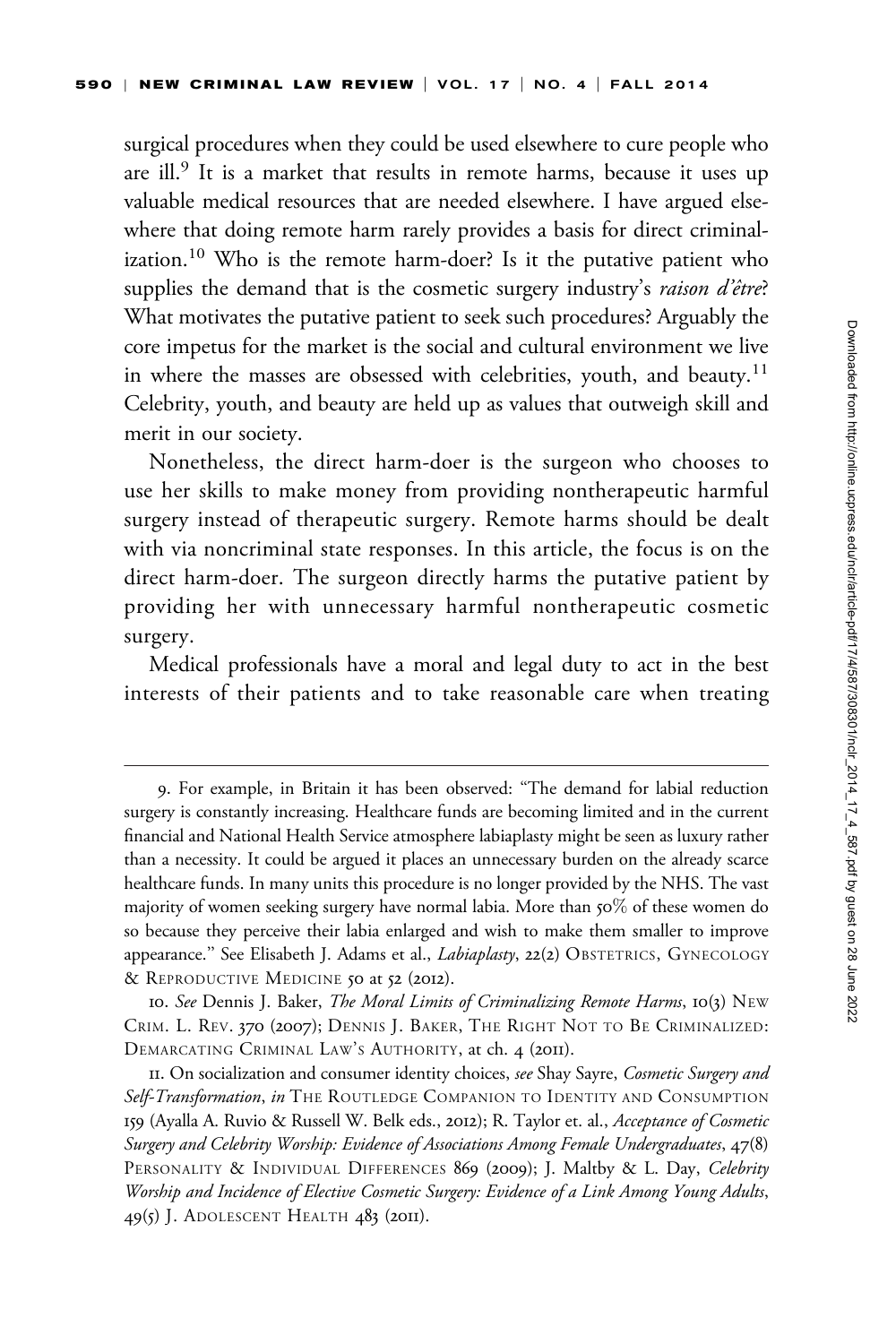patients.<sup>12</sup> They have a duty to exercise such reasonable care, as the patient's known medical condition requires. They have long been allowed to risk causing serious harm to a patient where, on the balance of interests, the risky medical procedure was the lesser of two evils.<sup>13</sup> A surgeon can take risks, but the risks must be calculated and aimed at enhancing the patient's health interests.<sup>14</sup> Medical procedures carried out in a grossly negligent manner, in some circumstances, will result in criminal liability.15 Seven hundred years ago, Horne wrote:

Again ye are to distinguish of other men-slayers; as of physicians, jurors, justices, witnesses, of ideots, madmen and fugitives; for physicians and chirurgions are skilful in their faculties, and probably do lawful cures having good consciences, so as nothing faileth to the patient which to their art belongeth; if their patients die, they are not thereby men-slayers or mayhemors; but if they take upon them a cure, and have no knowledge or skill therein; or if they have knowledge, if nevertheless they neglect the cure, or minister that which is cold for hot, or hot for cold, or take little care thereof, or neglect due diligence therein, and especially in burning, and cutting off of members which they are forbidden to do but at the peril of their patient; if

15. Generally, English criminal law does not contain offenses of negligence. The core exception is gross negligence manslaughter. See R. v. Adomako [1995] I A.C. 171. Cf. the position in some U.S. jurisdictions, Tarpeh v. U.S. (2013) 62 A.3d 1266; Sanchez v. Pereira-Castillo (2009) 590 F.3d 31.

<sup>12.</sup> That does not mean that doctors have to act in the patient's best interests, if she has full capacity and refuses a medically necessary amputation and so on. See Heart of England NHS Foundation Trust v. JB [2014] EWHC 342 (COP); Schreiber by Krueger v. Physicians Ins. Co. of Wisconsin (1998) 217 Wis. 2d 94. Cf. Great Western Hospitals NHS Foundation Trust v. AA [2014] EWHC 132 (Fam); Woolley v. Henderson, (1980) 418 A.2d 1123. On the duties doctors owe patients, and the scope of the duty, see R. v. Adomako [1995] 1 A.C. 171; see also the insightful U.S. authorities such as Simpson v. Davis (1976) 219 Kan. 584 at 587; Stevenson v. Yates (191) 208 S.W. 820; Marshall v. Klebanov (2006) 188 902 A.2d 873; White v. Harris (2011) 36 A.3d 203; Ward v. U.S. (1988) 838 F.2d 182; Meena v. Wilburn (1992) 603 So. 2d 866.

<sup>13.</sup> R. v. Cox (1992) 12 B.M.L.R. 38.

<sup>14.</sup> See the discussion in DENNIS J. BAKER, GLANVILLE WILLIAMS: TEXTBOOK OF CRIMINAL LAW, ch.24 (2012). See also In Re A (Children) (Conjoined Twins: Surgical Separation) [2001] 2 W.L.R. 480. In State v. Beck (1833) 1 Hill (SC) 363, Harper, J. said: "If, according to the prescription of the physician in the Arabian Nights, a physician should beat his patient with a mallet, for the *bona fide* purpose of restoring his health, . . . it would be no battery." Cf. Alec Walen, Doing, Allowing, and Disabling: Some Principles Governing Deontological Restrictions, 80(2) PHIL. STUD. 183 (1995).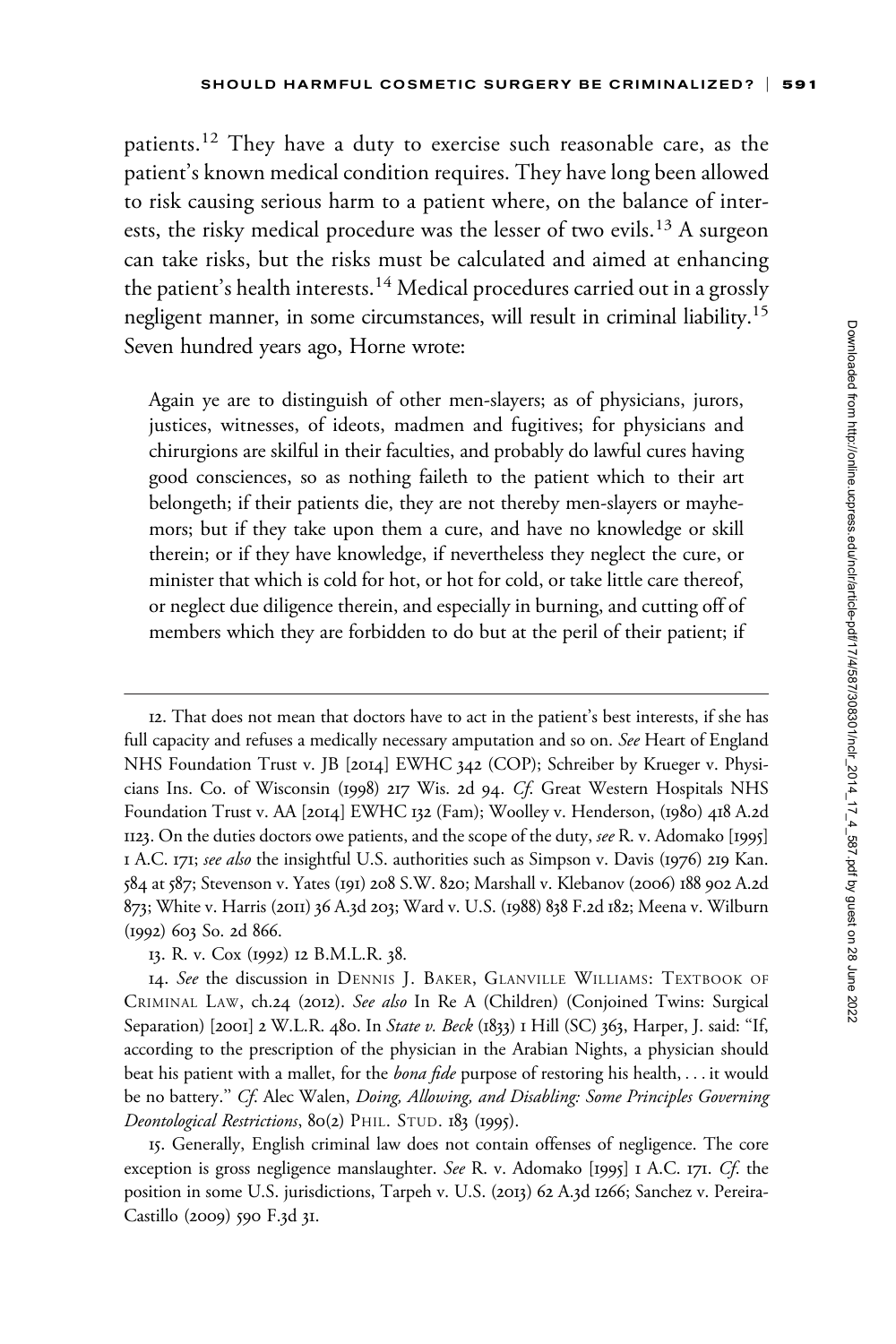their patients die, or lose their members, in such cases they are men-slayers or mayhemors.<sup>16</sup>

Interestingly, Horne states that surgeons should not wantonly remove limbs because that is forbidden. Horne not only refers to manslaughter, but also to the old common law offense of maiming. In R. v. Wright<sup>17</sup> it was held that: ''[A] person who ... maims himself, or procures another to maim him, that he may have more color to beg; or disables himself to prevent being pressed for a soldier is subject to fine and imprisonment at common law; and so is the party by whom it was effected at the other's desire.'' Horne said, ''Mayhem is the want of member, or the enfeebling of it by breaking, or cutting the bones of a man, whereby he is less able to combat.''18

In *State v. Bass*,<sup>19</sup> Bryson told Bass (a physician) that he was going to cut off his fingers to try to obtain insurance money. The physician refused to amputate Bryson's fingers, but accepted payment to inject his fingers with procaine so that he would not feel pain when the attempt was made to cut off his fingers. Bass also gave Bryson a rubber tourniquet to stop the likely bleeding and showed him how to apply and use it. Thereafter, a third party, Tryson, at Bryson's request, used an electric saw to cut off four fingers. Moore, J., took the view that Bass was criminally liable as an accessory to the maiming because he assisted the perpetrator and instigator of the maiming. It also was held that consent provided no defense, because of the level of harm inflicted. Moore, J., was not only concerned about the ulterior attempted fraud that Bass knowingly facilitated, but also about the

<sup>16.</sup> ANDREW HORNE, THE MIRROUR OF JUSTICES at 206 (W. H. of Gray's Inn, trans., 1903). The Mirrour of Justices was first published in 1328 in old French: the original manuscript is in the Parker Library, Corpus Christi College, Cambridge (manuscript identifier CCCC MS 258)).

<sup>17.</sup> This is the text of the case as reported in EDWARD HYDE EAST,ATREATISE OF THE PLEAS OF THE CROWN, Vol. I at 396 (1803).

<sup>18.</sup> HORNE, *supra* note 16, at 45. Cf. R. v. Tickner (1778) 1 Leach 187; R. v. Lee (1763) 1 Leach 51; R. v. Mills (1783) 1 Leach 259; R. v. Hunt (1825) 1 Mood. C.C. 93. ''Note, the life and members of every subject are under the safeguard and protection of the king to the end that they may serve the king and their countrie, when occasion shall be offered. ... Nay, the lord of the villiene, for the cause aforesaid, cannot mayhem the villiene, but the king shall punish him for mayheming of his subject (for that hereby he hath disabled him to do the king service) by fine, ransome, and imprisonment, until the fine and ransome be paid.''' SIR EDWARD COKE, THE FIRST PART OF THE INSTITUTES OF THE LAWS OF ENGLAND at 127a, 288a (1670).

<sup>19.</sup> (1961) 120 SE 2d 580.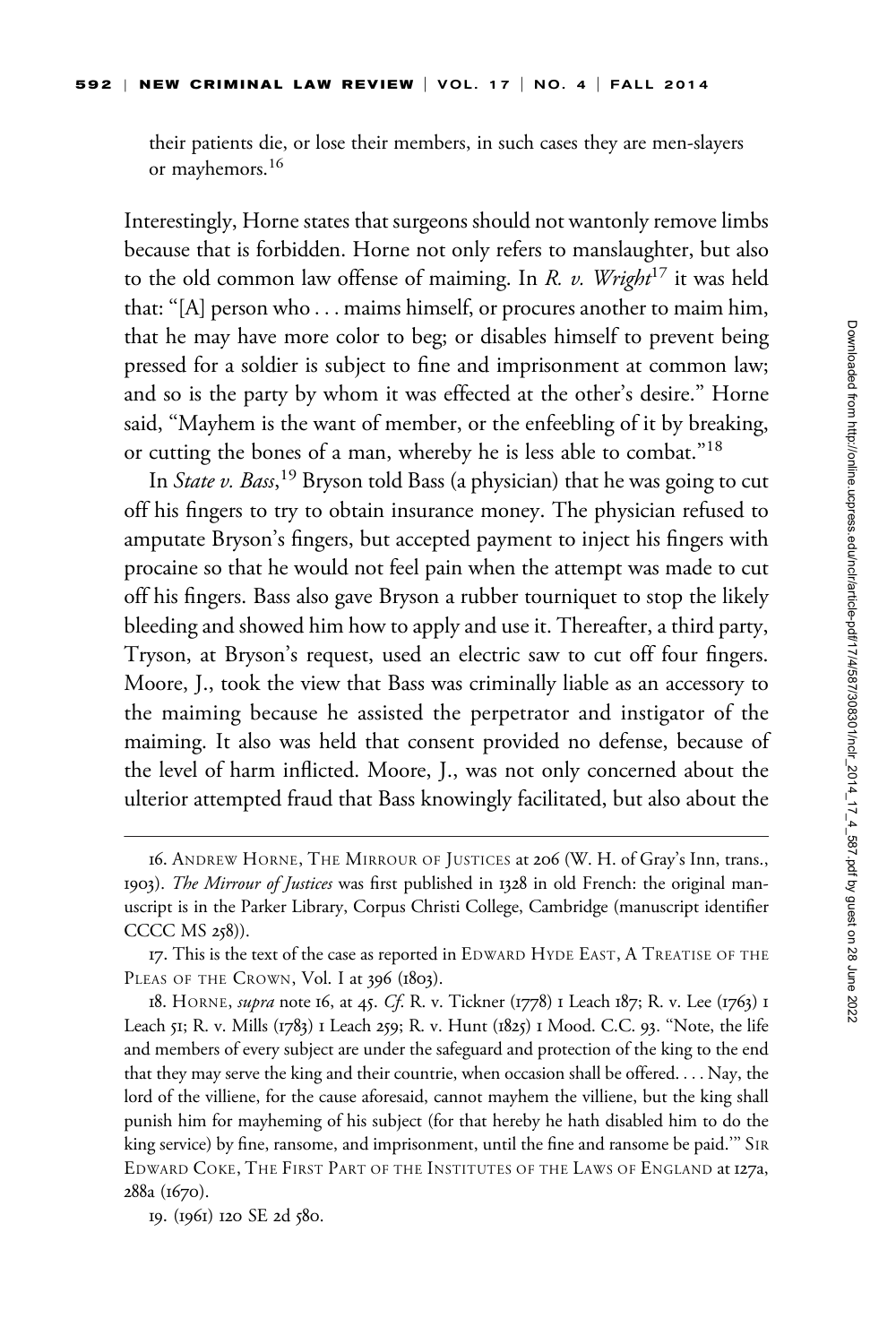harm posed to society where a person uses another to disable him- or herself.

It was once a crime to commit suicide or self-maim, but that is no longer the law in England and Wales nor in most states in the United States. The Offenses Against the Person Act 1861 (U.K) replaced the old offense of maiming and did not replace it with any offense that criminalizes self-harm. Self-harm requires a medical response, not a criminal law response. The medical cost to the state is a remote harm and thus should not be used as a basis for criminalization. In cases where the self-harm is perpetrated to facilitate some ulterior crime such as insurance fraud, the appropriate criminal law response is to convict the self-harmer of the ulterior crime alone (i.e., fraud).

Furthermore, a person should not be liable as an accessory for allowing another to harm her.<sup>20</sup> If the surgeon in *State v. Bass*<sup>21</sup> had used proper medical procedures to remove the consenter's fingers to help the consenter to commit fraud, there would have been no bar (assuming he had the requisite *mens rea* for complicity) to convicting him as accessory to fraud. What's more, such a surgeon should be convictable of an aggravated assault, because he deliberately inflicts serious bodily harm upon another without lawful justification. The fact that other has consented to the harm does not provide a defense, because the wrongness of wantonly inflicting serious harm upon another human being is not annulled by the victim's consent.<sup>22</sup>

The harm in a case like State v. Bass is not an inherent aspect or side effect of genuine therapeutic surgery, nor is it reasonable adornment, so consent should provide no defense. Even if a surgeon uses the same safe medical procedures (i.e., performs the surgery lege artis: according to the rules of medicine) that he would have used if the fingers had needed to be removed for a genuine medical reason such as to stop gangrene from spreading,<sup>23</sup> the patient's consent is no defense when the surgery is merely

<sup>20.</sup> See DENNIS J. BAKER, REINTERPRETING COMPLICITY, Ch. 3 (2015, forthcoming).

<sup>21.</sup> (1961) 120 SE 2d 580.

<sup>22.</sup> BAKER, *supra* note 14, at Ch. 23.

<sup>23.</sup> In a time when self-murder was still a crime, Hale wrote: ''If A. with an intent to prevent a gangrene beginning in his hand doth without any advice cut off his hand, by which he dies, he is not thereby felo de se, for tho it was a voluntary act, yet it was not with an intent to kill himself.'' MATTHEW HALE, THE HISTORY OF THE PLEAS OF THE CROWN at 412 (1736).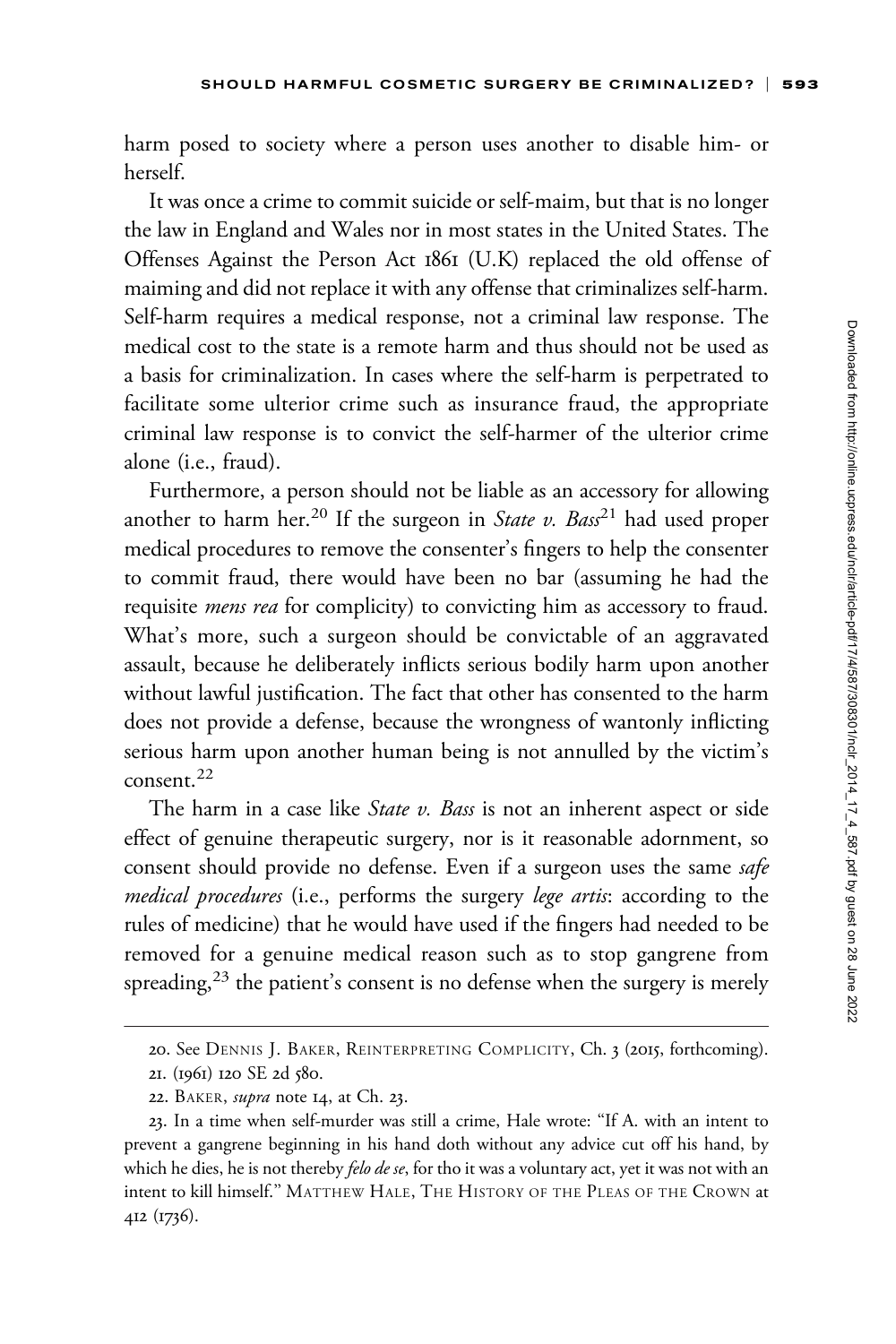aimed at facilitating insurance fraud. Such a surgeon does not act for a medical purpose, but to facilitate fraud. This sort of wanton surgery is not lawfully justifiable because the surgery is therapeutically unnecessary and results in serious injury. Such a surgeon is not relying on the defense of medical necessity or necessity more generally, but simply on the consent of the patient.<sup>24</sup> The latter is not enough to annul the wrongness of amputating healthy fingers to facilitate insurance fraud. Instead, the surgeon causes the consenting patient unnecessary serious bodily harm for a nontherapeutic reason.

The common themes in the case law are simply that a putative medical procedure resulting in serious injury has to in fact involve genuine therapeutic medicine (medical necessity) or otherwise come within the general defense of necessity. Unnecessary serious bodily harm ought not be disguised as therapeutic medicine.

It is worth bearing in mind that some forms of cosmetic surgery are therapeutic and thus would not be criminalizable because the criteria for criminalization presented in this article are: (1) The surgery is nontherapeutic. (2) The surgery is unreasonable in that it unnecessarily risks harming the patient for no greater end. Thus, the surgeon will have a defense if the nontherapeutic surgery is required as a matter of medical necessity or necessity more generally, such as to serve some other social end as is the case when a surgeon performs a nontherapeutic sterilization on a person suffering from a mental disability to allow the putative consenter to have some sexual autonomy.<sup>25</sup>

Similarly, the surgeon will have a defense where the unnecessary nontherapeutic surgery is reasonable in that it does not result in long-term harm and facilitates the autonomy choices of the consenter, as is the case

<sup>24.</sup> In Re F. (Mental Patient: Sterilization) [1990] 2 A.C. 1.

<sup>25.</sup> See the discussion in John Stanton-Ife, Mental Disorder and Sexual Consent: Williams and After, in THE SANCTITY OF LIFE AND THE CRIMINAL LAW at 204 (Dennis J. Baker et al., eds., 2013). In exceptional circumstances nontherapeutic surgery is needed as a matter of necessity to prevent social harm to the putative (incapacitated) consenter. See An N.H.S. Trust v. DE [2013] 3 F.C.R. 343; Re Eve [1986] 2 S.C.R. 388 at { 48; Re A (Male Sterilization) [2000] 1 F.L.R. 549. In these cases, the justification for allowing the nontherapeutic surgery seems to be necessity, since the harm involved in sterilization serves the greater good (lesser evil) of allowing the consenter to have some sexual freedom. Necessity seems to permeate the arguments presented by the Lords in In Re F. (Mental Patient: Sterilization) [1990] 2 A.C. 1. Cf. the discussion on nontherapeutic abortions in Webster v. Reproductive Health Services (1989) 492 U.S. 490.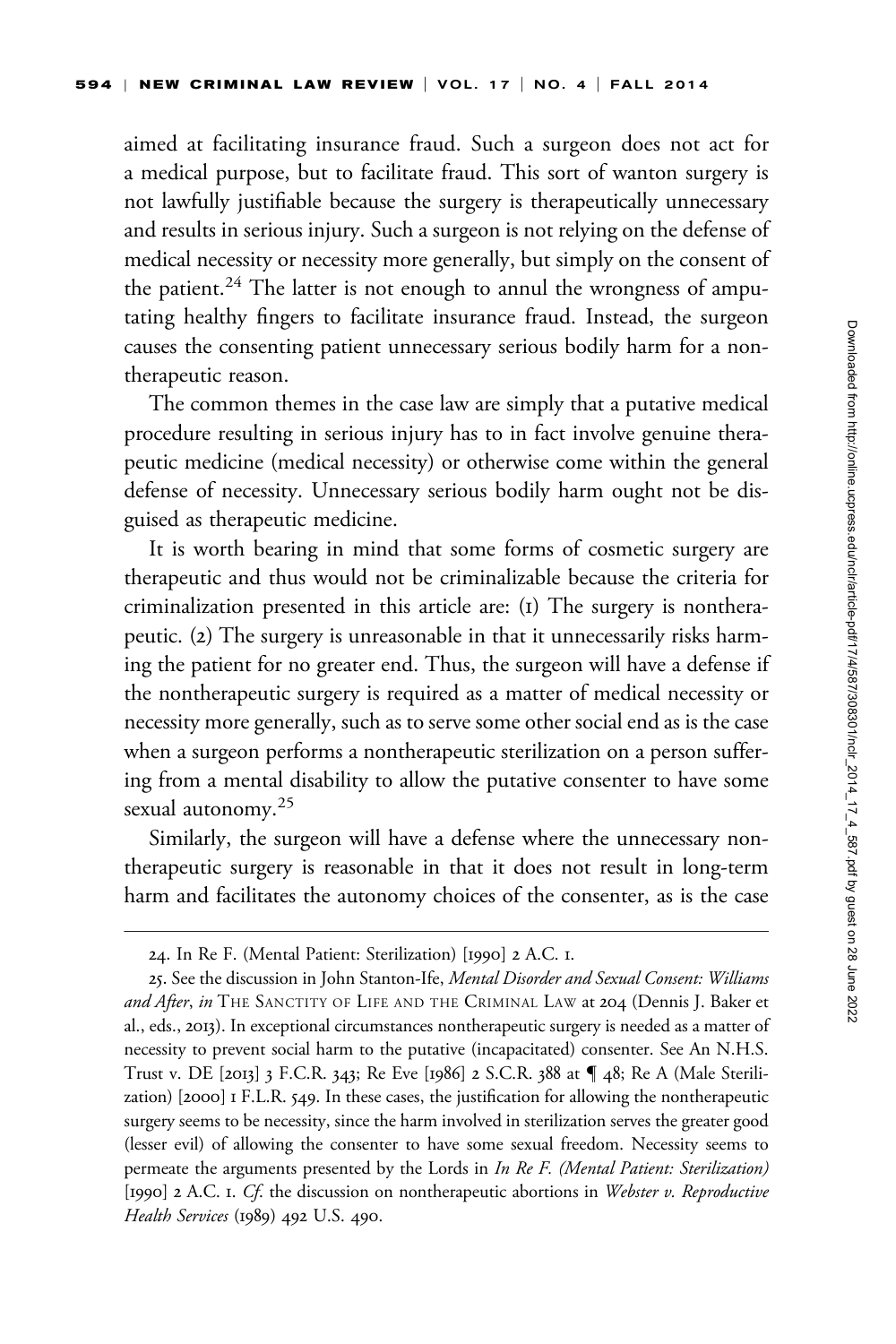with respect to milder forms of body adornment that are performed on consenting adults. The surgery will be reasonable only if it carries a low risk of resulting in unintended harm. Section 213A of Queensland's Public Health Act 2005, which makes it a criminal offense for surgeons to provide medically unnecessary cosmetic surgery for minors, includes the following useful standard:

The Minister must not recommend to the Governor in Council the making of a regulation under subsection (2) unless the Minister is satisfied that—(a) performance of the procedure on a child is unlikely to *compromise the health* or safety of the child; and (b) the procedure is routinely performed with minimal adverse outcomes. [Emphasis added.]

One might ask: How can cosmetic surgery be routinely performed without adverse outcomes, if it is never safety-tested? The answer is obvious. It would have to have been applied initially as a last resort in medical necessity cases, as might be the case where surgeons develop a technique for treating those who have suffered injuries in an accident or fire. If such a procedure becomes routine and safe after being used for medical necessities for a period of time, it might evolve to be a form of legitimate nontherapeutic (reasonably) ''harmless'' cosmetic surgery.<sup>26</sup> Hence, surgeons can risk grave harm when they are trying to achieve some greater good such as curing a patient, but not when they are merely trying to improve someone's appearance for the sake of serving that person's vanity.

### II. THE LIMITS OF CONSENT AS A DEFENSE FOR UNNECESSARY HARM TO ADULTS

This article works from the premise that consensual cosmetic surgery can be the result of a putative patient making a fully informed decision and rational choice to have the surgery.<sup>27</sup> Hence, it is not my aim to explore when consent is rational and informed and therefore valid. There are

<sup>26.</sup> Nontherapeutic sterilizations are also permissible when they are not a medical necessity, as the procedure has proved to be relatively safe and has minimal long-term health effects. Courts have held that such sterilizations are permissible. See Custodio v. Bauer (1967) 251 Cal. App. 2d 303; Shaheen v. Knight (1957) 11 Pa. D. & C. 2d 41.

<sup>27.</sup> Cf. Martin Van Hees, Acting Autonomously Versus not Acting Heteronomously, 54(4) THEORY & DECISION 337 (2003).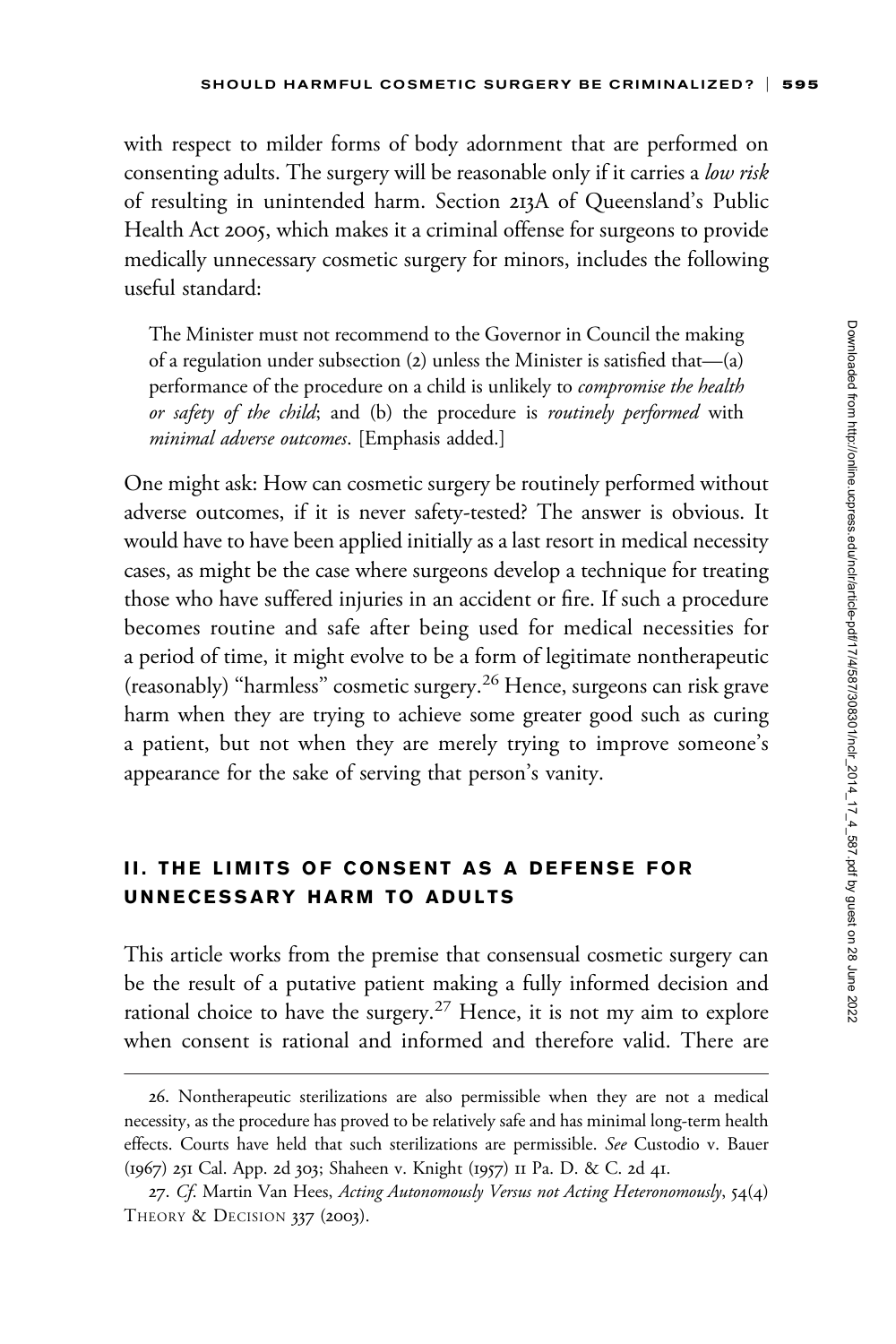extreme cases where adults who are addicted to dangerous cosmetic surgery do not make fully rational choices, even though those choices are regarded as autonomous choices under the current law in the United States and Britain. A social environment where people are indoctrinated or influenced to seek a particular image that has been created by society, or some subset of society, can lead to wholly irrational decisions.<sup>28</sup> Nonetheless, many of these decisions are sufficiently informed to count as autonomous under our current law.

Many cases that are treated as involving autonomous and fully informed decision making are questionable.<sup>29</sup> Take the example of the "Tiger Man." For some subjective reason the ''Tiger Man'' thought he would look better as a tiger and had many dangerous and unnecessary cosmetic procedures to make his head appear like that of a tiger. (A Google image search of the Tiger Man will leave most viewers questioning whether the surgeons involved acted reasonably in repeatedly performing dangerous cosmetic procedures for financial gain, without insisting that the Tiger Man seek a purely psychiatric remedy to cure his compulsive obsession to appear as a tiger. $30)$ 

There seem to be cases where the validity of the consenter's consent is questionable because of the distorted information that is used by the decision-maker to form the decision to have surgery. Misinformation and unreasonable social influences can lead to irrational decision making.<sup>31</sup>

<sup>28.</sup> The social information relied on to inform the decision distorts the decision. Compare the discussion in Insoo Hyun, Authentic Values and Individual Autonomy, 35(2) J. VALUE INQUIRY 195 (2001).

<sup>29.</sup> See for example, Yamin v. Commissioner of Social Sec. (2009) F. Supp. 2d, 2009 WL 799457, where a cosmetic surgeon carried out surgery on a mentally ill woman.

<sup>30.</sup> On the psychological conditions that might influence decisions to have nontherapeutic surgery, see Cihan Sahin et al., Patient Selection in Plastic Surgery: Recognizing Body Dysmorphic Disorder, 2(2) ARCHIVES OF CLINICAL & EXPERIMENTAL SURGERY 109 (2013); W. L. Ericksen et al., Psychiatric Issues in Cosmetic Plastic Surgery, 83 PSYCHIATRIC Q. 343 (2012); K.A. Phillips, *Psychosis in Body Dysmorphic Disorder*, 38(1) J. PSYCHIATRIC RES. 63 (2004); S. Bellino et al., Dysmorphic Concern Symptoms and Personality Disorders: A Clinical Investigation in Patients Seeking Cosmetic Surgery, 144(1) PSYCHIATRY RES. 73 (2006), where it was observed ''that the presence of a psychopathological reaction to imagined defects in appearance in subjects pursuing a surgical correction is associated with the severity of schizotypal and paranoid personality disorders.''

<sup>31.</sup> Lehrer writes, ''there is something odd about the idea that a person who is enslaved by his passions is autonomous." See Keith Lehrer, Reason and Autonomy, 20(2) SOC. POL'Y & PHIL. 177 (2003).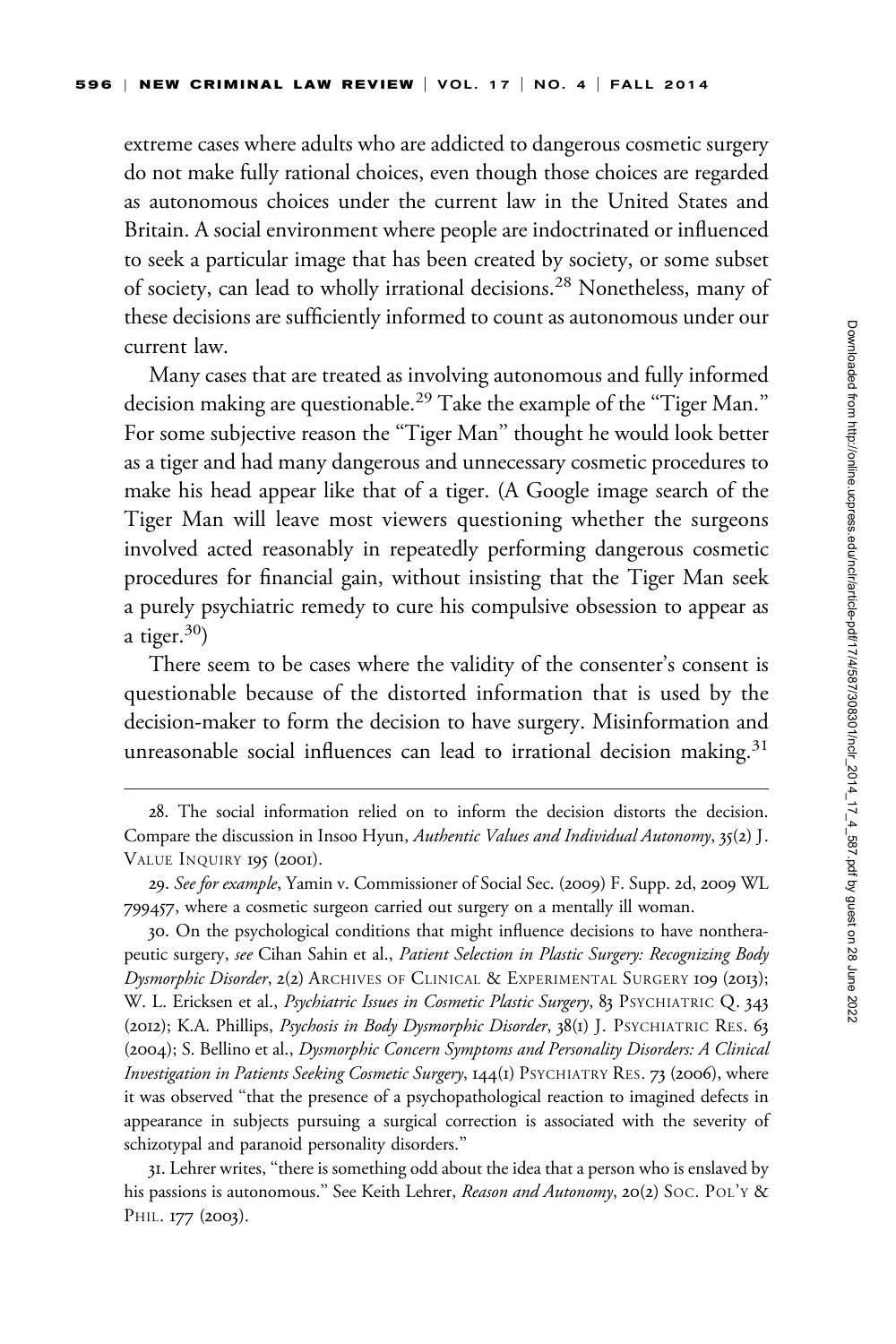Nonetheless, in the cases discussed here it is assumed that the consent is valid because it is assumed to have come from a fully informed autonomous adult. In the cases involving minors under the age of 16, it is assumed their consent is not valid because of their intellectual immaturity.<sup>32</sup>

As we will see, there also is a grey area between adult and minor, because some minors above the age of 16 and below the age of 18 are treated as being sufficiently mature to provide valid consent. In these cases, it will be agued that the decision whether or not to have unnecessary nontherapeutic surgery is a decision that a minor between the ages of 16 and 18 should not have to make because they are particularly vulnerable to peer pressure and distorted media messages. Some have argued that minors in this category have less maturity than adults. Whether the latter can be proved or not, few would doubt that minors are more impressionable and vulnerable than adults.

It will be argued in the next section that the age of consent for unnecessary nontherapeutic cosmetic surgery should be 18 years of age, even though some 17-year-olds may be more mature than some 20-year-olds. The line has to be drawn somewhere. To some extent the ability of a mature minor to consent to harmful cosmetic surgery is moot, because consent is no defense for adults or minors where the unnecessary nontherapeutic cosmetic surgery results in grievous bodily harm. To establish this, let us first consider the limits of *adult* consent as a defense.

The *volenti* doctrine holds that she who consents is not wrongfully harmed by the harm-doer's conduct.<sup>33</sup> The limits of the volenti non fit *iniuria* ("to a willing person, injury is not done") doctrine<sup>34</sup> were laid down

<sup>32.</sup> Something that seemed to be overlooked in the old case of *Reynolds v. People* (1881) 41 How. Pr. 179, where the *volenti* doctrine was allowed as a defense in a case where a 19-yearold man sexually assaulted a 12-year-old girl. Cf. Lawrence v. Lawrence (2010) 360 S.W.3d 416 at 420. See also the offenses in §§ 5–15 of the Sexual Offenses Act 2003.

<sup>33.</sup> For a penetrating discussion of the doctrine in the criminal law context, see JOEL FEINBERG, HARM TO SELF: THE MORAL LIMITS OF THE CRIMINAL LAW 98-262 (1986).

<sup>34.</sup> The doctrine has been applied in tort cases for centuries. In Roger Grendon v. The Bishop of Lincoln (1575) 2 Plow. 493 at 501, it was said: "But if a parson imparsonee presents another, thereby he has disappropriated the advowson, and made it presentable ever after, as Manwood said; for, he said, volenti non fit injuria, but against his will no one can tortiously disappropriate it." See also Bracebridge (1404) Jenk. 73. The rule also has been applied in criminal cases. Coke mentioned it early on in his criminal law volume. See EDWARD COKE, THE INSTITUTES OF THE LAWS OF ENGLAND: THIRD PART at 80 (1648).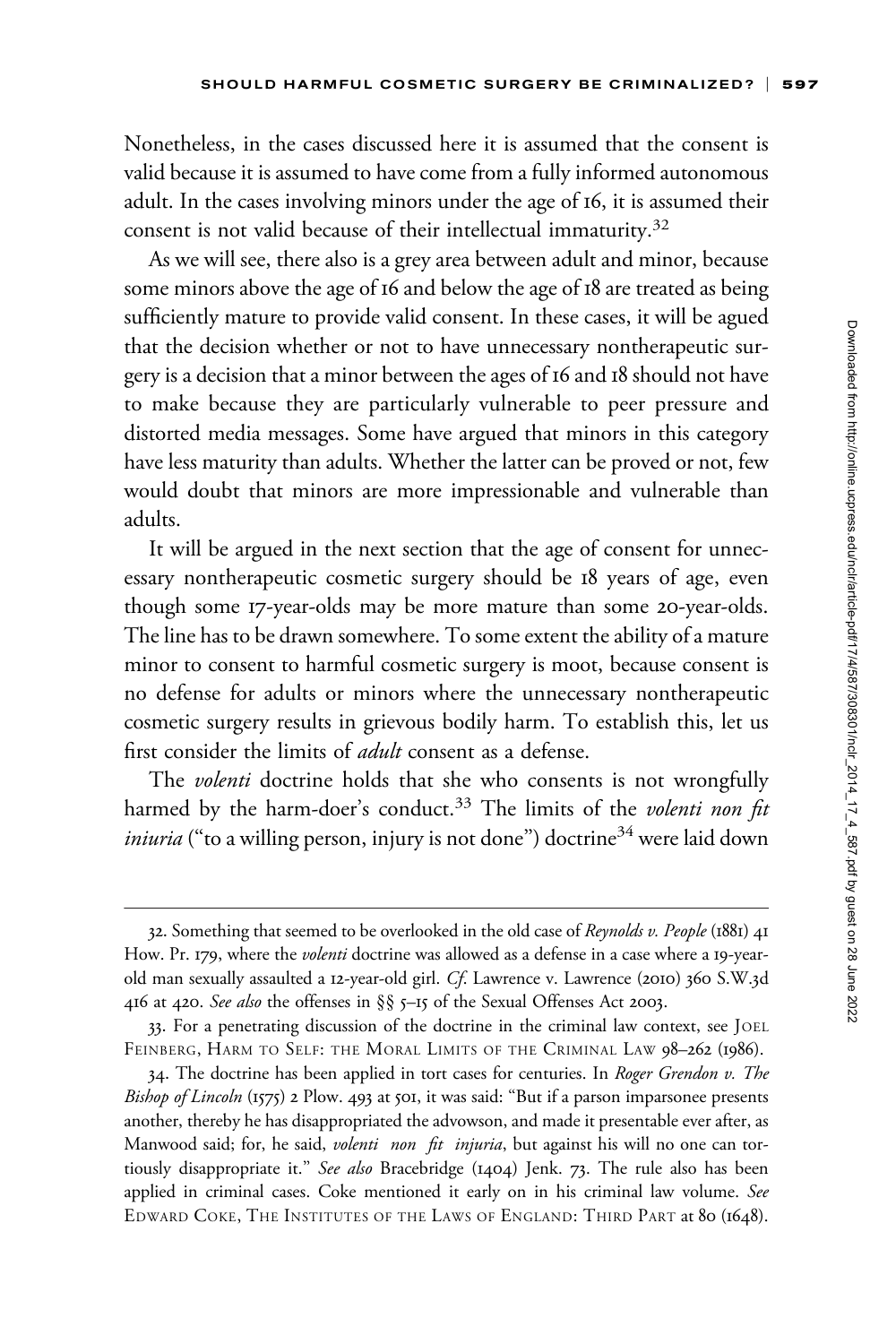by the Law Lords in R. v. Brown.<sup>35</sup> (The American courts have taken a broadly similar approach).<sup>36</sup> Consent is no defense where the defendant has inflicted actual bodily harm or grievous bodily harm upon another, unless the harm results from conduct that comes within one of the exceptions recognized in R. v. Brown. The courts have held that harm resulting from legitimate sporting accidents and harm resulting from deliberate violence that is a part of a lawfully recognized violent sport, such as boxing, comes within the exceptions. The courts also have held that trivial harm resulting from lawful correction comes within the exception.<sup>37</sup> In addition, it has been held that "ephemeral" harm resulting from reasonable body  $adormmen<sup>38</sup>$  procedures and from *reasonable surgery* come within the exceptions.<sup>39</sup> Coupled with this, it has been held that accidental harm resulting from reasonable horseplay could come within the exception.<sup>40</sup> The New Zealand Court of Appeal has observed:

The law in the United Kingdom, as stated by the majority in R. v. Brown, is that consent is a complete answer in relation to simple assault but not to assault that occasions actual bodily harm, except in recognized categories of cases, including surgery, lawful sports, tattooing and body piercing. Even in cases involving those recognized exceptions, however, it appears that conduct will be criminal, despite consent, where the conduct is sufficiently grave to be characterized as criminal.<sup>41</sup> [Emphasis added.]

Elsewhere, it has been argued that the decision in R. v. Brown is reconcilable with critical morality, because it protects the humanity (dignity) of the consenting party.<sup>42</sup> Rather than reconsider the debate on whether consent

<sup>35.</sup> [1994] 1 A.C. 212.

<sup>36.</sup> R. v. Brown [1994] 1 A.C. 212. See also Bass v. State (1961) 120 SE 2d 580; People v. Kevorkian (2001) 248 Mich. App. 373; Commonwealth v. Appleby (1980) 380 Mass. 296; People v. Samuels (1967) 250 Cal. App. 2d 501.

<sup>37.</sup> See BAKER, *supra* note 14, at Ch. 20.

<sup>38.</sup> R. v. Wilson [1997] Q.B. 47 at 50 per Russell, L.J.

<sup>39.</sup> See Bass v. State (1961) 120 SE 2d 580; People v. Kevorkian (2001) 248 Mich. App. 373; Commonwealth v. Appleby (1980) 380 Mass. 296; People v. Samuels (1967) 250 Cal. App. 2d 501.

<sup>40.</sup> See generally, BAKER, supra note 14, at Ch. 23.

<sup>41.</sup> R. v. Lee [2006] 3 N.Z.L.R. 42 at { 219.

<sup>42.</sup> DENNIS J. BAKER, The Moral Limits of Consent as a Defense in the Criminal Law, 12 NEW CRIM. L. REV. 93 (2009). See also Hamish Stewart, Kantian Police: Limits of Consent in Regulatory Law, 17 NEW CRIM. L. REV. 1 (2014); Hamish Stewart, The Limits of Consent and the Law of Assault, 24 CAN. J.L. & JURISPRUDENCE 205 (2011).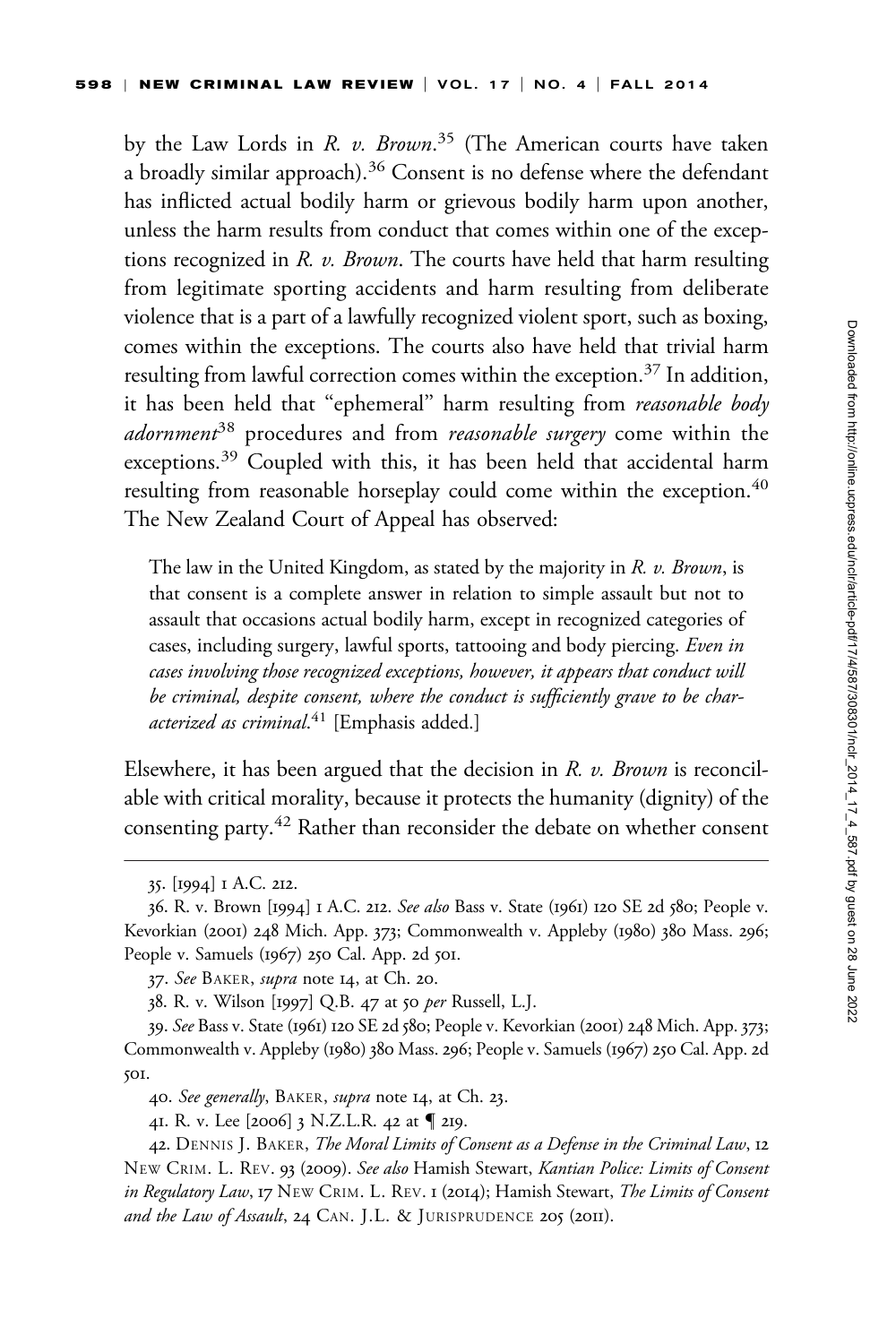can annul the wrongness of wanton harm to others, this article works from the premise that needlessly causing others to suffer grievous bodily harm violates their worth as a human being regardless of whether they desire that degradation of their dignity. Thus, in this article it is taken as a given that wanton serious bodily harm to others violates their dignity as a human being and is wrongful for this reason. Similarly, a court in Germany has held that male circumcision carried out on a minor to satisfy a religious ritual is a violation of the child's integrity.<sup>43</sup>

If a person consents to another throwing acid in her eyes so that she will be left blind for life, she is harmed, even though she may not personally consider herself wronged. To some extent consent can annul wrongness, but it can never neutralize or annul physical harm. Physical harm is something that all species are biologically programmed to avoid. Subjective preferences<sup>44</sup> and socialization cannot change the biological nature of physical pain or physical damage. Inflicting serious bodily harm upon others injures both the perpetrator and the victim: it damages the perpetrator's character, and it causes direct physical harm to the victim.

Nonetheless, consent is not denied as a defense to prevent self-harm, it is denied as a defense to prevent *harm to others*. The law does not hold that "you must not harm yourself"; it merely states that others should not rely on your consent to deny you basic respect as a human being. A person is still free to harm herself. That is her personal choice, and the law does not

44. See J. Slevec & M. Tiggemann, Attitudes Toward Cosmetic Surgery in Middle-aged Women: Body Image, Aging Anxiety, and the Media, 34(1) PSYCHOL. WOMEN Q. 65 (2010). Feminists attribute celebrity beauty standards to patriarchal socialization, but such a view is perhaps too simplistic to explain the fuller biological and social motivators behind decisions to have surgery. Cf. the feminist arguments presented in Michelle Leve & Lisa Ruben, Cosmetic Surgery and Neoliberalisms: Managing Risk and Responsibility, 22(1) FEMINISM & PSYCHOL. 122 (2012); Patricia Gagne & Deanna McGaughey, Designing Women: Cultural Hegemony and the Exercise of Power Among Women Who have Undergone Elective Mammoplasty, 16(6) GENDER & SOC'Y 814 (2002); Tamar Wilson, Pharaonic Circumcision under Patriarchy and Breast Augmentation under Phallocentric Capitalism: Similarities and Differences, 8(4) VIOLENCE AGAINST WOMEN 495 (2002).

<sup>43.</sup> See Jan F. Orth, Explaining the Cologne Circumcision Decision, 77(6) J. CRIM. L. 497 (2013), where § 223 of the German Criminal Code (s. 223 Strafgesetzbuch (StGB)) was invoked.  $\S$  223  $\P$  I StGB provides: "Whosoever physically assaults or *damages the health of* another person shall be liable to imprisonment not exceeding five years or a fine." Cf. Tasmania Law Reform Institute, Non-therapeutic Male Circumcision: Final Report (2012).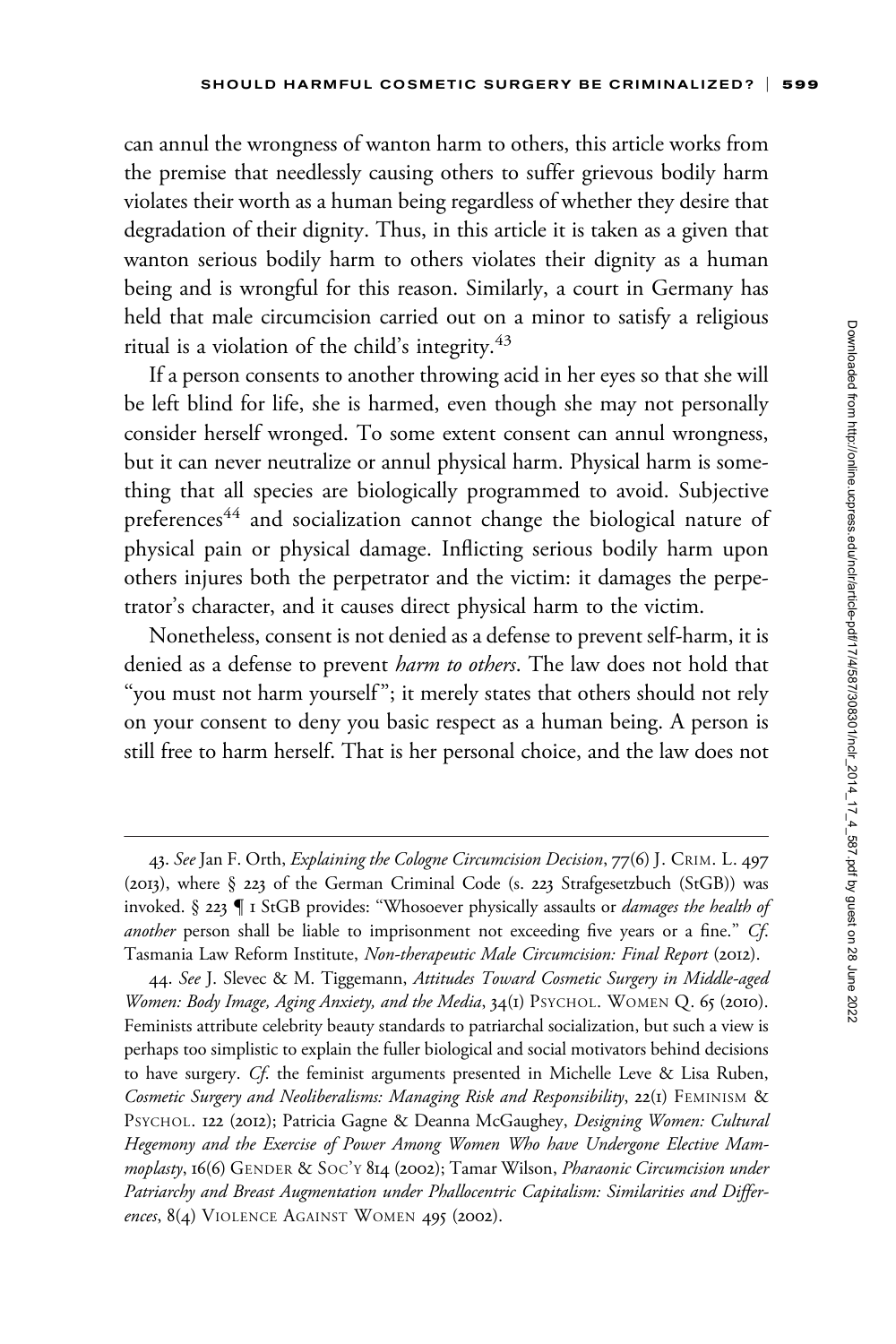deny her the freedom to engage in self-harm.<sup>45</sup> Of course, the state will try to get the self-harmer to accept treatment to prevent her from self-harming. In extreme cases, a person suffering mental illness may be detained in a mental hospital.

It has been argued elsewhere that the Law Lords were too restrictive in denying consent as a defense to both grievous bodily harm (serious physical bodily harm) and actual bodily harm (nonserious physical bodily harm).<sup>46</sup> It has been argued elsewhere that actual bodily harm is not sufficient to override consent as a defense. It is true that a person who harms another disregards that person's human worth, but human worth is also respected by allowing the putative victim to have the autonomy to choose to be harmed. But any harm has to be reasonable. A person's interest in human dignity has to be balanced against her interest in autonomy.<sup>47</sup> The human dignity violation involved in inflicting actual bodily harm upon others is not sufficient to outweigh that person's autonomy right. Therefore, consent should provide a defense where the defendant has inflicted actual bodily harm only on the consenting victim. Courts in other jurisdictions have held that consent should be denied as defense only for grievous bodily harm.<sup>48</sup> That also is the position taken in this article.

Lawmakers' deference to the medical profession has allowed the medical profession to medicalize unnecessary harmful cosmetic surgery, not only for adults, but also for minors. The aim here is to put forward a case for invoking the criminal law to prevent surgeons from carrying out medical

<sup>45.</sup> In England and Wales, even suicide has been decriminalized. See  $\S$  2 of the Suicide Act 1961, which targets harm to others instead of self-harm. Similarly, § 2 of the Female Genital Mutilation Act 2003 (U.K.) makes it an offense for a person to assist a girl or adult woman to mutilate her own genitalia. Self-harm is not criminalized, but assisting another to harm herself is.

<sup>46.</sup> BAKER, *supra* note 14, at Ch. 23.

<sup>47.</sup> The links between autonomy and dignity are complex, but a deeper analysis of these links is beyond the scope of this article. Cf. R.A. Duff, Harms and Wrongs, 5 BUFF. CRIM. L. REV. 13 (2001).

<sup>48.</sup> See the decision of the Supreme Court of Victoria in *Neal v. The Queen* [2011] V.S.C. A. 172 at 62, where in applying the test formulated in the dissenting judgment of Lord Slynn of Hadley in R. v. Brown [1994] 1 A.C. 212, Redlich, J.J.A., and Kyrou, A.J.A., (Nettle, J.J.A., concurring) said: ''The test of mere actual bodily harm has also been criticised in academic writings and, as was pointed out by the New Zealand Court of Appeal in R. v. Lee [2006] 3 N.Z.L.R. 42, 93–94 has in effect not been followed in a number of subsequent English decisions."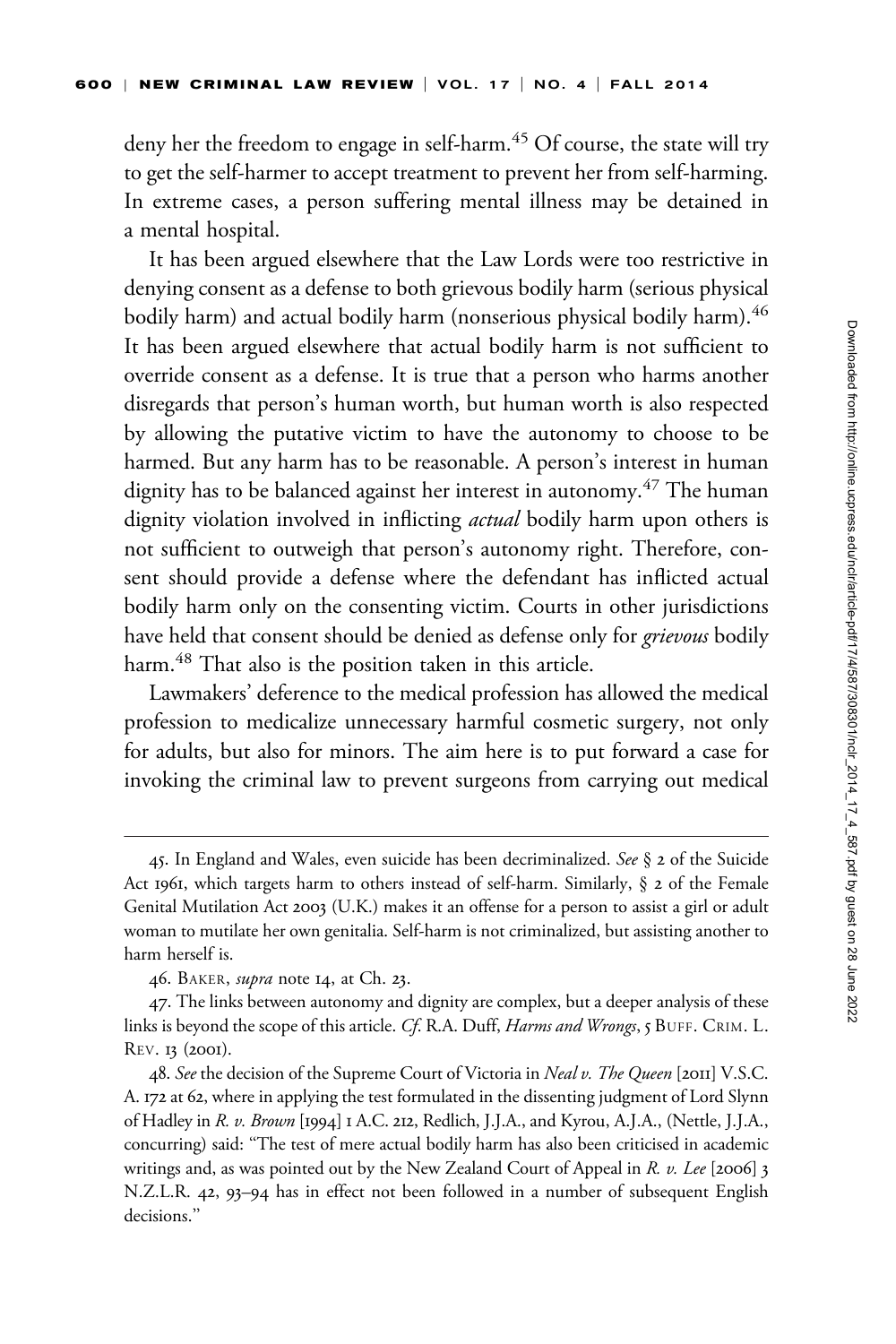procedures that unnecessarily risk causing harm. In light of R. v. Brown, <sup>49</sup> unnecessary nontherapeutic surgery that carries a high risk of resulting in serious long-term harm for consenting adults is not in the public interest and thus constitutes an aggravated criminal assault contrary to §§ 18, 20 and 47 of the Offenses Against the Person Act 1861 (U.K).

In Attorney-General's Reference (No. 6 of 1980), Lord Lane, C.J., said: ''Nothing which we have said is intended to cast doubt upon the accepted legality of properly conducted games and sports, lawful chastisement or correction, reasonable surgical interference, dangerous exhibitions, etc. These apparent exceptions can be justified as involving the exercise of a legal right, in the case of chastisement or correction, or as needed in the public interest, in the other cases" (emphasis added).<sup>50</sup> The Law Lords in  $R$ . v. Brown endorsed Lord Lane C.J.'s "reasonable surgery" defense.<sup>51</sup> In  $R$ .  $v$ . Brown,<sup>52</sup> Lord Mustill said that consent was a defense to surgery where the surgery constituted ''proper medical treatment.'' Lord Jauncey held that the consent was a defense for, among other things, reasonable surgery:

Consent of the victim is no answer to anyone charged with the latter offense or with a contravention of section 20 of the Offenses Against the Person Act 1861 unless the circumstances fall within one of the well known exceptions such as organized sporting contests and games, parental chastisement or reasonable surgery.<sup>53</sup> [Emphasis added.]

In In Re F. (Mental Patient: Sterilization), Neill, L.J., said:

It is apparent therefore that the defense of consent is not a complete answer if to give effect to such consent would be against the public interest. ... Thus it may be that in some future case the rule that a person may consent to any

52. [1994] 1 A.C. 212 at 266, Lord Mustill said: ''Many of the acts done by surgeons would be very serious crimes if done by anyone else, and yet the surgeons incur no liability. Actual consent, or the substitute for consent deemed by the law to exist where an emergency creates a need for action, is an essential element in this immunity; but it cannot be a direct explanation for it, since much of the bodily invasion involved in surgery lies well above any point at which consent could even arguably be regarded as furnishing a defense. Why is this so? The answer must in my opinion be that *proper medical treatment*, for which actual or deemed consent is a prerequisite, is in a category of its own.'' (Emphasis added.)

53. [1994] 1 A.C. 212 at 242. See also Lord Templeman's comments at 231.

<sup>49. [1994] 1</sup> A.C. 212. See also Commonwealth v. Appleby (1980) 380 Mass. 296; People v. Samuels (1967) 250 Cal. App. 2d 501.

<sup>50.</sup> [1981] Q.B. 715 at 719.

<sup>51.</sup> [1994] 1 A.C. 212.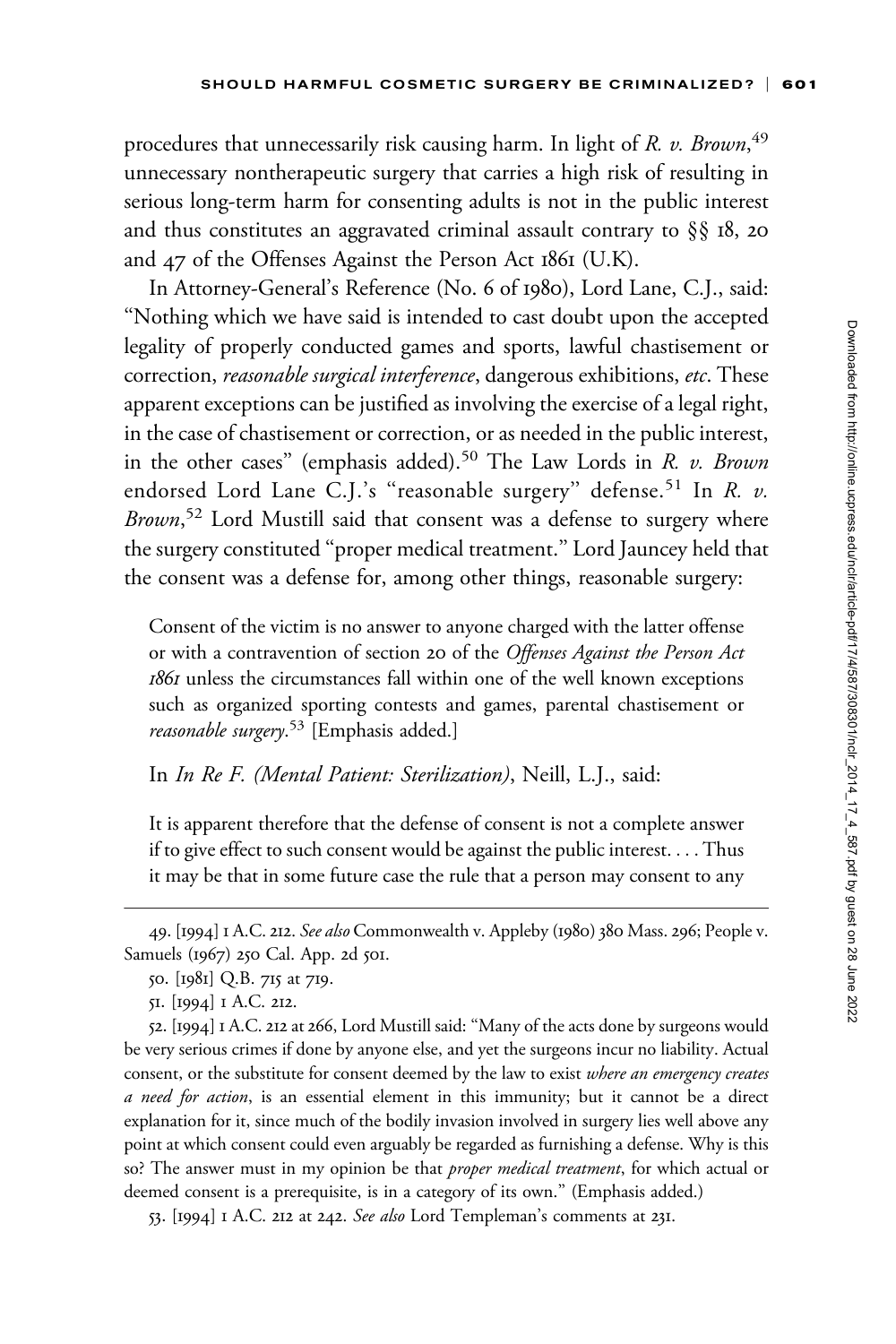operation on himself will require modification if it were to appear that some surgical procedure of an irreversible nature had been carried out not in the course of the medical treatment of the person operated on or of some member of his family<sup>54</sup> but merely in return for money to meet some pressing financial need.<sup>55</sup> [Emphasis added.]

One can think of plenty of hypotheticals where surgery is unlawful. For example, consent will not provide a defense to a surgeon where she is involved in nonlegitimate organ harvesting.<sup>56</sup> An organ donor can consent to having her organs removed after she is dead, but she cannot sell her organs whilst she is alive, nor can she donate an organ when to do so would result in her death. Since a person only has one liver, she would not be able to donate a liver whilst alive, but she could donate one of her kidney's to her sister, if both her kidneys are healthy. A surgeon who illegally removes an organ is more likely to be charged with a specific offense<sup>57</sup> than with aggravated assault. But there is no reason why a surgeon could not be prosecuted for aggravated assault when she intentionally removes an organ such as a kidney from a consenting victim when the surgeon knows that the kidney is to be illegally sold to another,<sup>58</sup> because such surgery would not be reasonable surgery and thus would not come within the reasonable surgery exception.

Similarly, if a surgeon were to remove a person's hand to help him perpetrate a fraud,<sup>59</sup> he or she would be liable for one of the aggravated forms of assault found in §§ 18, 20, or 47 of the Offense against the Person Act 1861 (U.K.) since consent would provide no defense. Consent provides no defense because the hand is not removed for a medical purpose, nor is it removed as a matter of necessity to prevent a person suffering Body Integrity Identity Disorder (BIID) from risking graver harm by trying to amputate it herself by lying her hand or arm on

<sup>54.</sup> For example, a genuine kidney donation.

<sup>55.</sup> [1990] 2 A.C. 1 at 29.

<sup>56.</sup> See Steven Swinford, Girl Smuggled into Britain to Have Her "Organs Harvested" (THE LONDON TELEGRAPH, Oct. 18, 2013).

<sup>57.</sup> See § 33 of the Human Tissue Act 2004; likewise, the surgeon could be charged as an accessory where she assists another to perpetrate the offense found in § 32 of the Act of 2004. See also § 10 of the Human Transplantation (Wales) Act 2013.

<sup>58.</sup> On the morality of organ markets, see MARK J. CHERRY, KIDNEY FOR SALE BY OWNER: HUMAN ORGANS, TRANSPLANTATION, AND THE MARKET (2005).

<sup>59.</sup> State v. Bass (1961) 120 SE 2d 580.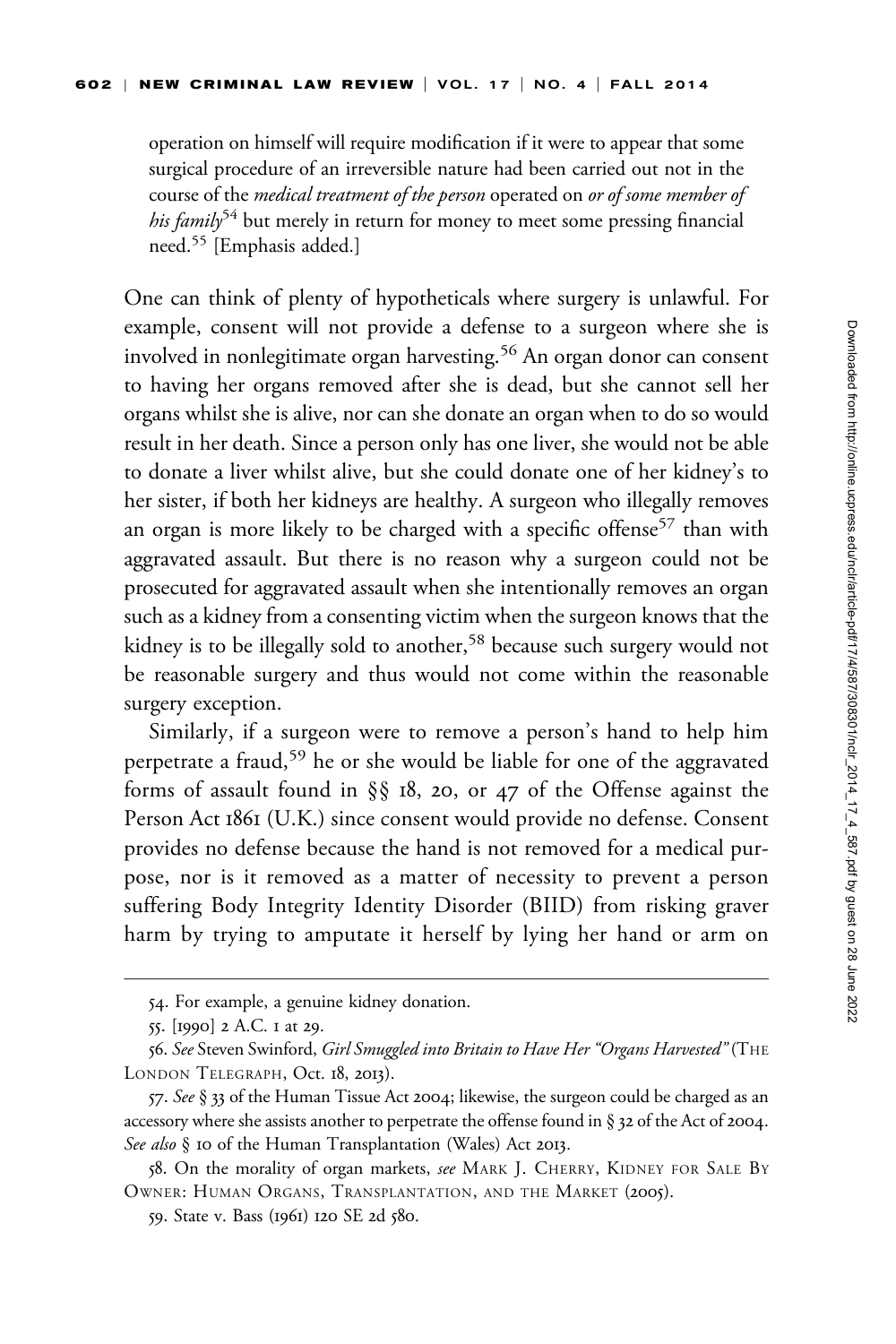a railway line.<sup>60</sup> If a person has attempted to amputate her own foot because a doctor has previously refused to amputate it, the defense of necessity could be raised: the lesser evil would be for the doctor to remove the foot under controlled medical conditions.<sup>61</sup>

The general constraint is one of reasonableness, not one of necessity. After all, some surgery will be reasonable even though it is not necessary, such as minor cosmetic surgery on a consenting adult. Milder forms of cosmetic surgery are likely to be treated as reasonable surgery because it serves the end of allowing the consenter to "adorn" his or her body.<sup>62</sup> If the cosmetic surgery is not necessary to serve a therapeutic aim (e.g., to cure a burn victim or to correct a growth or congenital abnormality, etc.), then it has to be necessary to serve some other legitimate aim (e.g., a nontherapeutic sterilization of a person with a severe mental incapacity would serve the legitimate end of providing her with some sexual freedom).<sup>63</sup>

However, even unnecessary nontherapeutic surgery may be permissible were it is reasonable in that it results only in ephemeral harm and in a longterm benefit for the consenter as might be the case where a person consents to a nose job. Reasonableness would also depend on success rates. The scientific evidence would have to demonstrate that the procedure is relatively safe and rarely compromises the health or safety of the patient. It also should

61. Cf. People v. Brown (2001) 91 Cal. App. 4th 256. See also David Veale, Outcome of Cosmetic Surgery and ''DIY'' Surgery in Patients with Body Dysmorphic Disorder, PSYCHIATRIC BULL. 218 (2000), where it is noted that some mentally disordered people have tried to perform their own cosmetic surgery. See also BAKER, supra note 14, at 824-25; Theodore Bennett, It's But a Flesh Wound: Criminal Law and the Conceptualization of Healthy Limb Amputation, 36 ALTERNATIVE L.J. 158 (2011).

62. R. v. Wilson [1997] Q.B. 47 at 50, where Russell, L.J., said that acts of violence perpetrated for the sole purpose of adorning the victim could provide a defense.

63. In Re F. (Mental Patient: Sterilization) [1990] 2 A.C. 1.

<sup>60.</sup> Bayne and Levy argue, ''if such patients are experiencing significant distress as a consequence of the rare psychological disorder named Body Integrity Identity Disorder (BIID), such operations might be permissible.'' There are three main disorders that cause young people to desire that their limbs be removed: (1) Body Integrity Identity Disorder involves the consenter not wanting her limbs because she has no awareness of them or believes that they belong to another person. (2) Body Dysmorphic Disorder is a ''condition in which the individual believes, incorrectly, that a part of their body is diseased or exceedingly ugly;'' and therefore should be removed. (3) Apotemphilia. ''Apotemnophiles are sexually attracted to amputees, and sexually excited by the notion that they might become amputees themselves." Tim Bayne & Neil Levy, Amputees By Choice: Body Integrity Identity Disorder and the Ethics of Amputation, 22(1) J. APPLIED PHIL. 75 at 75–78 (2005).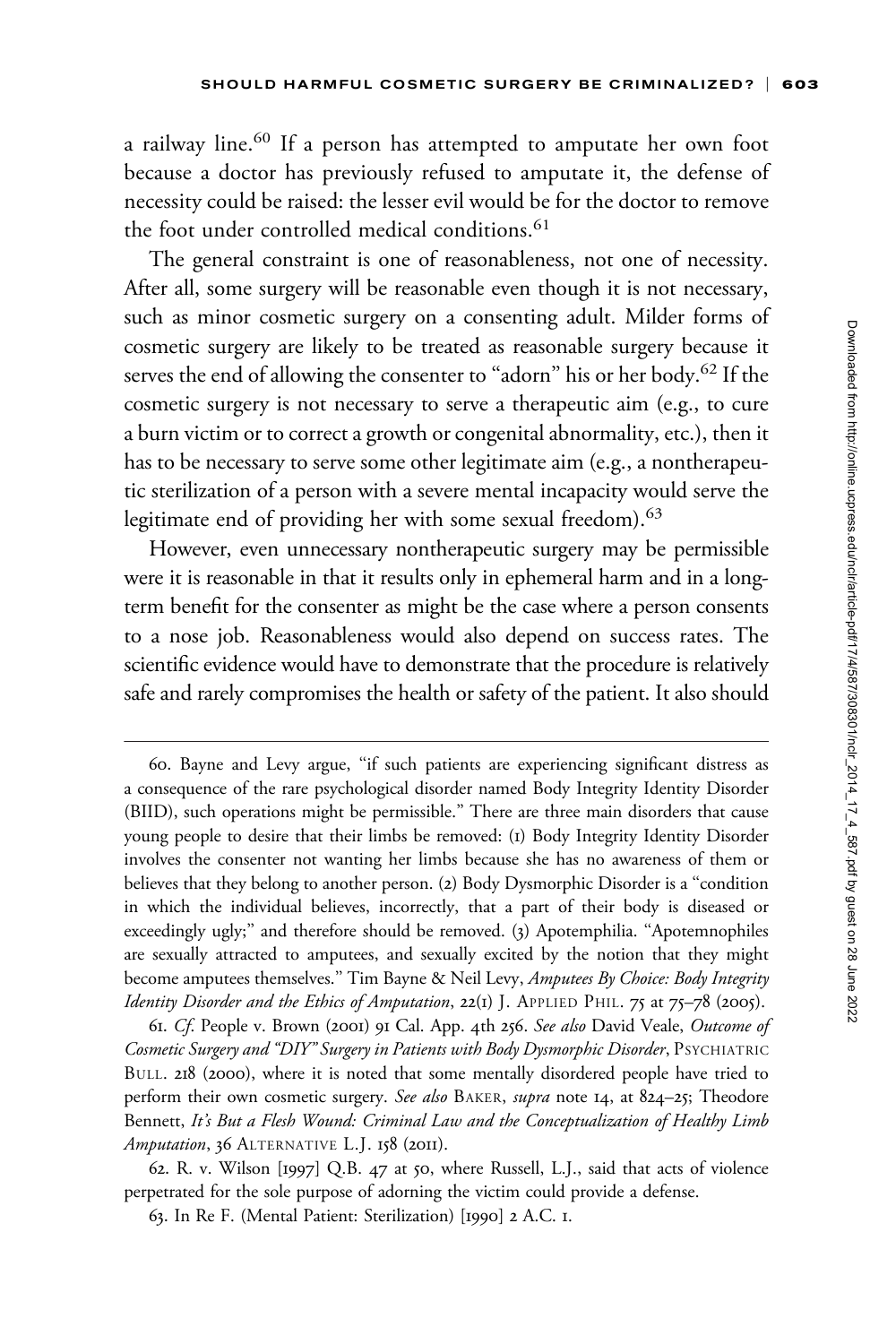be demonstrated that it is routinely performed with negligible long-term adverse outcomes. If the procedure results in twenty or thirty percent of those having it suffering from harmful complications, then it would not be reasonable for surgeons to perform it because the risk of harm is high and the risk is not taken in an attempt to rid the patient of some existing medical condition that is causing her harm. It is not a case of the surgeon risking harm as the lesser of two evils. The patient is exposed to the risk of being harmed purely to serve a nontherapeutic or other unreasonable end.

A nose job (rhinoplasty) involves great violence (even when it is intended to cure a genuine medical ailment), but it is carried out under proven safe medical conditions that are designed both to limit the risk of death or long-term injury and to minimize the pain of the operation and the pain of recovery. Coupled with that, the procedure, if carried out properly, should not result in any long-term harm. Generally, nose jobs do not result in high rates of harmful complications, but there always will be a percentage of putative patients who will have ongoing problems. However, this is also the case with therapeutic surgery. Thus, the fact that the complications relate to nontherapeutic surgery is probably not enough to provide a strong harm justification for criminalization.

The rate of complication also depends on the type of procedure performed. Most Westerners have their nose size reduced, but in some Eastern countries people have their nose size increased, which results in more complications because implants are used to increase the nose size.<sup>64</sup> Notwithstanding this, arguably rhinoplasty provides us with an example of very violent nontherapeutic surgery that does not result in high rates of complications after the putative patient has heeled following the initial surgery. Therefore, it seems the courts would hold that it would be reasonable and thus lawful for a consenting adult to have this kind of surgery.

Whether or not such surgery is reasonable is a question of fact for a jury. The jury is likely to accept that rhinoplasty is reasonable because the violence (serious bodily harm is inflicted under controlled medical conditions and is ephemeral) is a one-off harm that is aimed at providing a longterm benefit. The violence does not result in ongoing harmful side effects

<sup>64.</sup> See H.R. Jin et al., A Multicenter Evaluation of the Safety of Gore-Tex as an Implant in Asian Rhinoplasty, 20 AM. J. RHINOLOGY 615 (2006).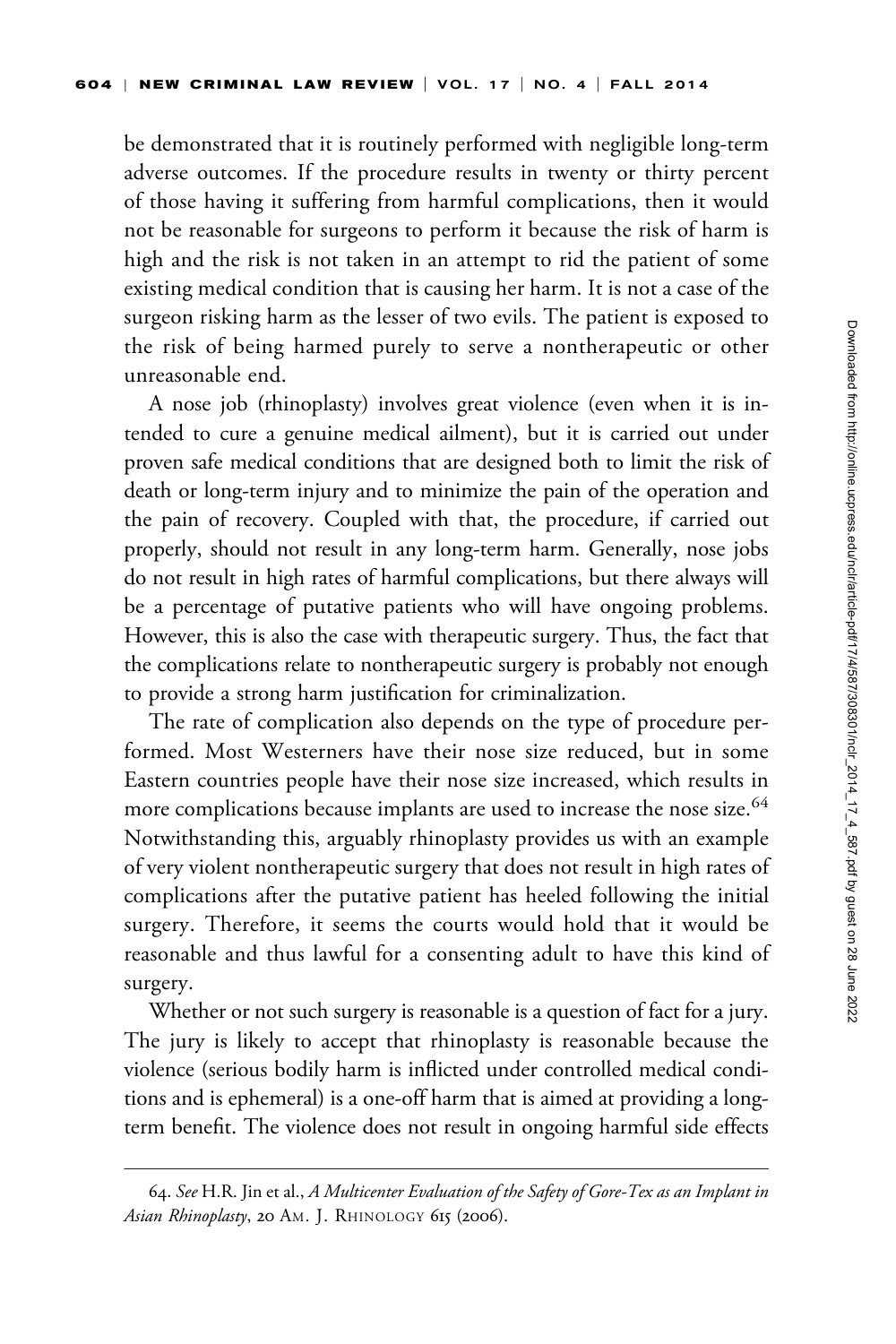and thus seems to be reasonable nontherapeutic surgery. Does nontherapeutic rhinoplasty come within the medical exception? Or is it a case of adornment? If it is performed merely to change the putative patient's appearance to suit his or her personal preferences, then it is a nonmedical (nontherapeutic) procedure and, thus, cannot come within the medical exception recognized in *R. v. Brown.<sup>65</sup> Instead, it would have to be brought* under the adornment exception set out in the English Court of Appeal decision in R. v. Wilson.<sup>66</sup>

Generally, unnecessary nontherapeutic surgery that results in the putative patient suffering long-term harmful effects from the surgery is unreasonable surgery. Unnecessary nontherapeutic surgery that carries grave health risks is not lawful under R. v. Brown. It has been held for centuries that ''[c]onsent was only a limited defense... , because a man could not lawfully consent to unusual violence, and if he asked another man to kill him his request was no defense. It was, for the same reason, unlawful to take a grave risk: as where the deceased requested a man to shoot at him to test his armour, and the armour failed.''67

Risk depends on the gravity of the harm involved and also on the probability of the harm occurring. A high risk of trivial bodily harm resulting from a surgical procedure might be deemed to be a reasonable risk, but a twenty percent chance of serious harm resulting from a surgical procedure that is not a ''necessity'' would be an unreasonable risk. If twenty percent of those having a particular procedure die or suffer serious bodily harm, then it would be unreasonable surgery.<sup>68</sup>

68. R.A. Yoho et al., Review of the Liposuction, Abdominoplasty, and Face-Lift Mortality and Morbidity Risk Literature, 31(7) DERMATOLOGIC SURGERY 733 (2005); Susan F. Ely et al., Deaths Related to Liposuction, 340 N. ENG. J. MED. 1471 (1999). There also can be other nonfatal results that are very harmful. See Ali Rıza Öreroğlu, Transient Leg Paralysis After Abdominal Liposuction, 34(1) AESTHETIC SURGERY J. 193 (2014); see also How Cosmetic Fillers May Cause Blindness (LIVE SCIENCE, Mar. 6, 2014) [http://www.livescience.com/](http://www.livescience.com/43925-in-rare-cases-people-may-lose-eyesight-due-to-facial-enhancement.html) 43925[-in-rare-cases-people-may-lose-eyesight-due-to-facial-enhancement.html.](http://www.livescience.com/43925-in-rare-cases-people-may-lose-eyesight-due-to-facial-enhancement.html)

<sup>65.</sup> [1994] 1 A.C. 212.

<sup>66.</sup> [1997] Q.B. 47 at 50 per Russell, L.J.

<sup>67.</sup> J.H. BAKER, THE REPORTS OF SIR JOHN SPELMAN 312 (1978); see R. v. Emmett (1999) The Times, where the Court of Appeal held: ''although consent might form a defense in some circumstances, the risk of non temporary or permanent injury outweighed consent to sadomasochistic practices." See also R. v. Lee [2006] 3 N.Z.L.R. 42 at  $\mathbb{I}$  208 passim.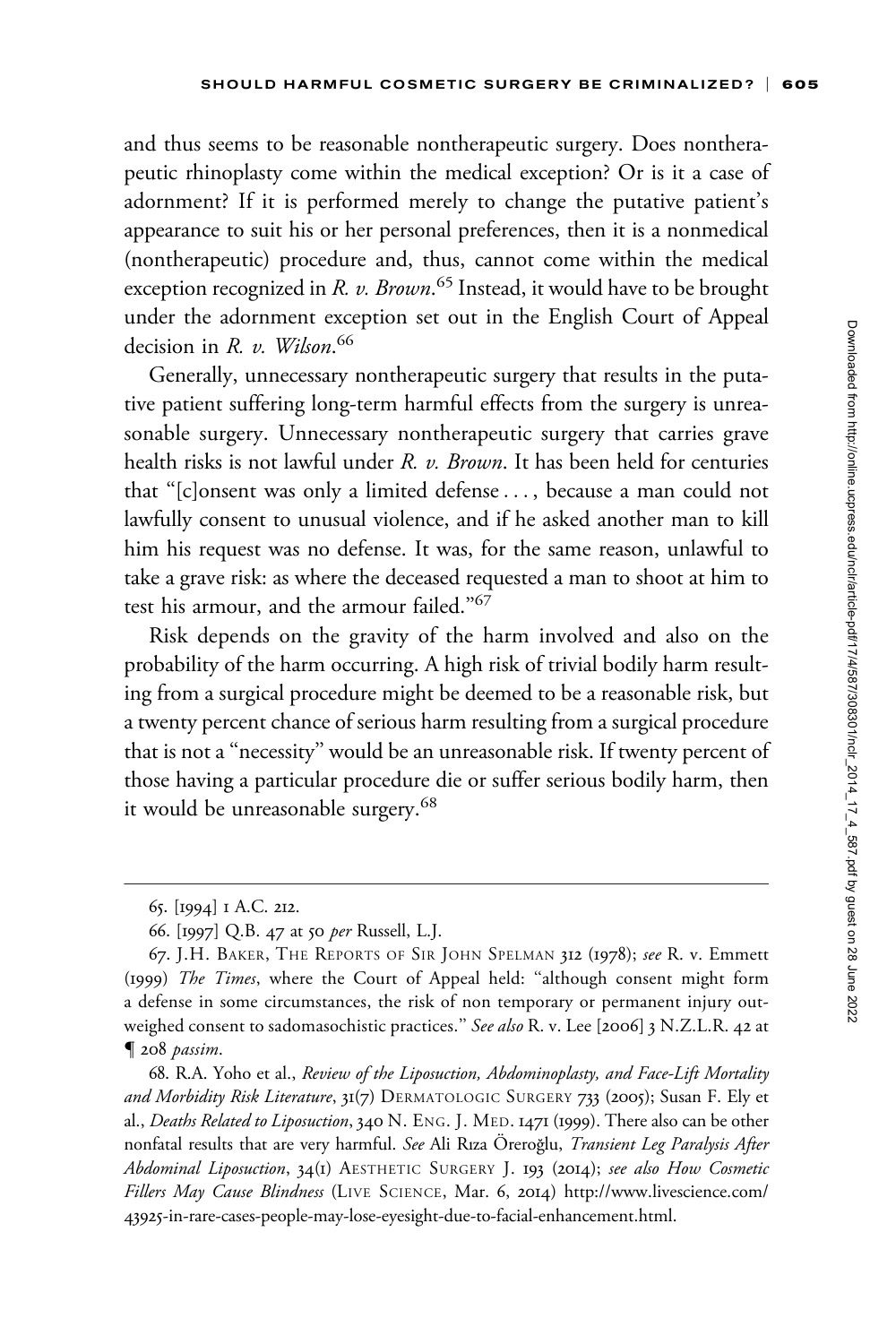## III. THE HARM IN SOME FORMS OF NONTHERAPEUTIC COSMETIC SURGERY

There are many surgeries that result in harm. It is not possible to list or analyze them all here. It is enough to analyze two examples. The analysis below will analogize unlawful female genital mutilation with lawful labiaplasty in an attempt to show that labiaplasty is a wrongful harm that is lawful only because it has been medicalized by the medical profession. The aim is to demonstrate that they both result in wrongful harm and thus both warrant criminalization. There is a vast amount of literature substantiating the case for criminalizing female genital mutilation, which cannot be surveyed here. What is clear is that female genital mutilation met the wrongful harm criteria for criminalization. It is not only harmful, but also wrong to wantonly mutilate the genitals of another. It is accepted that the state had legitimate justifications for criminalizing female genital mutilation. The aim here is to show that those same moral justifications (wrongful harm) support criminalizing harmful cosmetic surgery.

In many countries medical doctors continue to perform harmful female genital mutilation procedures even though those procedures have been proved to serve no medical purpose.<sup>69</sup> The procedure is not therapeutic, but to the contrary is physically harmful. It is performed to uphold an antediluvian cultural ritual, not to provide therapy. Female genital mutilation (also called female circumcision) was criminalized because it not only involves gross violence, even if that violence is sometimes carried out under medical conditions, but also because it results in long-term health problems.<sup>70</sup> It is a form of violence that has been scientifically and medically proven to serve no medical purpose. There also is a wide body of medical and feminist research that demonstrates that it is harmful.<sup>71</sup> In the rare

<sup>69.</sup> The World Health Organization has a program aimed at dissuading medical professionals from performing female genital mutilation. See Global Strategy to Stop Healthcare Providers from Performing Female Genital Mutilation (2010).

<sup>70.</sup> There are some treatments to reverse the harm, but that involves more surgery. Furthermore, these procedures have a limited success rate. See Sarah Creighton et al., Reconstructive Surgery after Female Genital Mutilation, 380 The Lancet 1469 (2012).

<sup>71.</sup> Nahid Toubia, Female Circumcision as a Public Health Issue, 331(II) N. ENG. J. MED. 712–16 (1994); E. Banks, Female Genital Mutilation and Obstetric Outcome: WHO Collaborative Prospective Study in Six African Countries, 367 THE LANCET 1835 (2006).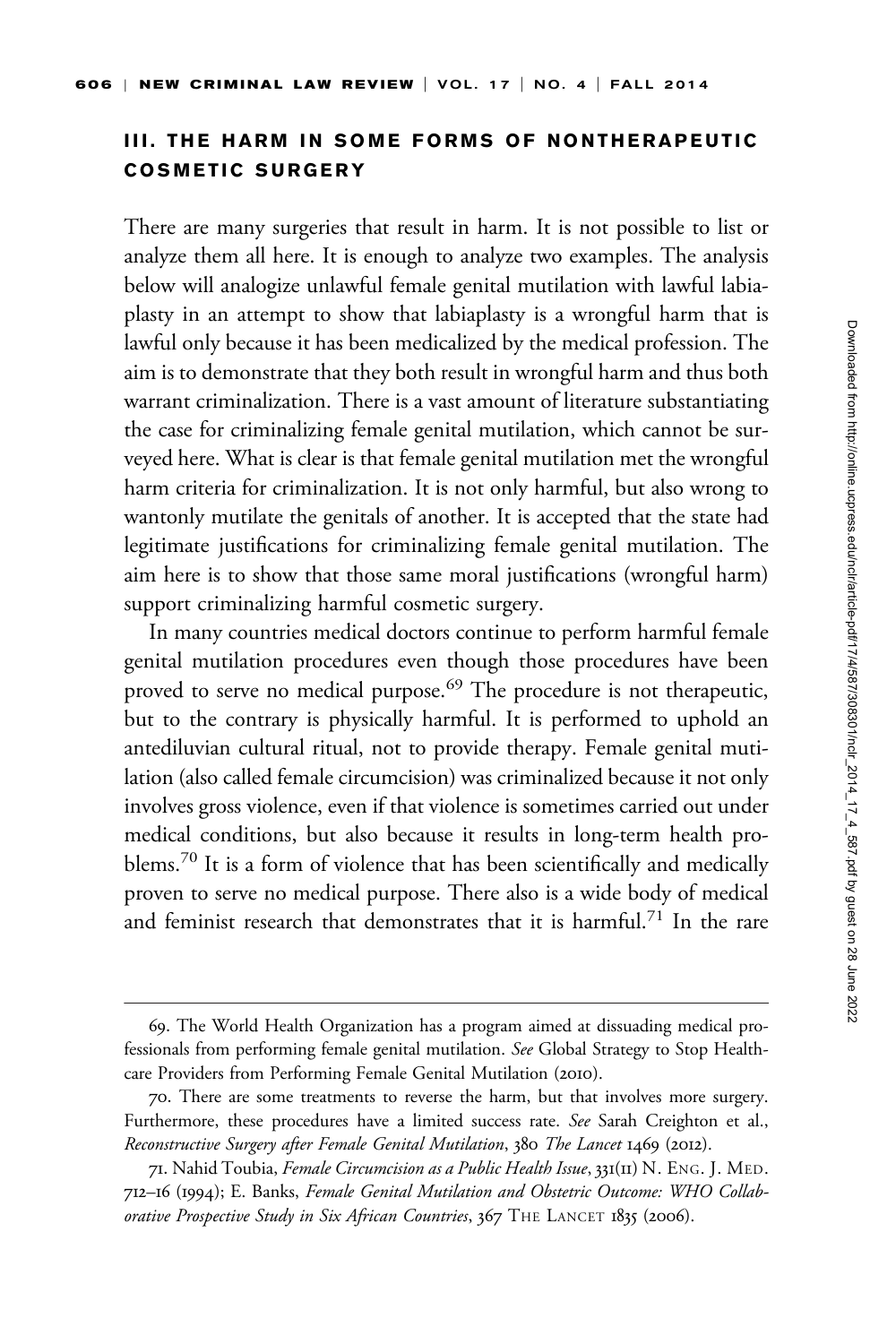cases where it serves some medical purpose, the relevant statutory provisions provide a medical purpose defense.<sup>72</sup>

Female circumcision involving infibulations have long-term serious health effects because they interfere with the victim's menstrual and urine flow. In addition, "childbirth adds other risks for infibulated women.... If deinfibulation is not performed, exit of the fetal head may be obstructed and strong contractions can lead to perineal tears."<sup>73</sup> Female circumcision is akin to unnecessary harmful cosmetic surgery because it aims to serve some cultural norm that has no scientific relation to healthcare.

Female circumcision was criminalized in England and Wales in 2003.<sup>74</sup> Since the law was enacted a surgeon and his accomplice have been charged under  $\S$  I(I) of the Female Genital Mutilation Act 2003 for performing female genital mutilation surgery on a patient at the Whittington hospital in London.<sup>75</sup> It is an offense regardless of whether the circumcision is performed by a qualified medical surgeon and regardless of whether the victim is a consenting adult.<sup>76</sup> The mirror provision in the United States includes an age cap. 18 U.S. Code § 116 (Female Genital Mutilation) provides: ''(a) Except as provided in subsection (b), whoever knowingly circumcises, excises, or infibulates the whole or any part of the labia majora or labia minora or clitoris of another person who has not attained the age of 18 years shall be fined under this title or imprisoned not more than 5 years, or both.'' The British Parliament decided that the harm involved in female genital mutilation surgery was sufficiently serious to warrant

<sup>72.</sup> See §§ 1(2)(a) and (b) of the Female Genital Mutilation Act 2003. The relevant offense in the United States is found in 18 U.S.C.A. § 116. See also Joleen C. Lenihan, A Physician's Dilemma: Legal Ramifications of an Unorthodox Surgery, 35 SANTA CLARA L. REV. 953 (1995); Carla Makhlouf Obermeyer, Female Genital Surgeries: The Known, the Unknown, and the Unknowable, 13 MED. ANTHROPOLOGY Q. 79 (1999).

<sup>73.</sup> Toubia, supra anote 71. See also Peggy Mulongo et al., Crossing Boarders: Discussing the Evidence Relating to the Mental Health Needs of Women Exposed to Female Genital Mutilation, INTERNAT'L J. MENTAL HEALTH NURSING I (2014); Katharina Teufel & Daniela Marianne Dörfler, Female Genital Circumcision/Mutilation: Implications for Female Urogynaecological Health, 24(12) INTERNAT'L UROGYNECOLOGY J. 2021 (2013).

<sup>74.</sup> § 1 of the Female Genital Mutilation Act 2003.

<sup>75.</sup> FGM: UK's First Prosecutions Announced, CRIM. L. & CRIM. JUST. WKLY. (Mar. 22, 2014), where it was reported that nearly 4,000 women and girls have been treated for female genital mutilation in London hospitals alone since 2009.

<sup>76.</sup> The legislation specifically refers to girls, but  $\S$  6(1) of the Female Genital Mutilation Act 2003 provides: ''Girl includes woman.''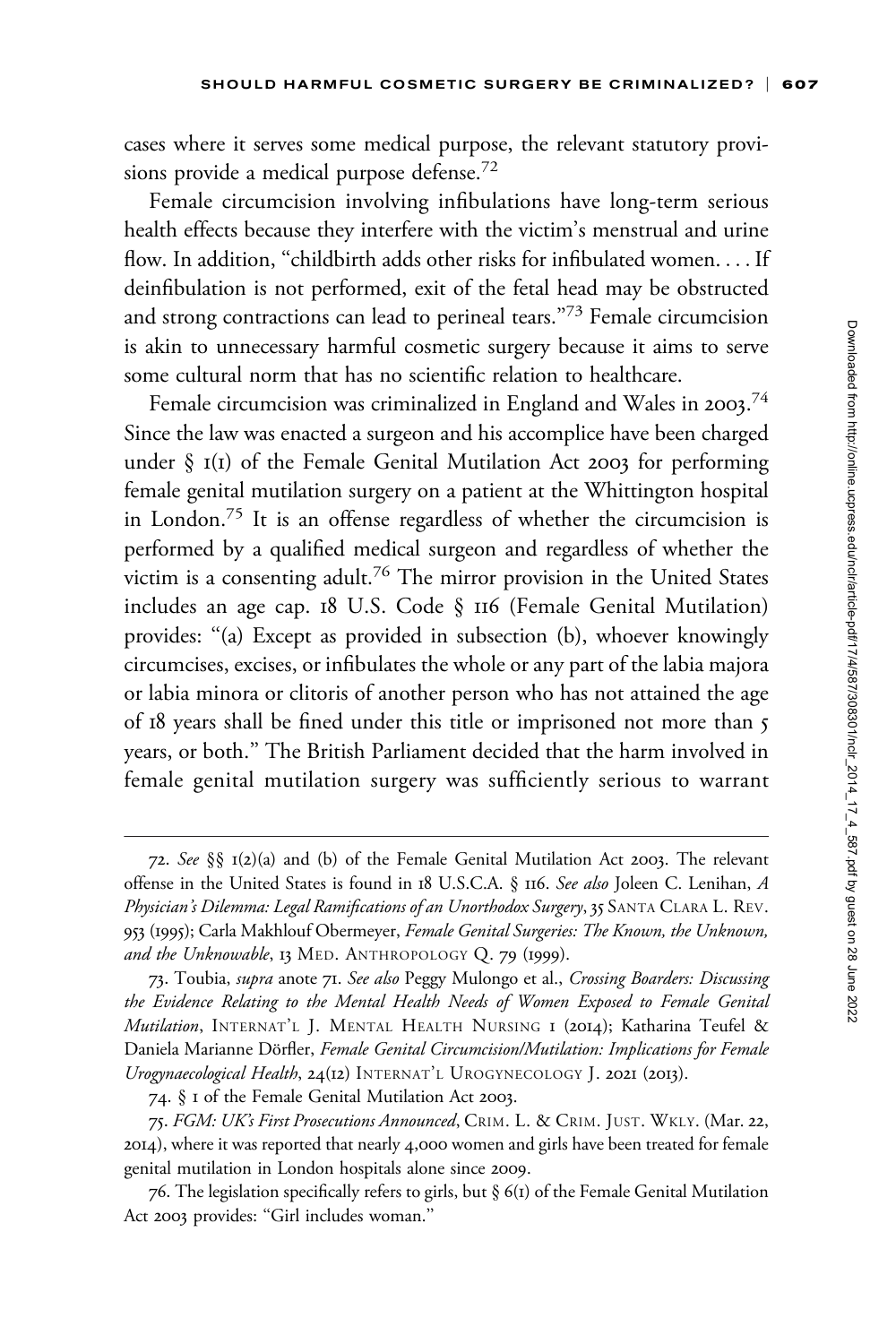excluding consent from operating as a defense for a surgeon carrying out this kind of surgical procedure, even where the consent is from an informed adult.

Now let us consider an example of unnecessary surgical harm that has not been criminalized because it has been medicalized. Genital cosmetic surgery is widely practiced in the United Kingdom. Women and young girls, as young as eleven, have been seeking genital cosmetic surgery for the purpose of having a "designer vagina."<sup>77</sup> Genital cosmetic surgery is performed not only on consenting adults, but also on minors. The most common procedure is labiaplasty. A body of compelling medical evidence demonstrates its long-term adverse health consequences.<sup>78</sup> It also has been demonstrated that in nearly all cases it is not carried out to cure a genuine health problem, but instead to serve the subjective preferences of the (putative patient) victim<sup>79</sup> or her family.<sup>80</sup>

At team of leading medical experts have reported:

The absence of a lower age limit for any of the female genital cosmetic surgery (FGCS) procedures is most disturbing of all. In the past 6 years, 343 labiaplasties were performed in the UK NHS on girls aged 14 or under. The

77. N.S. Crouch et al., Clinical Characteristics of Well Women Seeking Labial Reduction Surgery: A Prospective Study, 118(12) BJOG: AN INTERNAT'L J. OBSTETRICS & GYNAE-COLOGY 1507 at 1510 (2011), where it is reported: ''Younger girls may not be able to understand the potential long-term risks of surgery on sensation or be able to appropriately weigh up the risks and benefits of such an unstudied procedure. ...If anything, scientific studies suggest that genital surgery is associated with reduced sensitivity, which could affect sexual function. Recently, oestrogen receptors have been demonstrated at the free edge of the labia minora, which would be disrupted during surgery.'' It also was reported at 1507 that "[d]espite reassurances that their labia were normal,  $40\%$  of the participants remained keen to pursue surgery by any other available route.''

78. See Adams, supra note 9 at 52, where it is reported: ''This procedure should not be carried out in women younger than 18 years of age because the shape of their external genitalia is still changing during puberty.''

79. B.E. Hayden et al., Labial Reduction in Adolescent Population—A Case Series Study, 22(1) J. PEDIATRIC & ADOLESCENT GYNECOLOGY  $53$  (2009), where it is reported that most of these surgeries are carried for cosmetic purposes where the minor is embarrassed of her natural state. See also R. Bramwell et al., Expectations and Experience of Labial Reduction: a Qualitative Study, 114(12) BJOG: AN INTERNAT'L J. OBSTETRICS & GYNAECOLOGY 1493  $(2007).$ 

<sup>80.</sup> For example, harmful male circumcision is performed on infants to satisfy the religious beliefs of their parents. On the ethics of male circumcision, see Abbie J. Chessler, Justifying the Unjustifiable: Rite v. Wrong, 45 BUFF. L. REV. 555 (1997).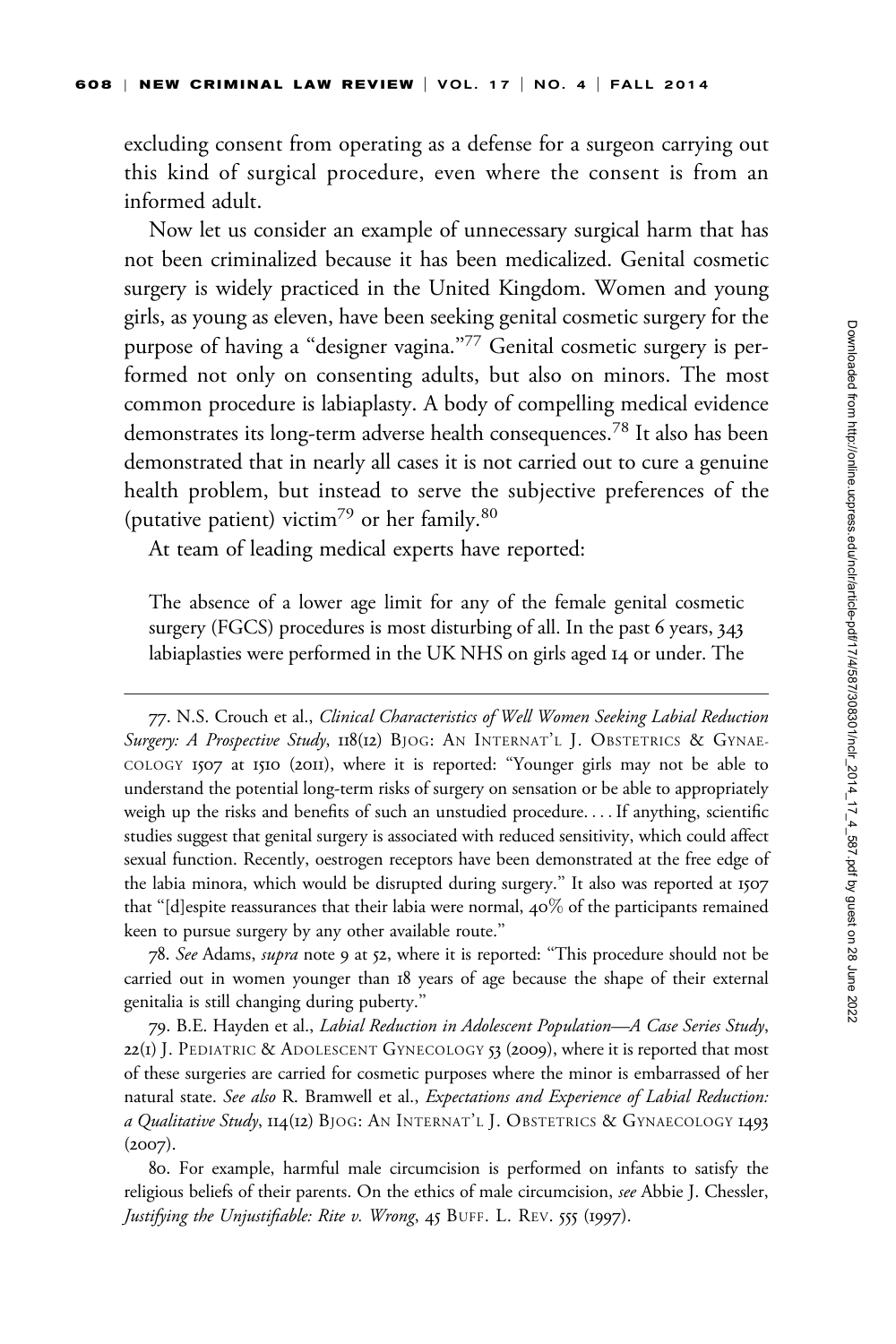indications for surgery in this group of children are unknown, but labial anomalies requiring surgical interventions are extremely rare. In addition, significant numbers of labiaplasties on girls under 18 years of age are reported in the medical literature with publications dwelling specifically on labial reductions in adolescents for hypertrophy or asymmetry of the labia minora. In a recent observational study of referral patterns, girls as young as 9 years with normal labia had presented for labiaplasty. The labia minora change as part of normal pubertal growth with development completed as the individual approaches adulthood. Given the fact that anatomy continues to change throughout the lifespan, the younger a girl begins her FGCS journey, the higher the number of lifetime operations and the greater and more multiple the risks.<sup>81</sup>

Surgeons motivated by monetary compensation seem to be willing to perform these harmful operations as a quick fix for self-esteem issues, when psychological counseling would provide a harmless cure. There may be rare cases where labiaplasty is a medical necessity, but the empirical evidence demonstrates that most cases do not involve medical necessity.

There are many other examples of nontherapeutic cosmetic procedures that have high rates of long-term complications, such as breast augmentations,<sup>82</sup> but space constraints do not allow for a detailed discussion of them all. Measuring harm is difficult: We have to not only consider the intentional violence involved in surgery, which is immediately harmful, but also the risk of long-term harm that the particular surgery carries. There are two sets of risks at play: (1) the risk of complications during surgery, and (2) the risk of complications following surgery. But there is only one initial act of intentional violence, which is the surgery itself.

All surgery including unnecessary cosmetic surgery has inherent risks. There is a risk that the surgeon will not be properly qualified or the clinic not properly equipped, but the focus here is only on the risks that are involved when the surgeon is qualified and when the surgical operation takes place in a properly equipped clinic.<sup>83</sup> Even where the surgeon is

<sup>81.</sup> See also Lih-Mei Liao et al., An Analysis of the Content and Clinical Implications of Online Advertisements for Female Genital Cosmetic Surgery, B.M.J. OPEN (2012) (2: e001908 doi:10.1136/bmjopen-2012-001908).

<sup>82.</sup> For a discussion of the harms involved, see Diana Zuckerman, Teenagers and Cosmetic Surgery: Focus on Breast Augmentation and Liposuction, 43(4) J. ADOLESCENT HEALTH 318  $(2008).$ 

<sup>83.</sup> Cf. People v. Brown (2001) 91 Cal. App. 4th 256, where the surgeon lacked proper qualifications and operated without proper facilities. Nigel Mercer, the President of the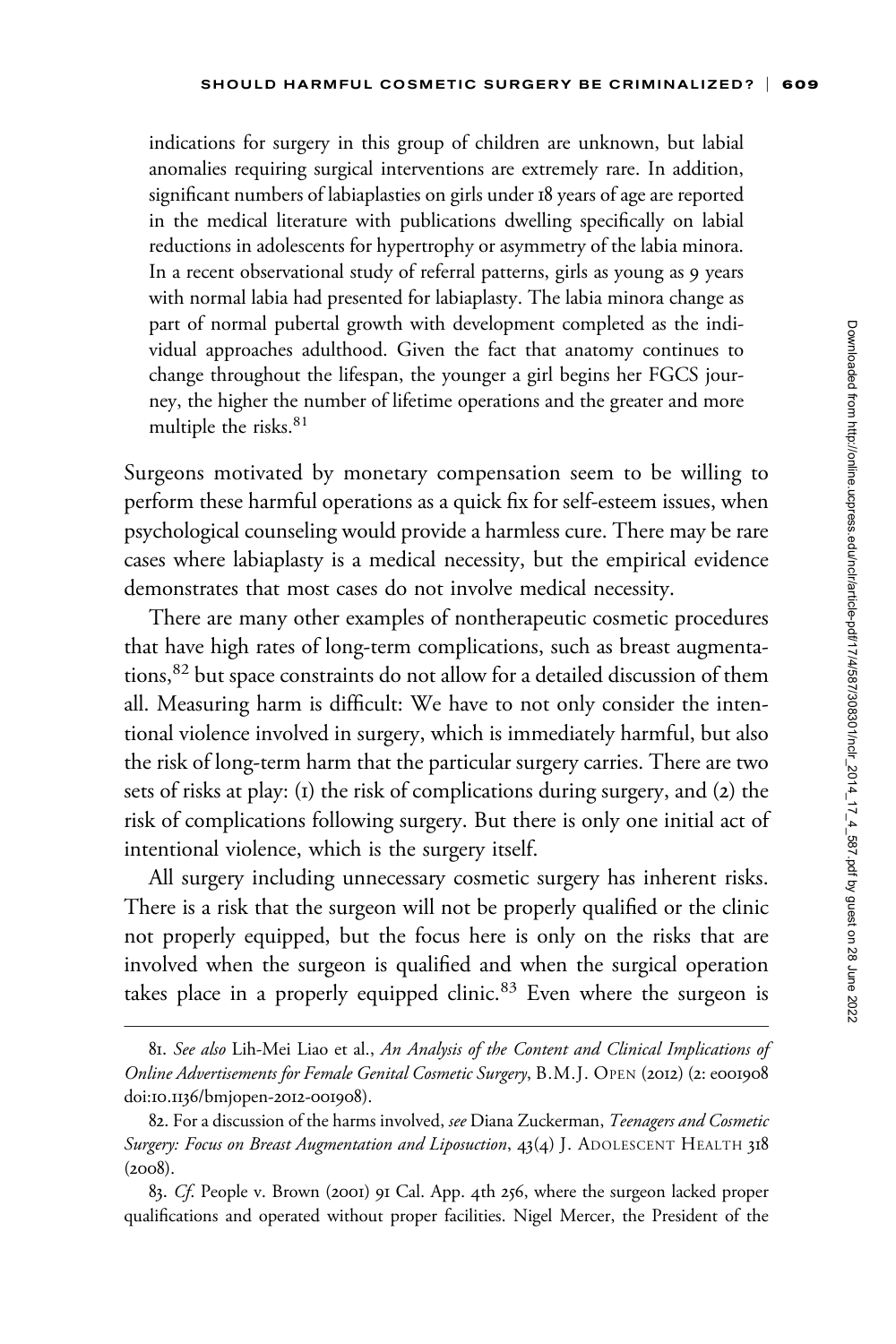qualified and is operating in excellent clinical conditions, there are inherent risks in all forms of surgery. Surgery not only involves the violent act of cutting and incising, tearing, disjointing, and so on, but also the risk that those acts, even though performed under the safest medical conditions available, could result in the patient dying on the operating table or suffering from complications.

During surgery the patient might suffer from profuse bleeding or from an adverse or insufficient reaction to the anesthesia. Coupled with that, the doctor might accidentally or negligently cause unintended harm. Following the surgery the patient might suffer from an infection, blood clots, pain from the operation, and so on. These risks might be acceptable when a person has to take the risk for necessary medical surgery that is aimed at serving a greater therapeutic end, but they seem unacceptable risks for a person to be exposed to for the purpose of having unnecessary nontherapeutic surgery.

There is also the risk of complications following the relevant surgery. Some of these complications will relate directly to the surgery, others will result months or years later. The harmfulness of the complications will depend on the particular complication and surgical procedure that caused it. Some procedures result in fairly harmful complications and also have high rates of these complications. For example, it has been reported that breast augmentations require follow-up procedures and result in higher suicide rates.<sup>84</sup> The short-term and also long-term complication rates for some forms of surgery are very high.<sup>85</sup> The U.S. Food and Drug

British Association of Aesthetic Plastic Surgeons, provided a warning of the dangers of unqualified cosmetic surgeons. See Nigel Mercer, Dangers of "Lax" Cosmetic Surgery Rules, (BBC NEWS, Feb. 3, 2010).

<sup>84.</sup> Elizabeth Morgan, Suicide After Breast Augmentation, 19(3) EPIDEMIOLOGY 520 (2008).

<sup>85.</sup> P.S. Walker et al., Natrelle Saline-filled Breast Implants: a Prospective 10-Year Study, 29(1) AESTHETIC SURGERY J. 19 (2009); STUART BONDURANT ET AL., SAFETY OF SILI-CONE BREAST IMPLANTS BY COMMITTEE ON THE SAFETY OF SILICONE BREAST IMPLANTS (2000); Marcia Angell, Evaluating the Health Risks of Breast Implants: The Interplay of Medical Science, the Law, and Public Opinion, 334 NEW ENG. J. MED. 1513 (1996); Ian C. Hoppe et al., Case Report: Localized Scleroderma of the Breast After Saline Implant Rupture, 32(2) EUR. J. PLASTIC SURGERY 127 (2011); Marisa Marques et al., Long-Term Follow-Up of Breast Capsule Contracture Rates in Cosmetic and Reconstructive Cases, 126(3) PLASTIC & RECONSTRUCTIVE SURGERY 769 (2010); Neal Handel et al., Breast Implant Rupture: Causes, Incidence, Clinical Impact, and Management, 132(5) PLASTIC & RECONSTRUCTIVE SURGERY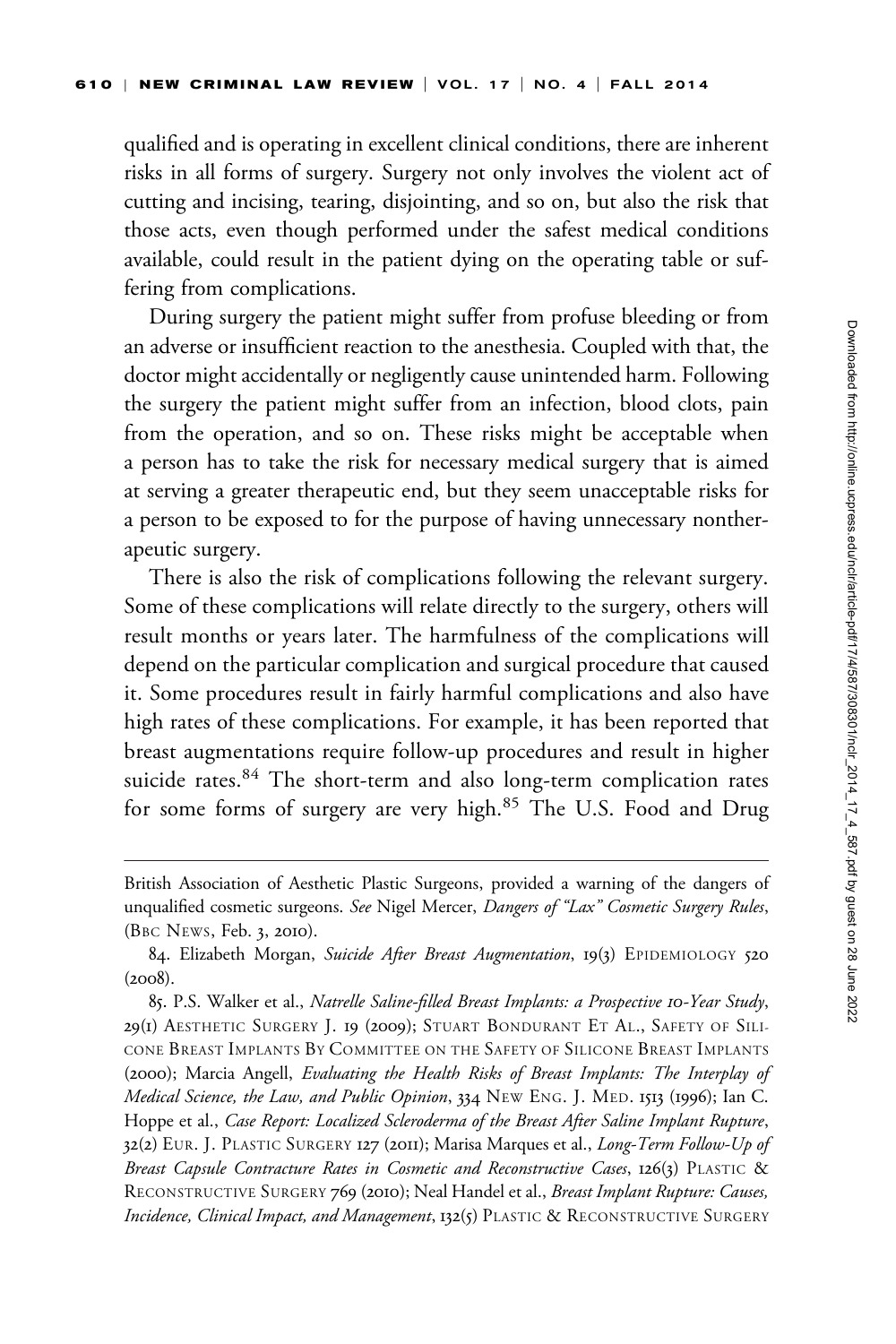Administration has reported, ''Breast implants are not lifetime devices. The longer a woman has... implants, the more likely she is to experience complications. One in 5 patients (20%) who received implants for breast augmentation will need them removed within 10 years of implantation."86

A harm analysis requires the lawmaker to consider both the frequency and gravity of the complications from unnecessary nontherapeutic cosmetic surgery. Breast augmentations result in a high rate of complications, and the complications are of a serious nature. It is difficult to see how allowing a surgeon to carry out nontherapeutic breast augmentation procedures can be reconciled with common law authorities such as R. v. Brown<sup>87</sup> and Bass v. State, <sup>88</sup> given the high rate of complications and given the gravity of the harm that is inherent in those complications; a fortiori in the context of minors receiving such surgery.

It is difficult to see how the violent amputation involved in labiaplasties<sup>89</sup> can be reconciled with R. v. Brown or Bass v. State, given that it has been medically proven that ''[t]he younger a girl begins her labiaplasty trajectory, the higher the number of operations over her life time and the greater the risk of scarring and sensitivity loss.''<sup>90</sup> Space does not allow for a more detailed harms analysis, but I think sufficient evidence has been cited for a moral philosopher to work from the presumption that if such procedures are harmful, unnecessary, and a wrongful violation of the consenter's dignity, criminalization is appropriate. These forms of nontherapeutic cosmetic surgery are harmful, both immediately and in the patient's future.

Per contra, reasonable adornment involving one-off violence that does not result in any long-term harmful complications might be treated as

<sup>1128</sup> (2013); P. Fryzek et al., Local Complications and Subsequent Symptom Reporting among Women with Cosmetic Breast Implants, 107(1) PLASTIC & RECONSTRUCTIVE SURGERY 214 (2001).

<sup>86.</sup> U.S. Food & Drug Administration, ''FDA Provides Updated Safety Data on Silicone Gel-filled Breast Implants,'' (News Release), [http://www.fda.gov/NewsEvents/Newsroom/](http://www.fda.gov/NewsEvents/Newsroom/PressAnnouncements/ucm260235.htm) [PressAnnouncements/ucm](http://www.fda.gov/NewsEvents/Newsroom/PressAnnouncements/ucm260235.htm)260235.htm.

<sup>87.</sup> [1994] 1 A.C. 212.

<sup>88.</sup> (1961) 120 SE 2d 580.

<sup>89.</sup> In the amputation technique or ''labial trim,'' the edge of the labium is cut out and the edges oversewn. See British Society for Paediatric & Adolescent Gynecology, Labial Reduction Surgery (Labiaplasty) on Adolescents (Position Statement, Oct. 2013).

<sup>90.</sup> British Society for Pediatric & Adolescent Gynecology Labial Reduction Surgery (Labiaplasty) on Adolescents (Position Statement, Oct. 2013).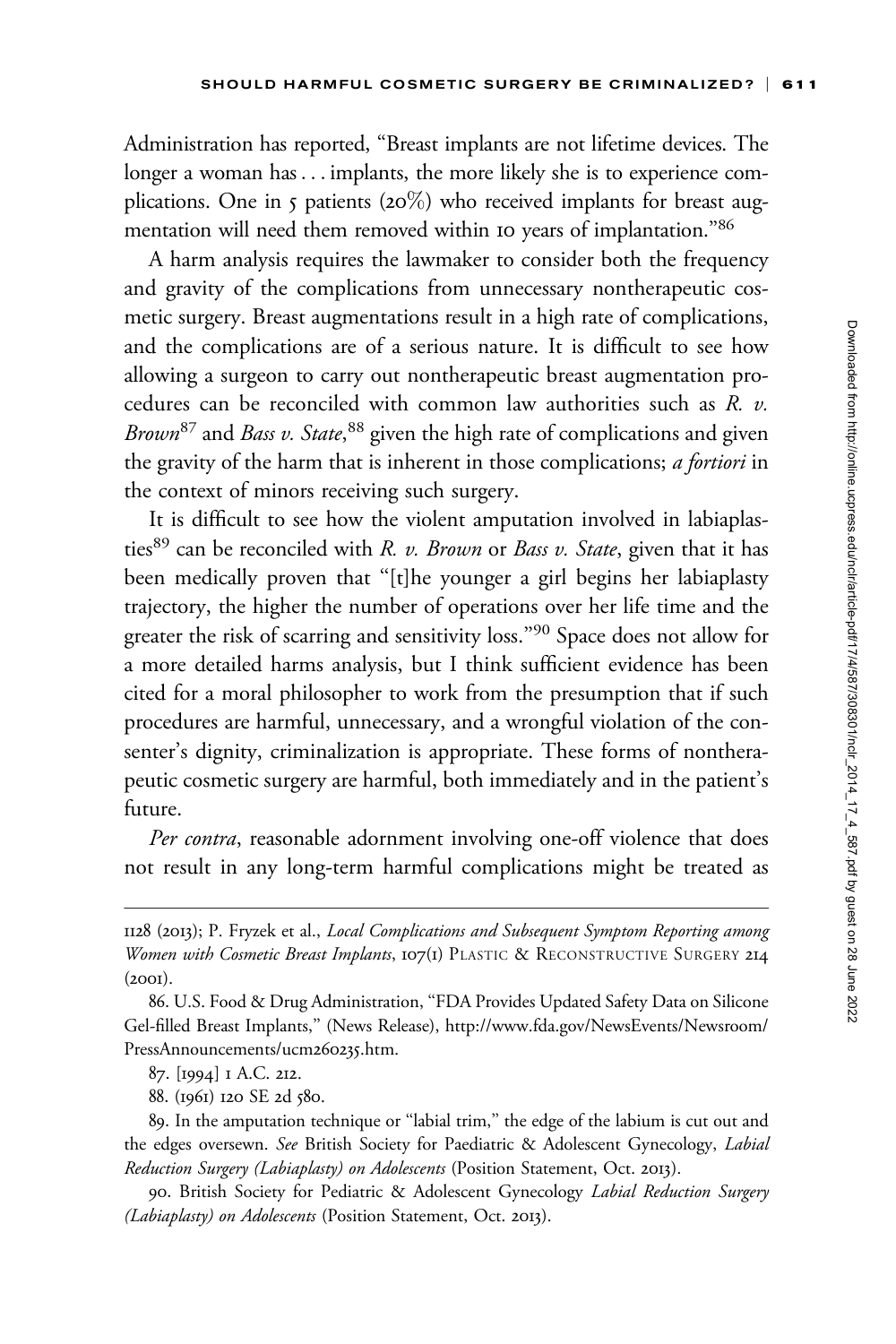lawful, even though it involves ephemeral serious bodily harm that is inflicted in controlled medical conditions. For example, since rhinoplasty has minimal adverse complications and a good recovery rate, it might be treated as lawful even though it involves ephemeral serious bodily harm. The same cannot be said of adornment procedures that have high rates of complications and frequently result in harm over a longer period of time, as seems to be the case with breast augmentation procedures and labial reduction surgeries.

In the English Court of Appeal decision in R. v. Wilson,<sup>91</sup> a husband used a hot knife to brand his initials on his wife's buttocks because she asked him to brand her. Wilson was charged with assault occasioning bodily harm contrary to § 47 of the Offenses Against the Person Act 1861 (U.K.), but his conviction was quashed on appeal. The appeal succeeded because his actions were held to come within the purview of the recognized exceptions laid down in  $R$ .  $v$ . Brown. The English Court of Appeal held that the branding was comparable to tattooing and thus was a form of reasonable adornment.

It seems clear that if the branding had been un-reasonable adornment, the decision in R. v. Wilson would have been different. So what made it reasonable? The Court does not provide any insights, but it is arguable that reasonable adornment is a body adornment procedure that is not unreasonably dangerous in that it carries a low probability of resulting in serious complications in the longer term. A branding is likely to heal within a weak and thereafter cause the person branded no further complications. It does not pose a risk to the life of the person receiving the brand, nor does it risk causing him or her serious injury. It is one-off violence that results in no long-term harm, but allows the receiver the autonomy to chose to adorn him or herself for the long-term.

The wrongful harm criteria are difficult to apply because surgeons tend to argue that the harmful surgery is needed because the putative patient will suffer psychological distress if it is not provided. Medical necessity provides a defense, but this defense only applies where the surgery is carried out as a matter of medical/therapeutic necessity.<sup>92</sup> Physicians should not be allowed to medicalize gross harm that serves no medical or therapeutic

<sup>91.</sup> [1997] Q.B. 47.

<sup>92.</sup> ''In general, a serious medical need is 'one that has been diagnosed by a physician as mandating treatment, or one that is so obvious that even a lay person would easily recognize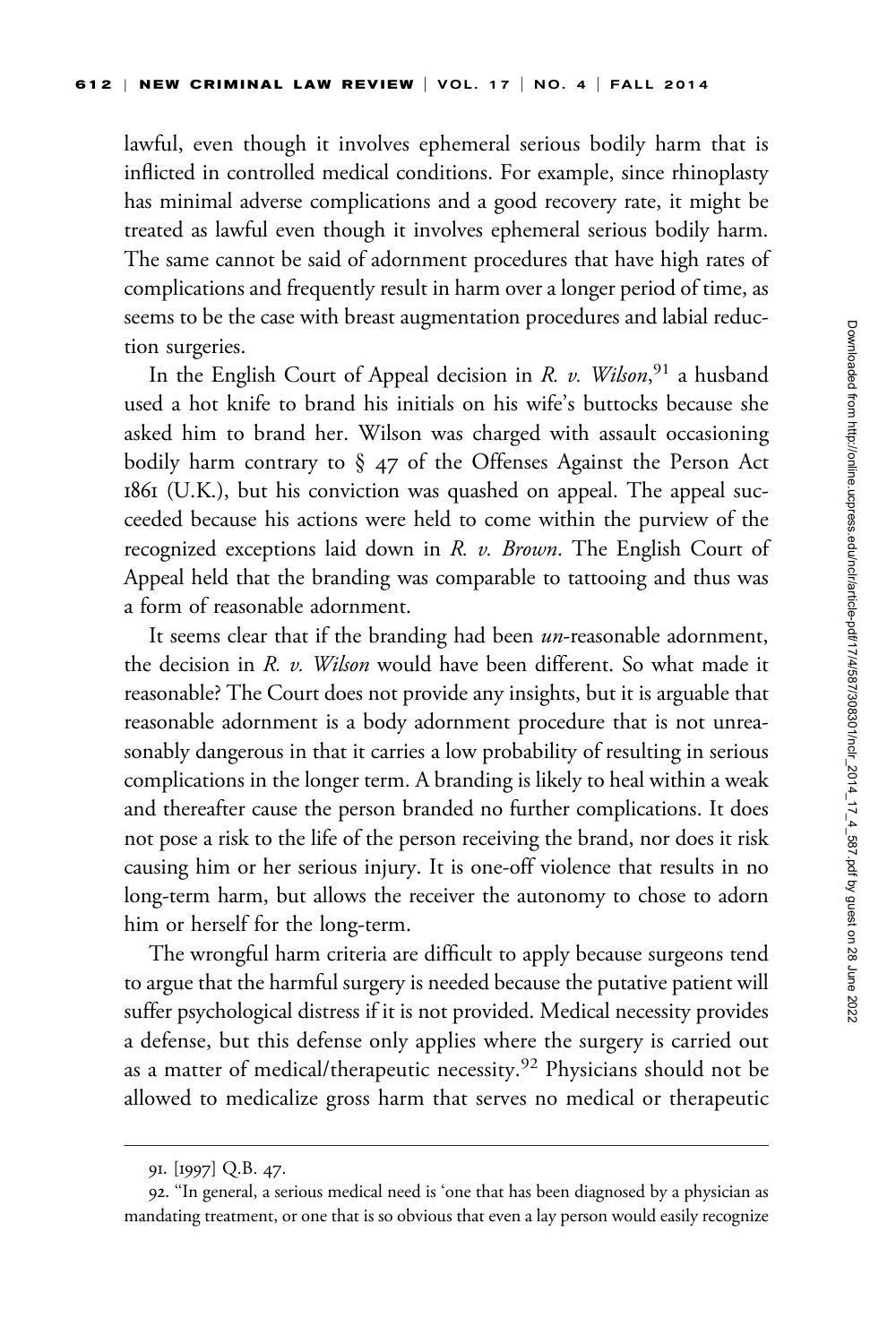purpose. Surgeons and other medical practitioners do not have *carte* blanche to inflict harm on others under the disguise of medicine. The medicine must be therapeutic and necessary or otherwise come within the reasonable adornment exception. In addition, the general defense of necessity would cover nontherapeutic sterilizations on those suffering from a mental disability, for example. Likewise, since sterilizations can be carried out safely with a low rate of long-term harmful effects, a person should have the freedom to have one. In such a case, a person's autonomous decision to have such a procedure enhances her dignity rather than degrades it.

It is arguable that adults should have the freedom to have some unnecessary cosmetic surgery, so long as the surgery only risks ephemeral harm and serves the utility of being either medicine or ''reasonable'' adornment. Adornment could cover a one-off procedure that results in long-term adornment, where that procedure has minimal long-term adverse health effects for the putative patient. But minors should not be allowed to have unnecessary cosmetic surgery under any circumstances. A wealth of examples might be provided, but the few examples presented are sufficient for making the case for criminalizing unnecessary cosmetic surgery when it carries a high risk of serious harm.

The medical profession has medicalized these unnecessary procedures by claiming they are necessary for the victim's psychological health. If this is the case, then the burden is on the medical profession to prove that invasive surgery is the only available treatment and that it is the lesser of two evils. If a person is suffering mental anguish because of her body image, then the appropriate medical response would be to provide psychological counseling, not invasive surgery involving serious bodily harm and long-term harmful complications.

The medical profession has the burden of proving that psychological counseling does not work and that the harm to the victim would be greater without the invasive surgery than with it. It is submitted that such a burden is not likely to be satisfied, because the medical science points in the other direction. The medical science demonstrates that these invasive procedures are not only harmful in the short-term (the surgery itself involves serious violence and immense pain in the short-term), but also expose the victims

the need for a doctor's attention." Soneeya v. Spencer (2012) 851 F. Supp. 2d 228, at 242, per Tauro, J. See also Sundstrom v. Frank (2007) 630 F. Supp. 2d 974 at 978.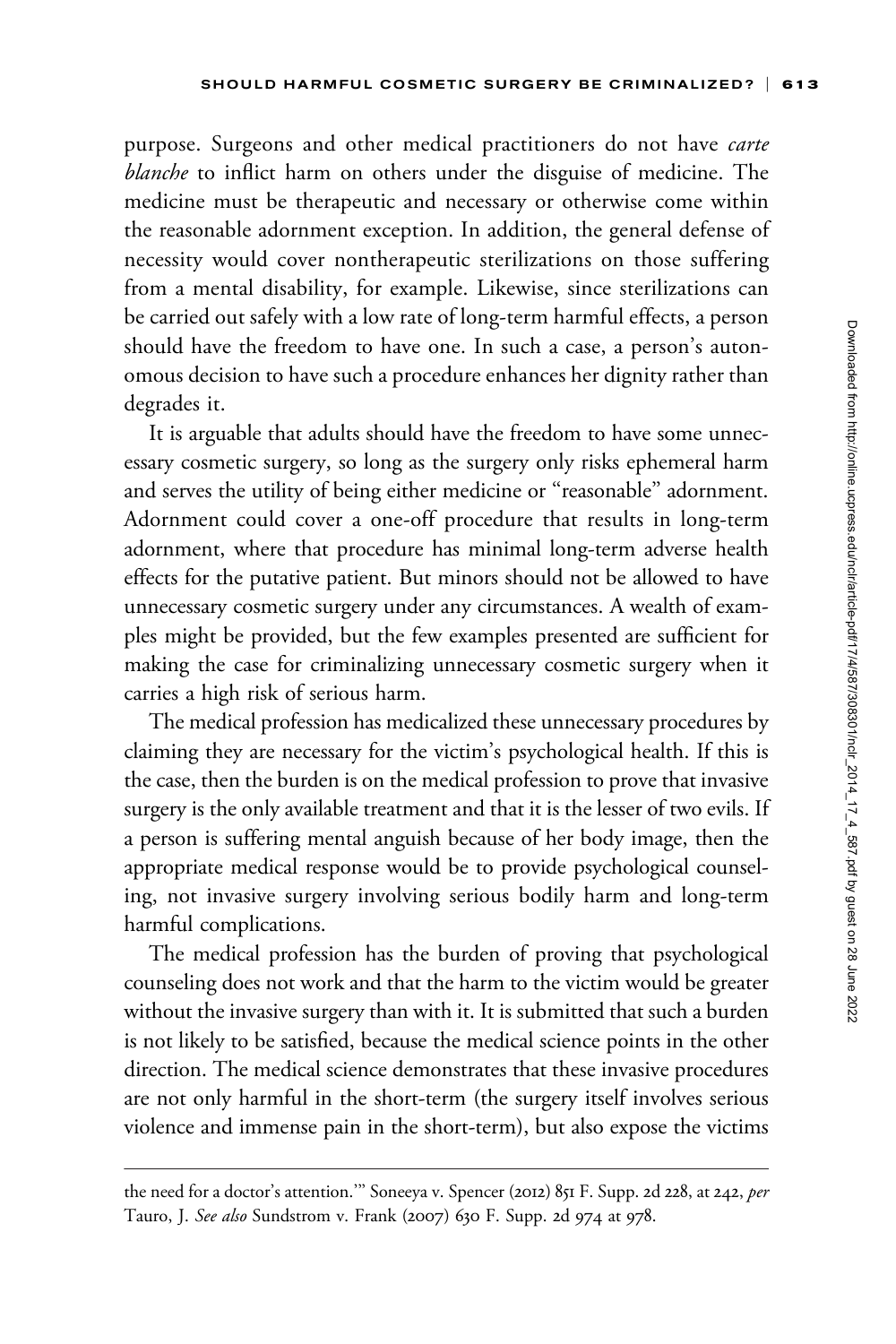to long-term complications of a very harmful nature. There is a wealth of evidence to support the claim that labiaplasty and breast enlargement surgery are very rarely needed as a matter of medical necessity, and that they are nearly always provided in circumstances where they are not medically necessary. In these cases psychological counseling would provide an effective alternative. Psychological counseling might not be one hundred percent effective in every case, but the evidence suggests that invasive surgery is far less effective. Physicians should not be allowed to do more harm than good with the ulterior aim of making money, which is what they do when they provide surgery to satisfy a child's naïve whims to have a certain physical image.

#### A. The Limits of Consent as a Defense for Harm to Minors

If an adult cannot consent to the sort of wrongful harm that is involved in unnecessary nontherapeutic cosmetic surgery that carries a high risk of serious harm, *a fortiori* a minor cannot consent to such harm. The decision to criminalize cosmetic surgery that unnecessarily risks causing long-term harm to *minors* does not rest simply on their having less capacity to make an informed decision about whether or not to have the surgery; it also rests on the public interest justification<sup>93</sup> for denying consent as a defense where the consenter is a member of a vulnerable group in our society. The core justification for criminalizing those who perform unnecessary cosmetic surgery on minors is that such surgery involves wrongful harm-doing. A minor's vulnerability and mental immaturity are additional factors that lend weight to the case for using the criminal law to prevent surgeons from performing such procedures on minors.

It was recognized nearly two hundred years ago that minors achieve varying degrees of capacity.<sup>94</sup> It is true that there is no clear line between minor and adult, so an arbitrary legal line has to be drawn to protect the majority. It does not matter that some minors are mentally mature at the

<sup>93.</sup> Public interest has long provided a justification for state intervention; see Matthew v. Ollerton (1693) Comb. 218, where it was said: ''The defendant may refer to the plaintiff himself, if he will; but license to beat me is void, because 'tis against the peace."

<sup>94.</sup> See R. v. Smith (1845) 1 Cox C.C. 260; R. v. Gorrie (1919) 83 J.P. 136; Guarro v. U.S. (1956) 237 F. 2d 578; Com. v. Feijoo (1995) 646 N.E. 2d 118. ''A six-year-old girl is incapable, in law, of giving her consent to indecent liberties taken with her.'' Lenahan v. Commonwealth (1946) 301 Ky. 714. See also the Sexual Offenses Act 2003 U.K.).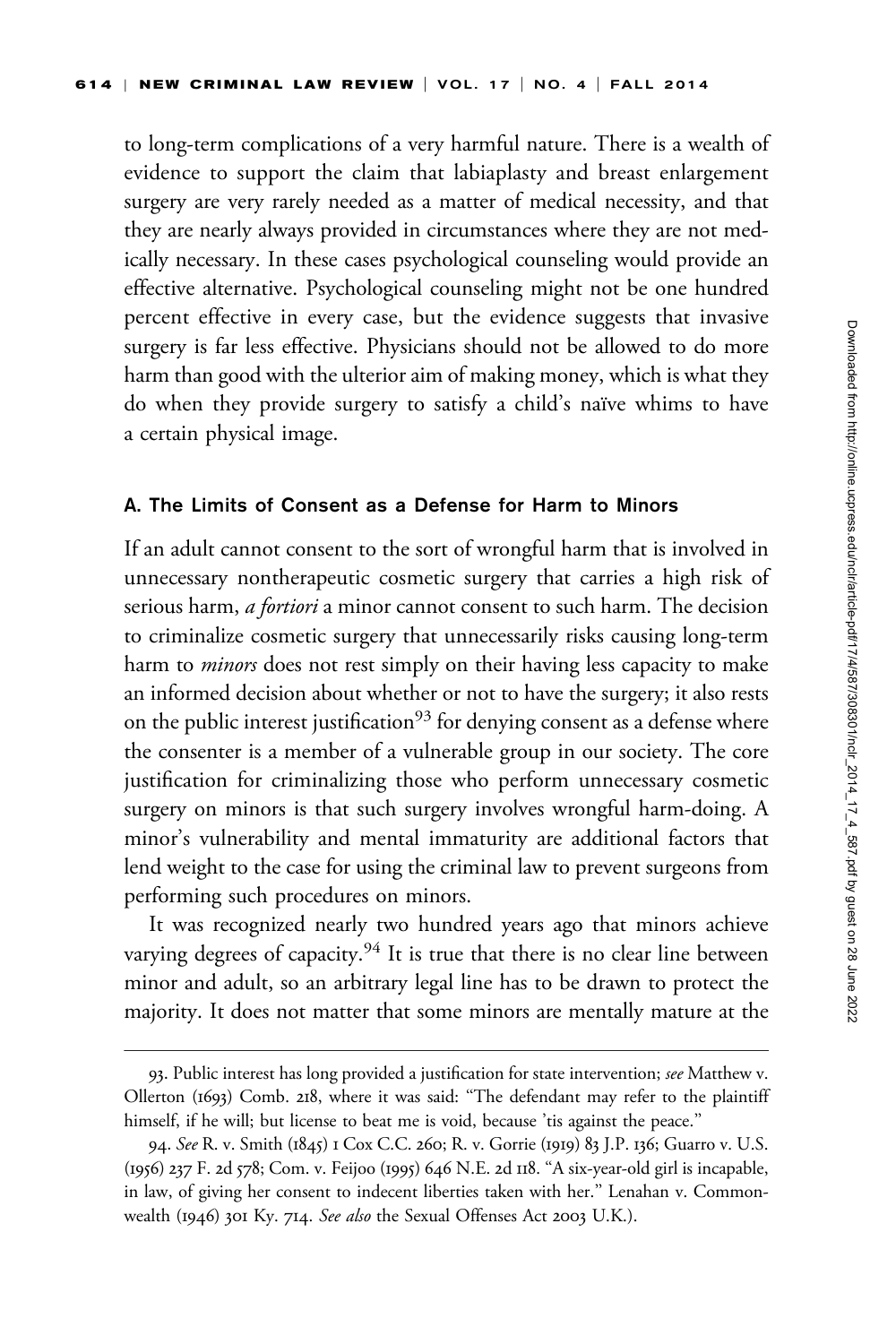age of 17, while some adults are mentally immature at the age of 25. The law aims to protect the majority, and the majority of those aged 17 and under are less mature than those aged 18 and above. A blanket ban against all those between the ages of 16 and 18 being allowed to consent to unnecessary harmful cosmetic surgery rests not only on their diminished capacity, but also on a policy choice to protect impressionable and vulnerable minors from being subjected to the irreversible harm that is likely to result from their making a decision that they might not otherwise make, but for their impressionable age. ''Youth is easily deceived because it is quick to hope,'' said Aristotle. Perhaps no person's decisions are more influenced by peer pressure than those of a teenager. Peer pressure and impressionability leads even mature minors to make regrettable and bad decisions. They tend to take risks that would not necessarily be taken by adults.<sup>95</sup> When it can be demonstrated that the planned surgery serves no therapeutic end and is potentially very harmful, there seems to be no great restriction upon the liberty of the minor by having a blanket ban against such surgery for minors. The evidence would have to show that the planned surgery is potentially harmful and serves no therapeutic end. Such an approach has been adopted in the state of Queensland in Australia.<sup>96</sup>

It is absurd that in England and Wales a minor cannot consent to having a tattoo,  $97$  but she can consent to, *inter alia*, having invasive surgery to augment her breasts or harmful nontherapeutic labiaplasty.<sup>98</sup> In Burrell v. Harmer<sup>99</sup> a tattooist tattooed two boys aged 12 and 13, causing their arms to become inflamed and painful. The magistrates convicted him of an assault occasioning actual bodily harm, rejecting his defense that the boys consented on the ground that they did not understand the nature of the act; and the conviction was upheld on appeal. These boys did not expect the painful result. But it is difficult to see how the doctrine of consent can

<sup>95.</sup> Research shows that teenagers are more likely than adults to take risks. See Laurence Steinberg, Risk Taking in Adolescence New Perspectives From Brain and Behavioral Science, 16(2) CURRENT DIRECTIONS IN PSYCHOL. SCI. 55 (2007).

<sup>96.</sup> See § 213B of the Pubic Health Act 2005. See also Dan O'Connor, A Choice to Which Adolescents Should not be Exposed: Cosmetic Surgery as Satire, 15 J. HEALTH CARE L. & POL'Y 157 (2012).

<sup>97.</sup> § 1 of the Tattooing of Minors Act 1969, applied in Harvie v. Stewart (2010) G.W.D. 27-533.

<sup>98.</sup> Gillick v. West Norfolk and Wisbech AHA [1986] A.C. 112.

<sup>99.</sup> [1967] Crim. L.R. 169.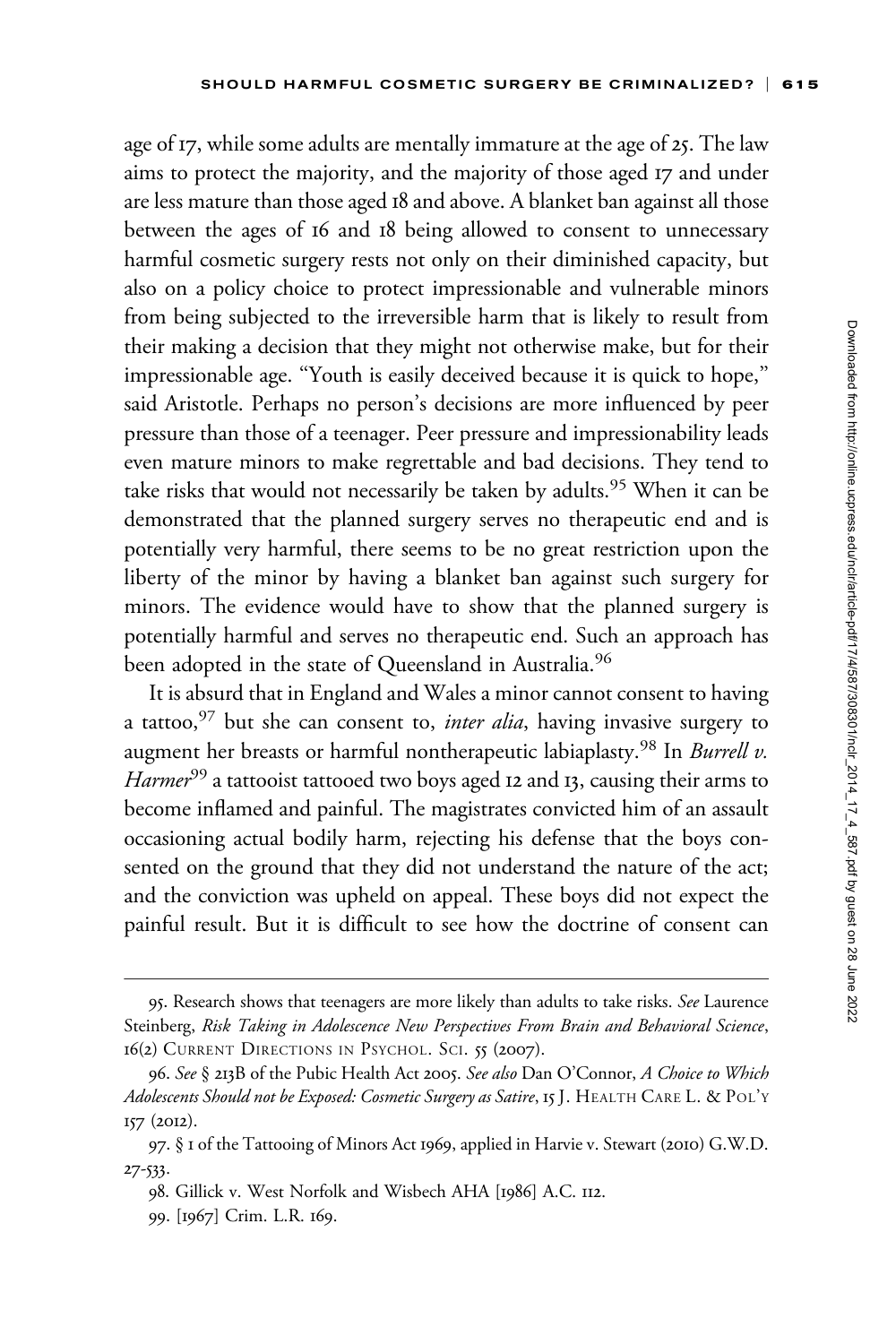rationally distinguish between a cosmetic surgeon who performs cosmetic surgery that risks unnecessary harm and a tattooist, and equally hard to imagine that the courts can continue to allow harmful unnecessary nontherapeutic surgery to go unregulated.

A surgical operation on the body of a minor is a criminal battery, even if it has a good result for the victim,<sup>100</sup> unless the patient or some authorized person consents to it on her behalf.<sup>101</sup> This is recognized both in the United States and the United Kingdom. In the United Kingdom, § 8 of the Family Law Reform Act 1969 allows a minor over the age of 16 to consent to medical treatment without her parent's permission, but the consent must be informed and genuine.<sup>102</sup> If the minor has not reached the age of 16, consent without her parents' input would be valid only if she satisfies the "mature minor" test.<sup>103</sup> When it is in the best interests of the minor to receive medical treatment,<sup>104</sup> other interested parties could apply to the court to seek a declaration to ensure that it is lawful to provide the treatment without the consent of the minor and her parents.<sup>105</sup> In Re E (A Minor) (Wardship: Medical Treatment)<sup>106</sup> an English court held that it was lawful for the doctors to give the minor a blood transfusion, even though neither the child nor his parents wanted him to have it. The child would need to be within the jurisdiction of the court before it could make such an order.<sup>107</sup> Generally, the courts have an inherent jurisdiction,<sup>108</sup>

104. Lambert v. Wicklund (1997) 520 U.S. 292.

105. This is the law in both England and in most of the United States. In Bellotti v. Baird (1979), 443 U.S. 622 at 648, it was said: ''If, all things considered, the court determines that an abortion is in the minor's best interests, she is entitled to court authorization without any parental involvement.'' For the position in England and Wales, see Gillick v. West Norfolk and Wisbech AHA [1986] A.C. 112.

106. [1994] 5 Med. L.R. 73.

107. The law is essentially the same in the United States. See San Joaquin County Human Services Agency v. Marcus W. (2010) 185 Cal. App. 4th 182; J.N. v. Superior Court (2007) 156 Cal.App.4th 523.

108. DL v. A Local Authority [2012] 3 W.L.R. 1439. In Earl of Shaftsbury v. Shaftsbury (1725) Gilb. Ch. 172 at 173–74, it was said: ''But the Crown has another Jurisdiction, and

<sup>100.</sup> R. v. Brown [1994] 1 A.C. 212. See also Bass v. State (1961) 120 SE 2d 580; People v. Kevorkian (2001) 248 Mich. App. 373; Commonwealth v. Appleby (1980) 380 Mass. 296; People v. Samuels (1967) 250 Cal. App. 2d 501.

<sup>101.</sup> Younts v. St. Francis Hospital & School of Nursing, Inc. (1970) 205 Kan. 292.

<sup>102.</sup> For a penetrating discussion of the law, see Stephen Gilmore & Jonathan Herring, "No" is the Hardest Word: Consent and Children's Autonomy, 23(1) CHILD & FAM. Q. 3 (2011). 103. Gillick v. West Norfolk and Wisbech AHA [1986] A.C. 112.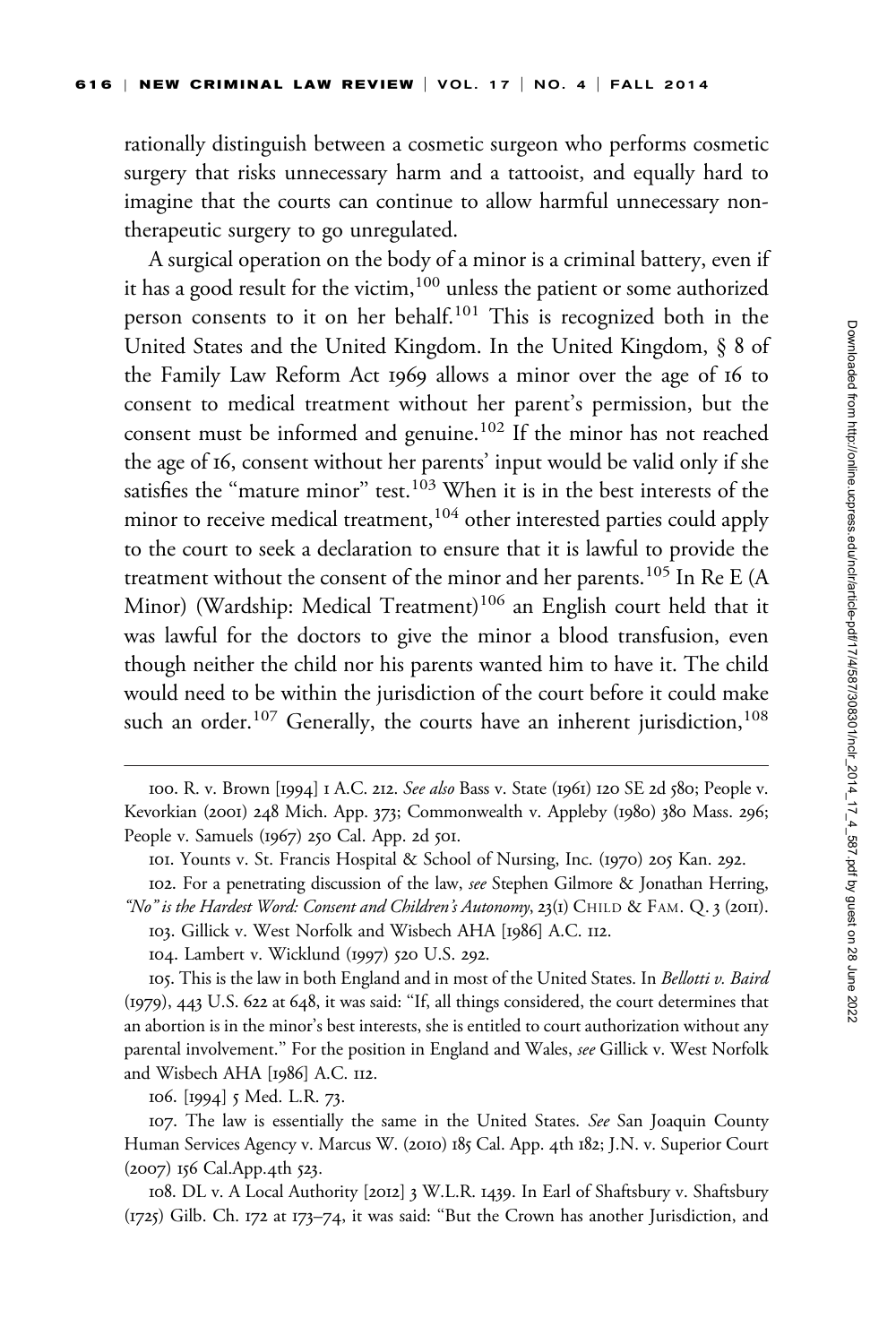which allows them to make a declaration that a proposed operation is in a patient's best interests. In *Matter of Grady*, it was said:

The *parens patriae* power of our courts derives from the inherent equitable authority of the sovereign to protect those persons within the state who cannot protect themselves because of an innate legal disability. While traditionally used to protect the economic and property interests of the legally disabled, it has also been invoked to protect personal rights.... Parens *patriae* jurisdiction has been invoked in cases involving substituted consent for medical procedures. The most common of these occurs when a court authorizes a blood transfusion over the objections of an injured or sick child's parents. Occasionally courts have authorized substituted consent for an incompetent adult to undergo medical treatment.<sup>109</sup>

Where a minor is a ward of the court or of the state, the court will have jurisdiction to authorize medical treatment. Wardship is a legal mechanism that allows the courts to exercise *parens patriae* powers in relation to minors.<sup>110</sup> As a general rule in the absence of an emergency or unanticipated conditions arising during surgery, a physician or surgeon must obtain the consent of the patient before treating or operating on her. If the patient is incapable of consenting, then consent must be obtained from a court or a person who is legally authorized to consent on the patient's behalf.<sup>111</sup>

The British Law Commission proposed ''to enact special rules relating to consent purportedly given by persons under 18 or with mental disabilities and suggested a broadening of the type of conduct that may nullify consent. It also proposed that the consent of persons under 18 to any level of intentionally inflicted injuries for sexual, religious or spiritual purposes should not in any circumstances be treated as a valid consent'' (emphasis added).<sup>112</sup> Nontherapeutic surgery that *risks unnecessary harm* seems to

112. R. v. Lee [2006] 3 N.Z.L.R. 42 at { 228, citing Law Commission for England and Wales, Criminal Law: Consent in the Criminal Law (L.C.C.P. 139, 1995) at  $\P\P$  10.1–10.15.

that is as Pater Patriœ, as a Father over his Children. ... The King has a Right to take Care of Infants, Lunaticks, and Ideots, that cannot take Care of themselves; and this Care cannot be exercised otherwise than by appointing them proper Curators or Committees. ... Now as the King has the Protection of Infants, I don't see any other Protection can be, than by assigning them their Guardians; and where should that Protection be exercised, but in that Court where Care is taken of all Persons under natural Disabilities?" See also Cary v. Bertie (1696) 2 Vern. 333 at 342.

<sup>109.</sup> (1981) 85 N.J. 235 at 259.

<sup>110.</sup> In re N. (Infants) [1967] Ch. 512.

<sup>111.</sup> In Re F. (Mental Patient: Sterilization) [1990] 2 A.C. 1.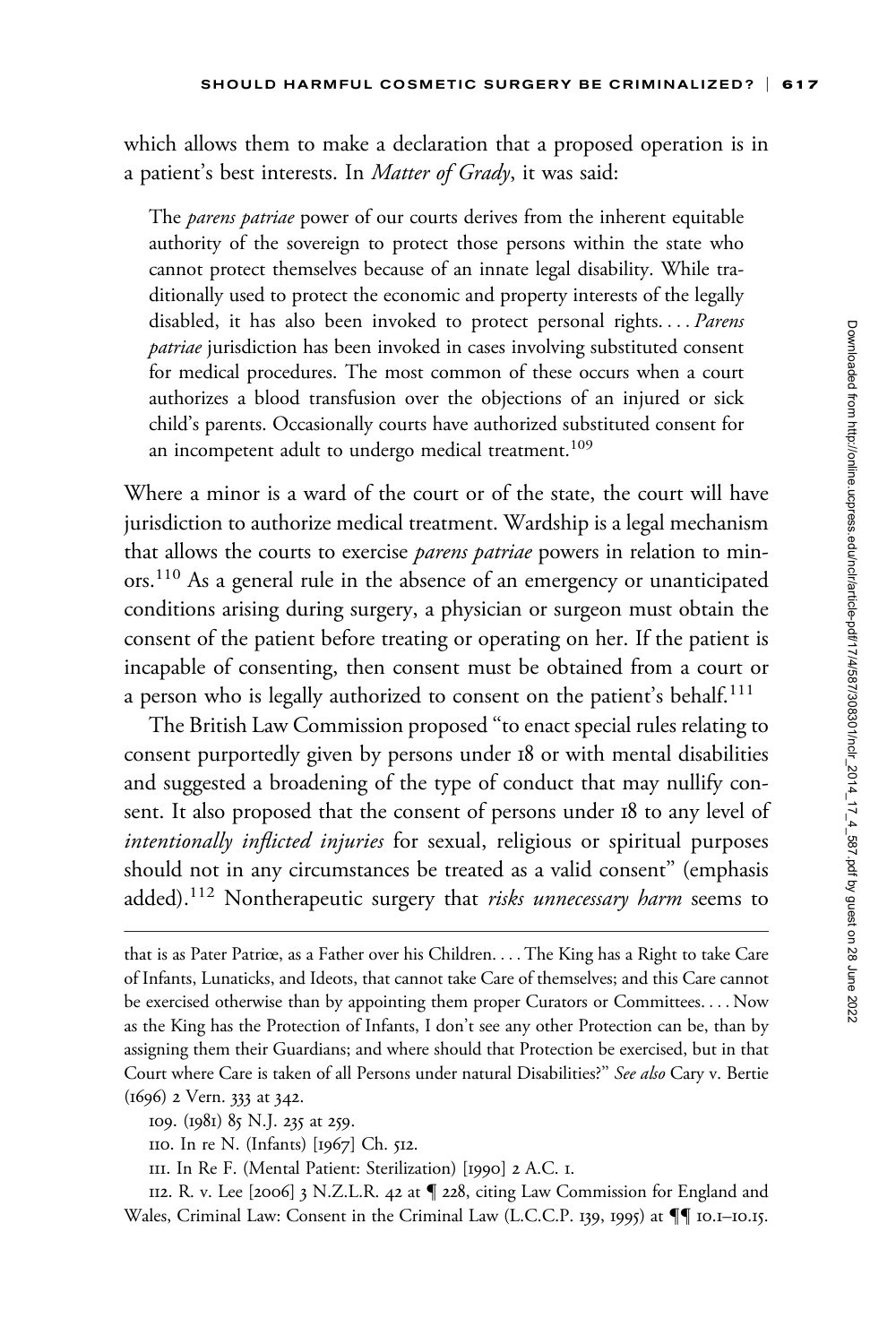be an area where consent from a person under the age of 18 years should be deemed to be invalid consent, even if it is technically valid because the mature minor understands the implications of her decision. The majority of the states in the United States require adolescents to be 18 and over before they can give valid medical consent. It is not proposed that the mature minor test be abandoned for harm prevention decisions such as the decision to have necessary medical treatment, because in practice, when the test is applied in controversial medical cases, ''parental consent'' and "mature minor" consent is subject to judicial scrutiny. *Coupled with this*, such decisions are aimed at preventing harm, not at unnecessarily risking harm.

More generally, if the court concludes that the minor's refusal to have necessary medical treatment is likely to harm her, then it is likely to hold that such a decision is irrational and therefore is not a decision that a mature minor would make.<sup>113</sup> In everyday life minors routinely consent to have medical treatment and also to have nontherapeutic cosmetic surgery that risks unnecessary harm without their decisions<sup>114</sup> being subjected to judicial scrutiny. In most cases, cosmetic surgeons have treated parental approval as being sufficient. However, sometimes parents, because of their own insecurities, will be responsible for forcing their children to have unnecessary (harmful) cosmetic surgery.<sup>115</sup> Thus, a blanket ban is needed to protect children not only from their own foolish decisions, but also from

See also Michele Deitch et al., Seventeen going on Eighteen: An Operational and Fiscal Analysis of a Proposal to Raise the Age of Juvenile Jurisdiction in Texas, 40 AM. J. CRIM. L. 1 (2012).

<sup>113.</sup> Re E (A Minor) (Wardship: Medical Treatment) [1994] 5 Med. L.R. 73. Analogously, in In Re F. (Mental Patient: Sterilization) [1990] 2 A.C. 1 at 64, Lord Brandon said: ''What is required from the court is rather an order which establishes by judicial process (the 'third opinion' so aptly referred to by Lord Donaldson of Lymington M.R.) whether the proposed operation is in the best interests of the patient and therefore lawful, or not in the patient's best interests and therefore unlawful." See also Matter of Schiller (1977) 148 N.J. Super. 168 (where the court authorized the amputation of a leg). For a comprehensive digest of the law in the United States, see Power of Court or Other Public Agency to Order Medical Treatment over Parental Religious Objections for Child Whose Life is not Immediately Endangered, 21 A.L.R. 5th 248 (2014); Medical Practitioner's Liability for Treatment Given to Child Without Parent's Consent, 67 A.L.R. 4th 511 (2014).

<sup>114.</sup> ''What may seem the most unusual figure for British audiences are the number of teenagers getting treated. Although it's only 2% of the total, that's still 230,617 procedures in a year." U.S. Plastic Surgery Statistics: Chins, Buttocks and Breasts up, Ears down, (THE GUARDIAN, Datablog, Apr. 19, 2012).

<sup>115.</sup> Alicia Ouellette, Eyes Wide Open: Surgery to Westernize the Eyes of an Asian Child, 39(1) HASTINGS CENTRE REP. 15 at 16 (2009).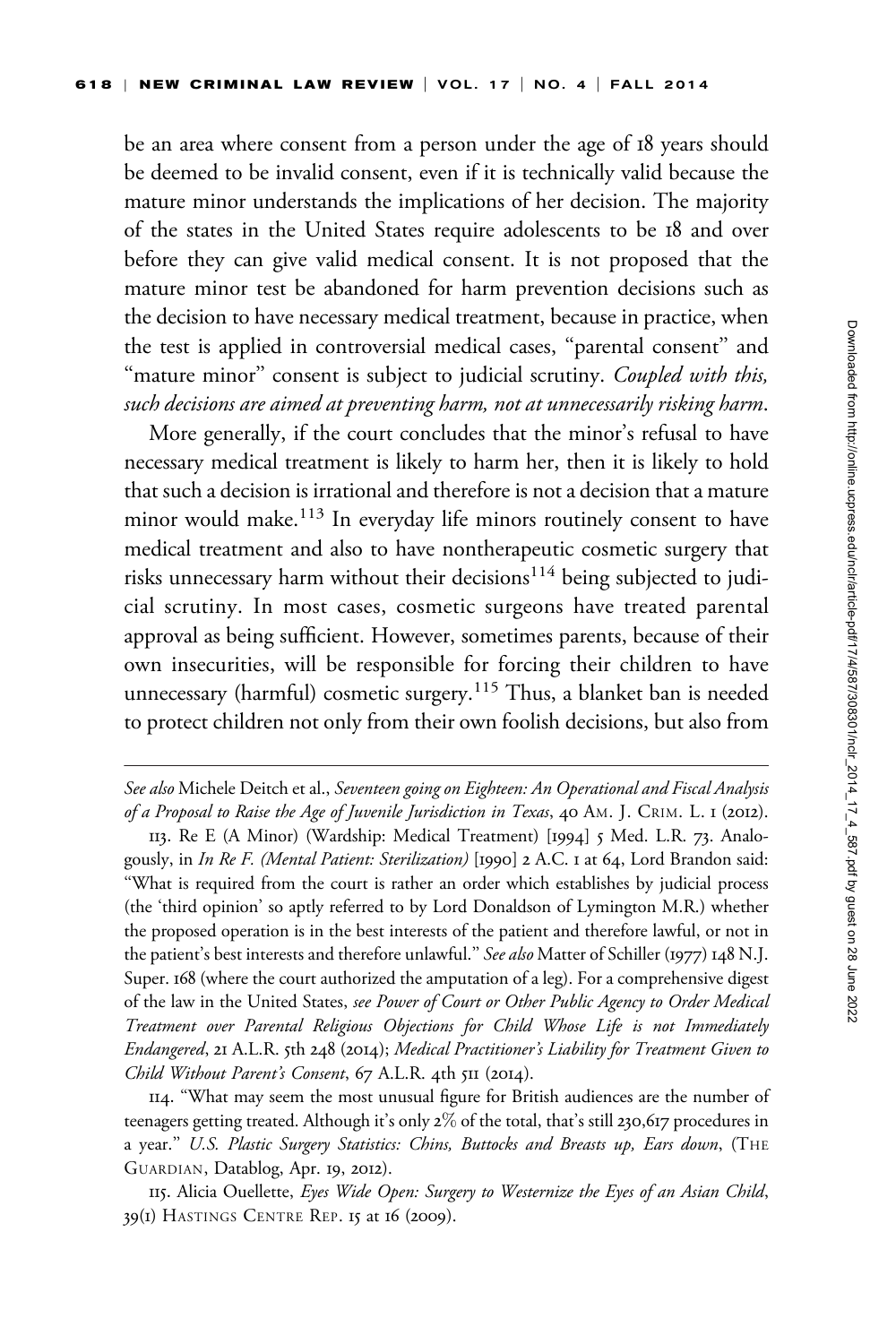foolish decisions made by their parents. A parent cannot authorize her 14-year-old to purchase alcohol or to smoke cigarettes, so why should she be able to authorize nontherapeutic cosmetic surgery that involves a high risk of harming her child? As far as genuine medical consent is concerned, parental consent is more likely to have a harm prevention rationale and, therefore, is not as controversial. A blanket ban against nontherapeutic cosmetic surgery is needed to prevent either parental or mature minor consent being used to make such surgery permissible.<sup>116</sup>

What is being proposed is that the mature minor test be abandoned for cases involving unnecessary nontherapeutic cosmetic surgery that risks harm. The mature minor test has been the subject of sustained judicial $117$ and academic criticism.<sup>118</sup> Its use to allow minors to be put in a position where they have to choose whether or not to have unnecessary cosmetic surgery that carries a risk of causing them permanent injury is unacceptable. Genuine medicine is different since the minor is put in the position where she has to choose, because of a chance medical condition. When a ''mature minor'' has to choose whether or not to have necessary medical treatment to save her life or to cure some greater harm, it is not objectionable to let her have as much input as possible. Similarly, where a mature

<sup>116.</sup> Mark J. Cherry, Ignoring the Data and Endangering Children: Why the Mature Minor Standard for Medical Decision Making Must be Abandoned, 38(3) J. MED. PHILOS. 315 at 323  $(2013).$ 

<sup>117.</sup> See Miller v. Alabama (2012) 132 S.Ct. 2455 at 2469, where Kagan, J. (delivering the opinion of the Court, in which Kennedy, Ginsburg, Breyer, and Sotomayor, J.J., joined) said: "But given all we have said in Roper, Graham, and this decision about children's diminished culpability and heightened capacity for change, we think appropriate occasions for sentencing juveniles to this harshest possible penalty will be uncommon. ... Although we do not foreclose a sentencer's ability to make that judgment in homicide cases, we require it to take into account how children are different, and how those differences counsel against irrevocably sentencing them to a lifetime in prison." See also Liao, supra note 81; U.S. v. Shill (2014) 740 F. 3d 1347 at 1356; People v. Willis (2013) 997 N.E. 2d 947 at 959; Graham v. Florida (2010) 130 S.Ct. 2011; Roper v. Simmons (2005) 125 S.Ct. 1183; In re Alatriste (2013) 163 Cal. Rptr. 3d 748.

<sup>118.</sup> Jay D. Aronson, Neuroscience and Juvenile Justice, 42 AKRON L. REV. 917 (2009); Ruben C. Gur, Brain Maturation and Its Relevance to Understanding Criminal Culpability of Juveniles, 7 CURRENT PSYCHIATRY REP. 292 (2005); Staci A. Gruber & Deborah Yurgelun-Todd, Neurobiology and the Law: A Role in Juvenile Justice?, 3 OHIO ST. J. CRIM. L. 32; Christopher Thompson, The Development of Decision Making Capacities in Children and Adolescents: Psychological and Neurological Perspectives and Their Implications for Juvenile Defendants, 27 BEHAV. SCI. & L. 173. (2009)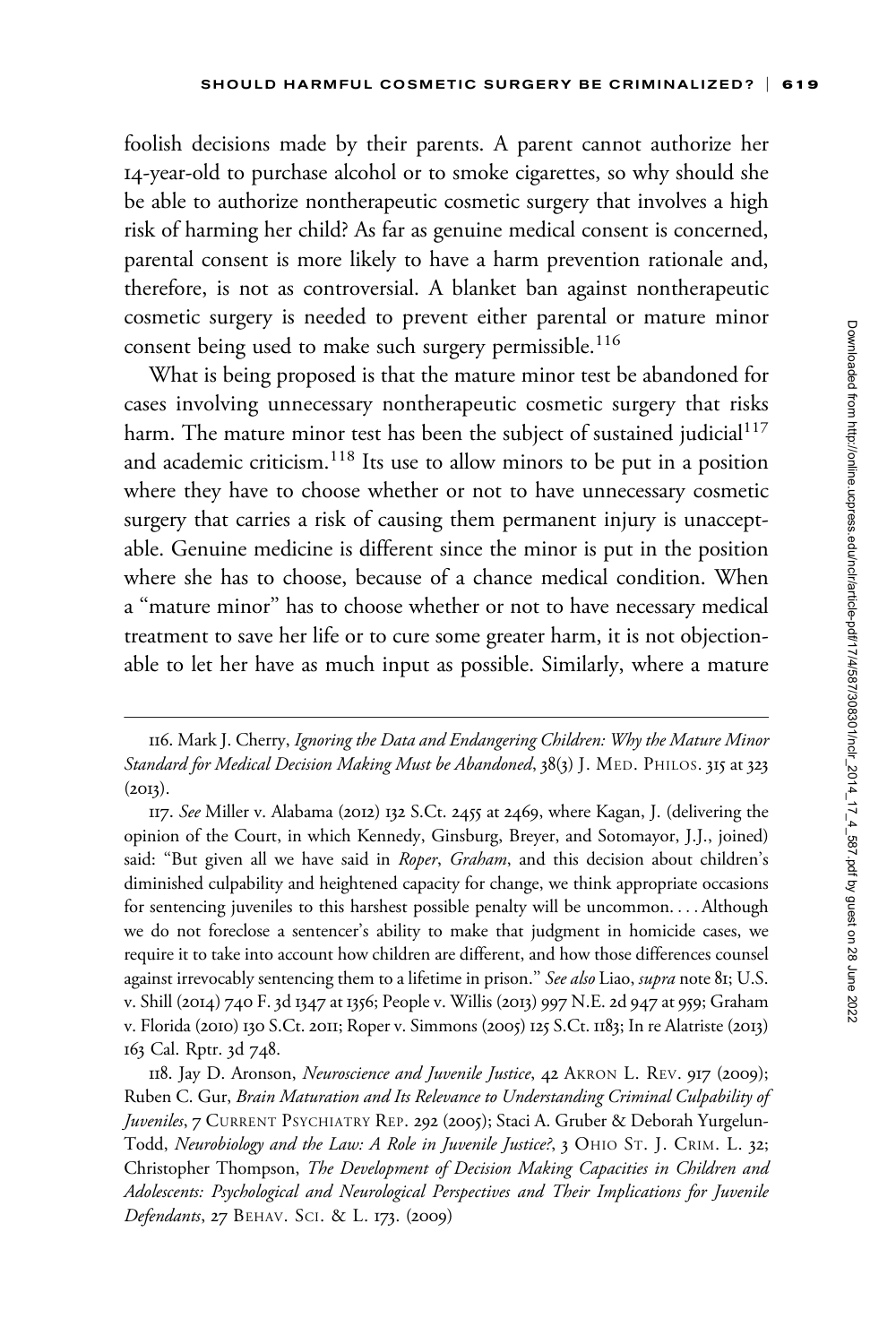minor makes a *harm prevention* decision, such as the decision to purchase prophylactics to avoid contracting sexually transmitted diseases, there is nothing objectionable about allowing her to make this sort of decision. If her parents are involved, because of embarrassment, she may be deterred from making a decision that is designed to prevent her from being harmed. This is very different from letting her make a borderline autonomous decision that unnecessarily exposes her to the risk of suffering harm that serves no reasonable objective.

Courts and legislatures in the United States have accepted that the scientific evidence overwhelmingly demonstrates that there is a difference in the maturity of a mature minor and an adult.<sup>119</sup> The United States Supreme Court has gone as far as accepting that a person's age could impact her degree of culpability. In the United Kingdom, Parliament has held that those between the ages of 16 and 18 cannot give a valid consent to sexual intercourse where the other party is in a position of trust, as is the case where the other party is her school teacher.<sup>120</sup>

In taking this step, the Parliament of the United Kingdom seems to accept that those aged between 16 and 18 are not sufficiently mature to give valid consent when they are under the influence of a person who might have more than normal influence. Invaliding the sexual consent of 16- or 17-year-olds who consent to have sexual relations with their schoolteachers rests on the rationale that those under 18 lack full capacity to make a fully

<sup>119.</sup> Roper v. Simmons (2005) 125 S.Ct. 1183 at 1195, where Kennedy, J., said: ''Three general differences between juveniles under 18 and adults demonstrate that juvenile offenders cannot with reliability be classified among the worst offenders. First, as any parent knows and as the scientific and sociological studies the respondent and his amici cite tend to confirm, '[a] lack of maturity and an underdeveloped sense of responsibility are found in youth more often than in adults and are more understandable among the young. These qualities often result in impetuous and ill-considered actions and decisions.' ... ('Even the normal 16-year-old customarily lacks the maturity of an adult'). It has been noted that 'adolescents are overrepresented statistically in virtually every category of reckless behavior.' ...In recognition of the comparative immaturity and irresponsibility of juveniles, almost every State prohibits those under 18 years of age from voting, serving on juries, or marrying without parental consent. See Appendixes B-D, infra." See also William J. Katt, Roper and the Scientific Amicus, 49 JURIMETRICS J. 253 (2009).

<sup>120.</sup> § 21 of the Sexual Offenses Act 2003 (U.K.) ''defines 'positions of trust' for the purposes of sections 16 to 19 of the Act as covering relationships such as teacher and pupil or doctor and patient." R. v. McNally [2014] 2 W.L.R. 200 at 212. See also BAKER, supra note 14, at  $\P$  10-041.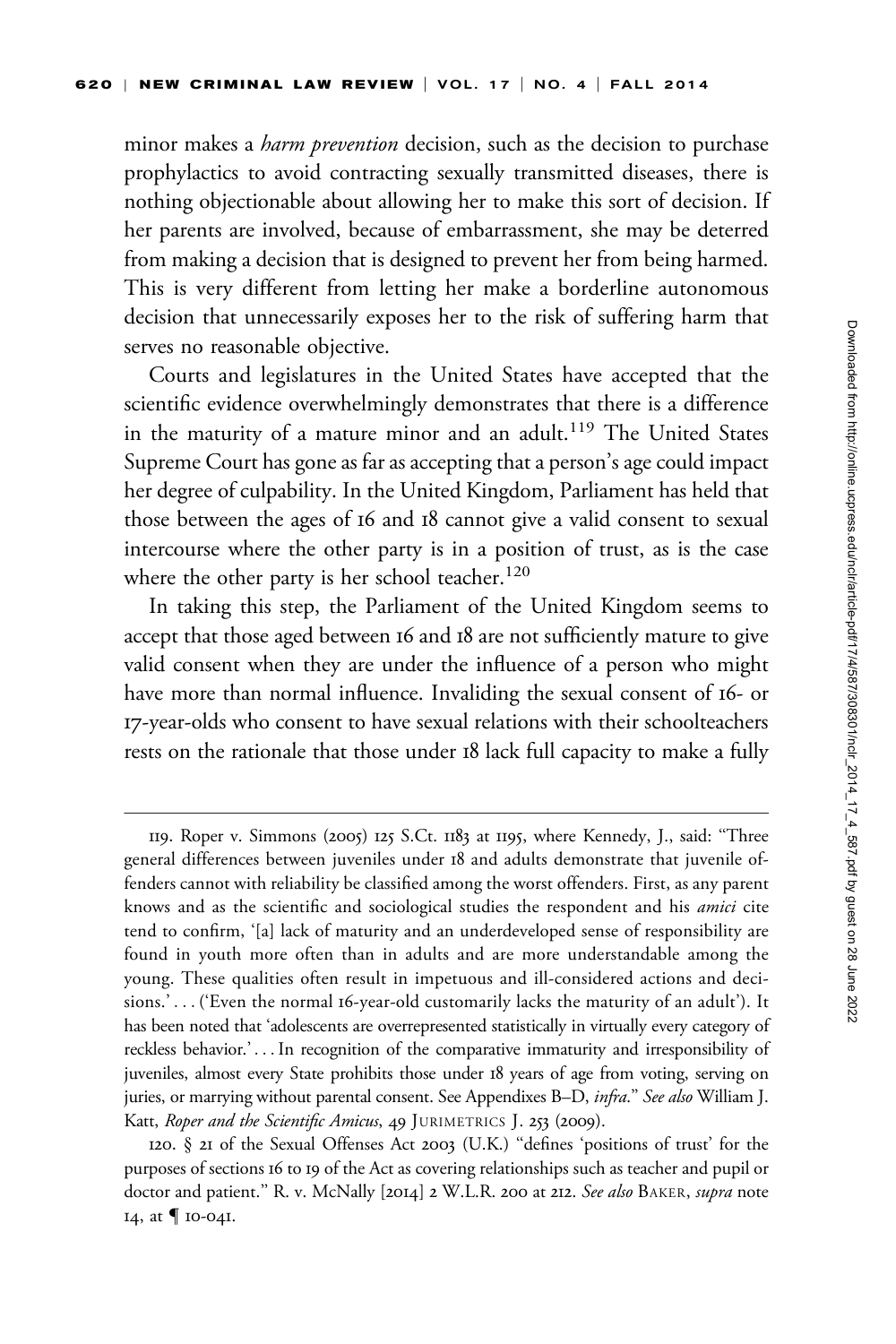independent decision.<sup>121</sup> If the same student were to have an affair with a university professor a year after leaving school, there would be no criminal liability for the professor, notwithstanding the "position of trust" issue, because Parliament deems that 18-year-olds have sufficient capacity to choose whom to have an affair with, even where there may be a power imbalance in the relationship. A similar situation is when an adult secretary has an affair with his or her boss.

In *State v. Windom*, Jones, J., said:

The U.S. Supreme Court's views align with the consensus emerging in the scholarly literature that adolescents are not as able as adults to act responsibly. ... Their ability to think logically deteriorates, however, in emotionally charged or stressful situations. Further, ''[e]ven though adolescents, by age sixteen, exhibit intellectual abilities comparable with adults, they do not develop the psycho-social maturity, ability to exercise selfcontrol, and competence to make adult-quality choices until their early twenties."<sup>122</sup>

The decisions of the Supreme Court of the United States and the scientific and medical literature<sup>123</sup> on the subject of adolescent capacity demonstrates that adolescents are inherently less mature than adults in ways that require them to be protected from some of their own decisions. The conclusion of the Supreme Court of the United States marks a departure from the cases advocating the mature minor doctrine. The mature minor doctrine is used to deem that teenagers have the same mental capacity as adults and thus should be given the same freedom as an adult to make life choices. The mature minor test allows minors to be treated as though they have the same capacity as an experienced adult when it comes to making

<sup>121.</sup> R. v. Lamb [2007] EWCA Crim. 1766; R. v. Lister [2006] 1 Cr. App. R. (S.) 69; R. v. Healy [2010] 1 Cr. App. R. (S.) 105.

<sup>122.</sup> (2011) 150 Idaho 873 at 888.

<sup>123.</sup> Ana S. Iltis, Parents, Adolescents, and Consent for Research Participation, 38(3) J. MED. & PHIL. 334 (2013); Evan A. Wilhelms & Valerie F. Reyna, Fuzzy Trace Theory and Medical Decisions by Minors: Differences in Reasoning between Adolescents and Adults, 38(3) J. MED. & PHIL. 268 (2013); Brian C. Partridge, The Mature Minor: Some Critical Psychological Reflections on the Empirical Bases, 38(3) J. MED. & PHIL. 283 (2013); Rachelle Barina & Jeffrey P. Bishop, Maturing the Minor, Marginalizing the Family: On the Social Construction of the Mature Minor,  $38(3)$  J. MED. & PHIL. 300 (2013).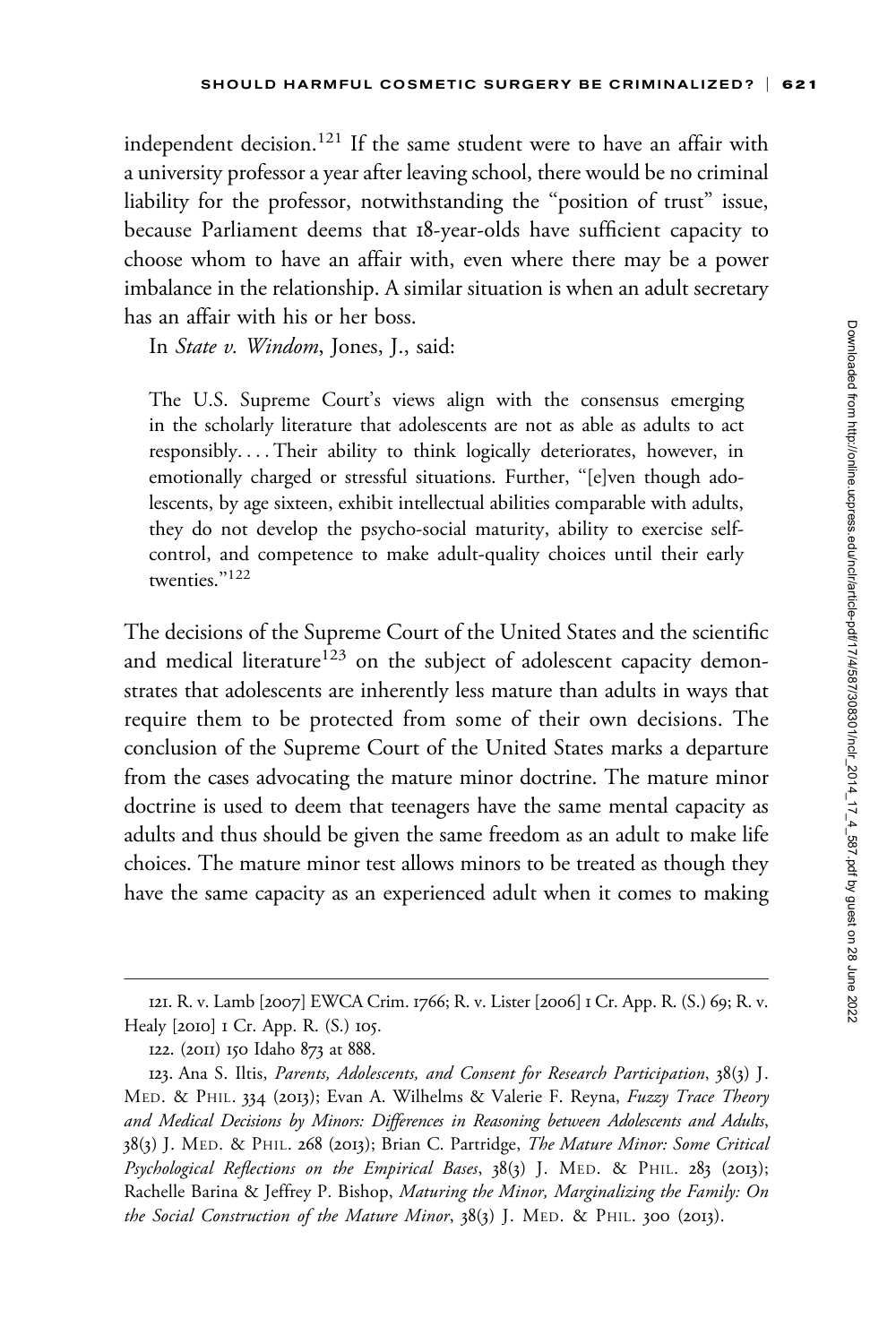decisions about whether or not to have necessary medical treatment. It also has been used to protect their sexual autonomy.<sup>124</sup>

If the mature minor standard for medical decision making is questionable in the context of genuine harm prevention oriented medical decision making, *a fortiori* it is questionable for nontherapeutic (harmful) cosmetic surgery decision making. An additional and related constraint is *vulnera*bility: The bottom line is that children belong to a vulnerable class in our society and thus should not be put in a position where they have to make a decision about whether or not to have unnecessary nontherapeutic cosmetic surgery that is likely to result in long-term harmful consequences. In the U.S. Supreme Court decision in Roper v. Simmons,<sup>125</sup> Kennedy, J., cited science and social science reports that supported his conclusion that ''juveniles are more vulnerable or susceptible to negative influences and outside pressures, including peer pressure."<sup>126</sup> The problem has been exacerbated by the cosmetic surgery industry, whose advertizing targets people who have certain insecurities by showing before and after images and by presenting the after images as normal.<sup>127</sup>

Nonetheless, it has not been my aim to make a case for abandoning the mature minor test altogether. That is a more general debate that goes

125. (2005) 125 S.Ct. 1183 at 1195.

126. See also Kenneth R. Ginsburg et al., Adolescents' Perceptions of Factors Affecting Their Decisions to Seek Health Care,  $273(24)$  J. AM. MED. ASS'N 1913 (1995).

127. Franklin G. Miller et al., Cosmetic Surgery and the Internal Morality of Medicine, 9(3) CAMBRIDGE Q. HEALTHCARE ETHICS 353 at 362 (2000), where it is observed: ''The more extreme ads for cosmetic surgery convey the message that the models shown in the ads represent the standard of beauty to which all sensible people should aspire, and that these models have achieved that standard of beauty precisely because they have themselves submitted to cosmetic surgery (perhaps numerous times). By promoting disease and thus stimulating demand for cosmetic surgery, such advertisements clearly violate the internal morality of medicine." Analogously, see the discussion in Tennessee Secondary School Athletic Ass'n v. Brentwood Academy (2012) 127 S.Ct. 2489 at 2495, where it was said: "In too many cases, the invitation will come accompanied with a suggestion, subtle or otherwise, that failure to accept will hurt the student's chances to play high school sports and diminish the odds that she could continue on to college. ... Such a potent entreaty, playing as it does on youthful hopes and fears, could well exert the kind of undue pressure that 'disserve[s] the individual and societal interest' ... 'in facilitating informed and reliable decision making.'''

<sup>124.</sup> Gillick v. West Norfolk and Wisbech AHA [1986] A.C. 112. Some academics have questioned its sufficiency as a basis for justifying sexual choices made by minors. See Jennifer A. Drobac & Leslie A. Hulvershorn, The Neurobiology of Decision Making in High Risk Youth & the Law of Consent to Sex,  $17(3)$  NEW CRIM. L. REV. 502-51 (2014).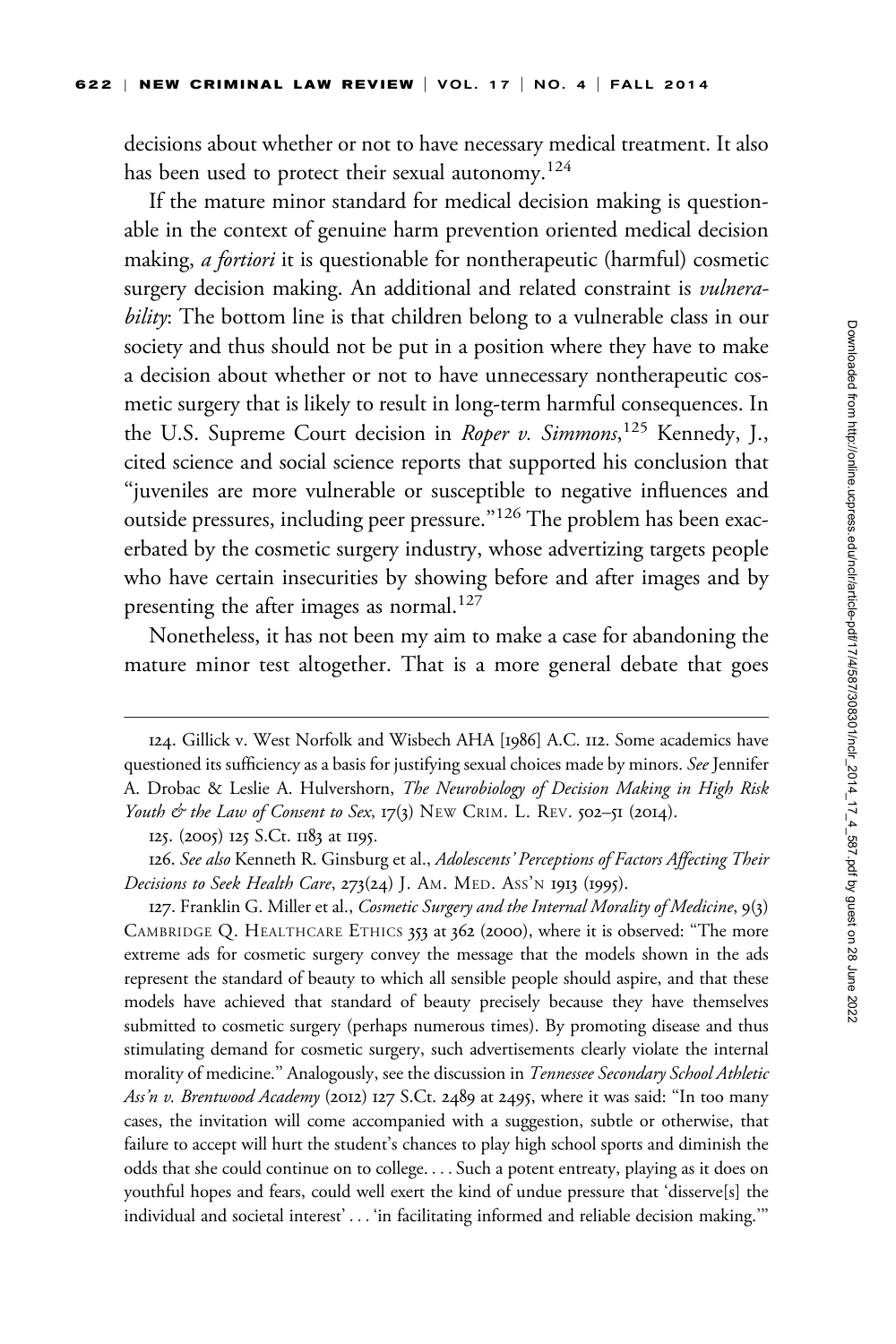beyond the scope of this article. The argument presented here is simply that the mature minor test should not apply to decisions that result in the (minor) consenter risking *unnecessary* harm.

For example, it was noted above that in the United Kingdom some sexual offenses are designed to protect minors from being sexually exploited by schoolteachers who occupy a position of trust. To the extent that it is an offense for a schoolteacher to have sexual intercourse with her 17-year-old pupil, it is hard to justify the limitation placed on the consenter's right to consent under the *harm principle*. It is hard to see how a person aged 17 is harmed by having a sexual affair with a 22-year-old schoolteacher, if she is not harmed by having a sexual affair with a 22-year-old who is not her schoolteacher.

Limiting consent as a defense in such cases seems to be aimed at preventing exploitation and at protecting children from having to choose whether or not to accept the sexual advances of their teachers in the context of attending school. However, in this context it is difficult to see why the mature minor could not give a valid consent. Arguably, the law rests on a public interest justification that this is not a decision that a minor should have to make in the school context, because the minor belongs to a vulnerable class of citizens. Similarly, there is a public interest in having laws to prevent minors having to choose whether to have unnecessary cosmetic surgery to comply with socially constructed beauty norms, because that is a decision they should not have to make until they reach adulthood.

Compare the above scenario with one where the 17-year-old consents to having harmful cosmetic surgery that leaves her suffering permanent pain and injury.<sup>128</sup> There seems to be no reason not to let a mature minor have

<sup>128.</sup> In R. v. Cornwall [2013] 1 Cr. App. R. (S.) 159 at 164, a schoolteacher was given a prison sentence of sixteen months for sending messages via the Internet to pupils suggesting sexual activity, but no sexual activity took place. It was observed that had the teacher sent messages, or even had sexual relations, with the 16-year-old and 17-year-old who he tried to entice, it would have been lawful if not in the context of a relationship of trust, in other words, if he had not been their teacher. In R. v. Wilson [2008] 1 Cr. App. R. (S.) 543 at 544, a trainee teacher had a consensual affair with a 17-year-old girl and was jailed. Lady Justice Hallett said: ''A very considerable penalty had been paid by Wilson for his behavior. His career in teaching was over and he would remain on the sexual offenders register for years to come and would never work with children again.'' Cf. Belinda Carpenter et al., Harm, Responsibility, Age, and Consent, 17(1) NEW. CRIM. L. REV. 23 (2014).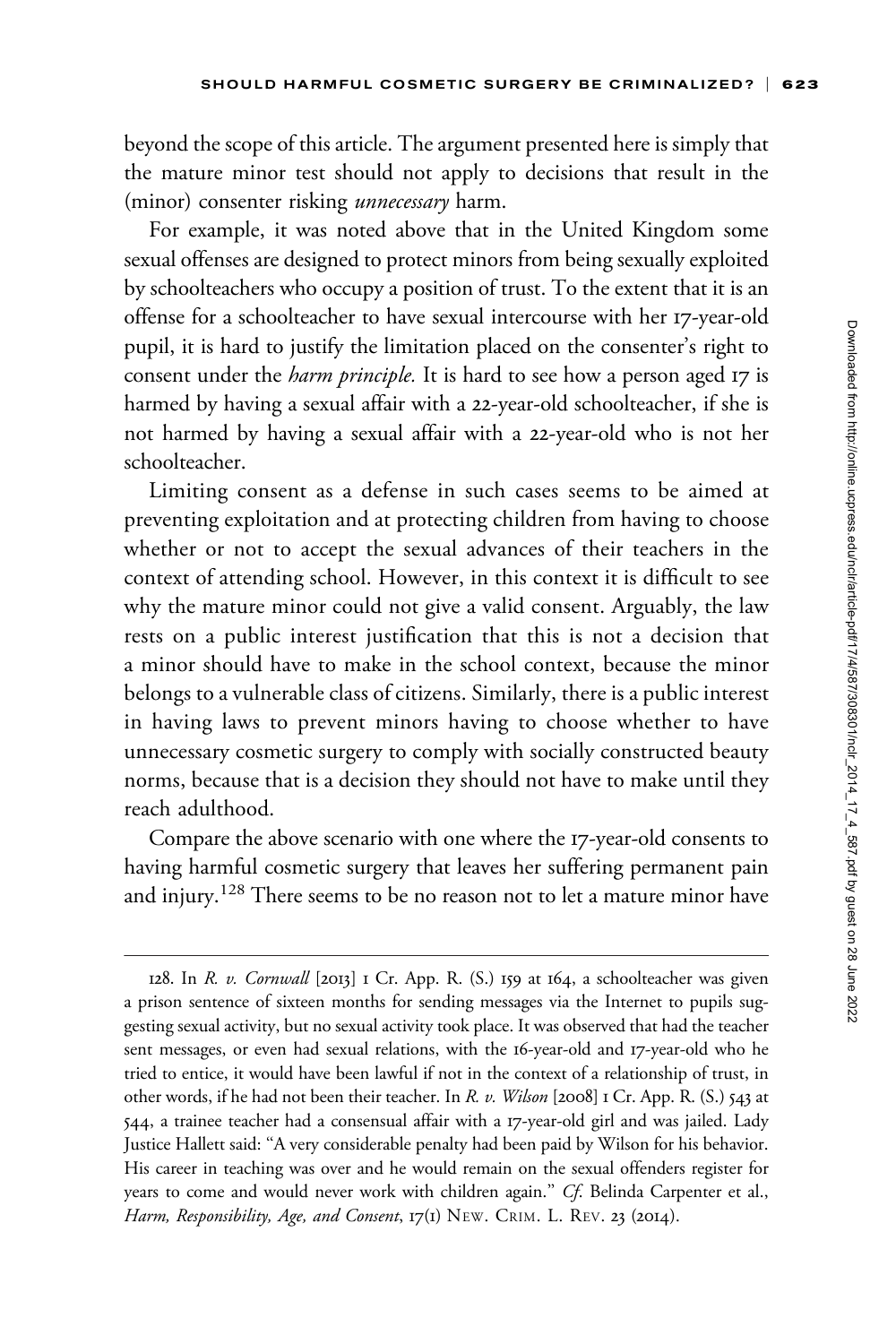a say in cases where the decision involves an activity that is aimed at harm prevention rather than an activity that unnecessarily exposes her to a risk of permanent injury. A mature minor might want to make a decision that will prevent her from being harmed, such as choosing to purchase prophylactics or contraceptives to prevent her from contracting a sexually transmitted disease or from the social burden of having a child before she is sufficiently mature to provide for it. Similarly, a decision to have necessary life-saving medical treatment or medical treatment that is aimed at preventing some greater harm by curing a genuine medical condition is a decision that relates to harm prevention, not to risking harm for a nontherapeutic or other social need. It is not objectionable to allow a mature minor to have some input in harm prevention decisions. If a mature minor refuses lifesaving treatment, then we are back in the territory of the minor choosing harm rather than harm prevention, but the courts are likely to hold that the minor is not mature.

The minor's ability to consent aside, the overriding factor is the harm principle. Regardless of whether the minor consents or whether her parents consent, what an adult person can consent to have done to her is limited by the doctrine of limited consent laid down in R. v. Brown.<sup>129</sup> As we have seen, the doctrine of limited consent holds that consent is no defense in cases where the defendant inflicts actual or serious bodily harm upon the victim without lawful justification. Children can consent on their own behalf in certain limited circumstances, but neither an adult nor a child can consent to being physically harmed unless the authorized harm comes within one of the exceptions set out in  $R$ .  $v$ . Brown.

# B. Law Reform: The Minimum Should be an Offense to Protect Minors

In Queensland, Parliament amended the Public Health Act 2005 to criminalize nontherapeutic surgery performed on minors. We need similar legislation that aims to protect minors. In Queensland, § 213B of the Pubic Health Act 2005 provides:

(1) A person must not perform, or offer to perform, a cosmetic procedure on [a child under 18 years of age]. The maximum penalty is 2 years imprisonment.

<sup>129.</sup> [1994] 1 A.C. 212.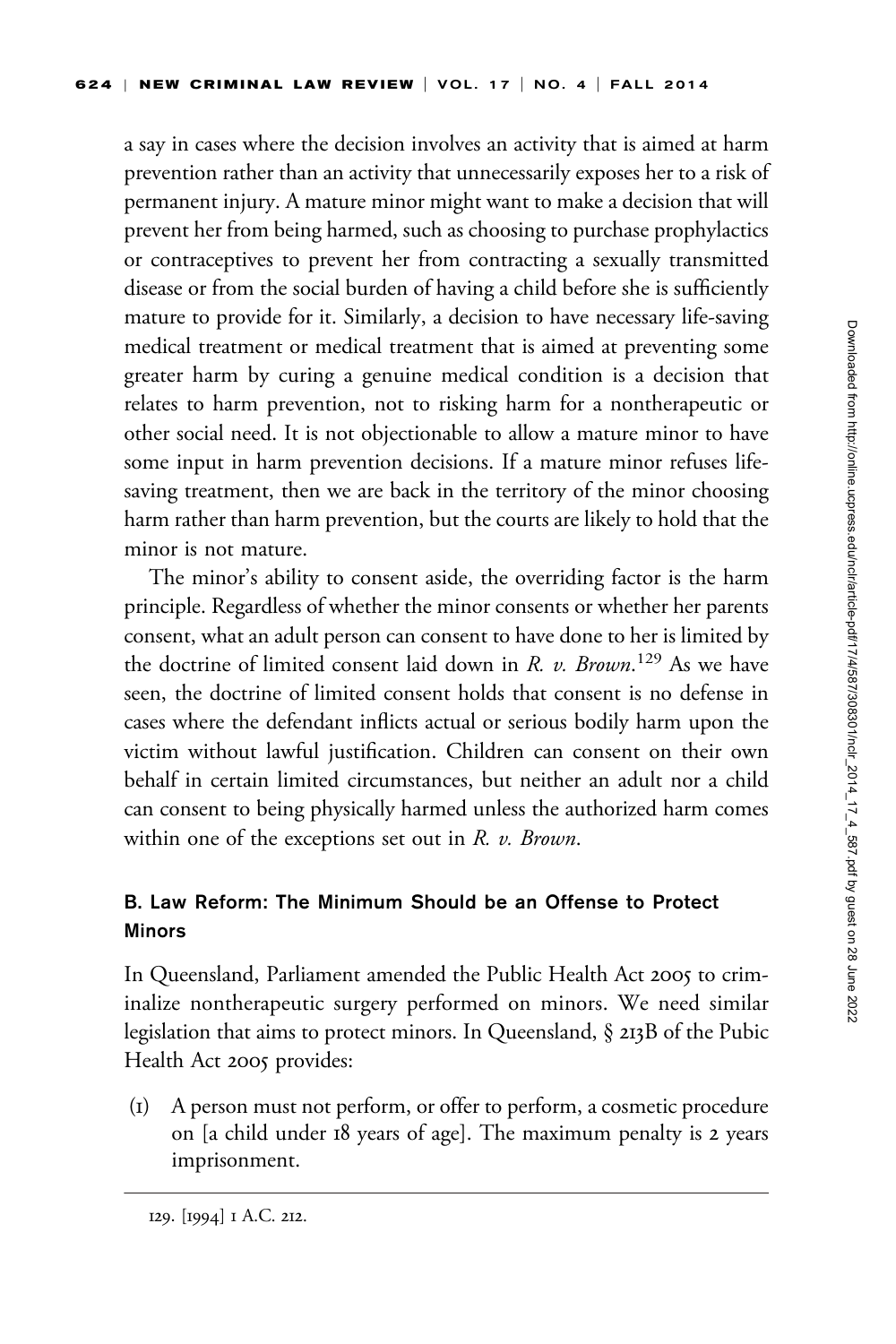- (2) A person does not commit an offense against subsection (1) if the person believes, on grounds that are reasonable in the circumstances, that performance of the procedure is in the best interests of the child.
- (3) Proof that the person did not have sufficient regard to any of the following matters is sufficient proof that the person did not have the belief mentioned in subsection (2)—
	- (a) if the child is able to form and express views—the views of the child, including the reasons why the child wants the procedure to be performed, taking into account the child's maturity and understanding of the procedure, including the risks, limitations and possible consequences of the procedure;
	- (b) to the extent it is practicable for the person to consult a parent of the child—the views of the parent, including whether the parent supports the procedure being performed on the child;
	- (c) the child's physical health, including whether performance of the procedure would correct a growth or congenital abnormality or the physical effect of a medical condition, illness or trauma;
	- (d) the child's psychological health, including whether the effect of performing the procedure on the child is likely to be positive;
	- (e) the timing of the procedure, including whether waiting until the child is an adult would be better than performing the procedure now.

The main problem with the Queensland offense is the potential scope of its "best interests" defense. If the surgeon can establish that she had a reasonable belief that it was in the minor's best interests to have the surgery, she will have a defense. It is not clear whether the legislation allows the "best interests" defense to apply only to genuine medical procedures that are necessary to ''correct a growth or congenital abnormality or the physical effect of a medical condition, illness or trauma,'' but also to unnecessary harmful cosmetic surgery, which the surgeon reasonably believes is necessary for "the child's psychological health." If all the subsections (i.e., §§  $2I3B(3)(a)$ –(e)) have to be satisfied, then the defense is limited to cases where the surgeon reasonably believes the surgery is necessary to correct a growth or congenital abnormality or to treat some other genuine medical condition.

If the defense also allows the surgeon to perform cosmetic surgery that is unnecessary to correct a genuine physical deformity, merely because she reasonably believes that the consenting child understood the risks involved,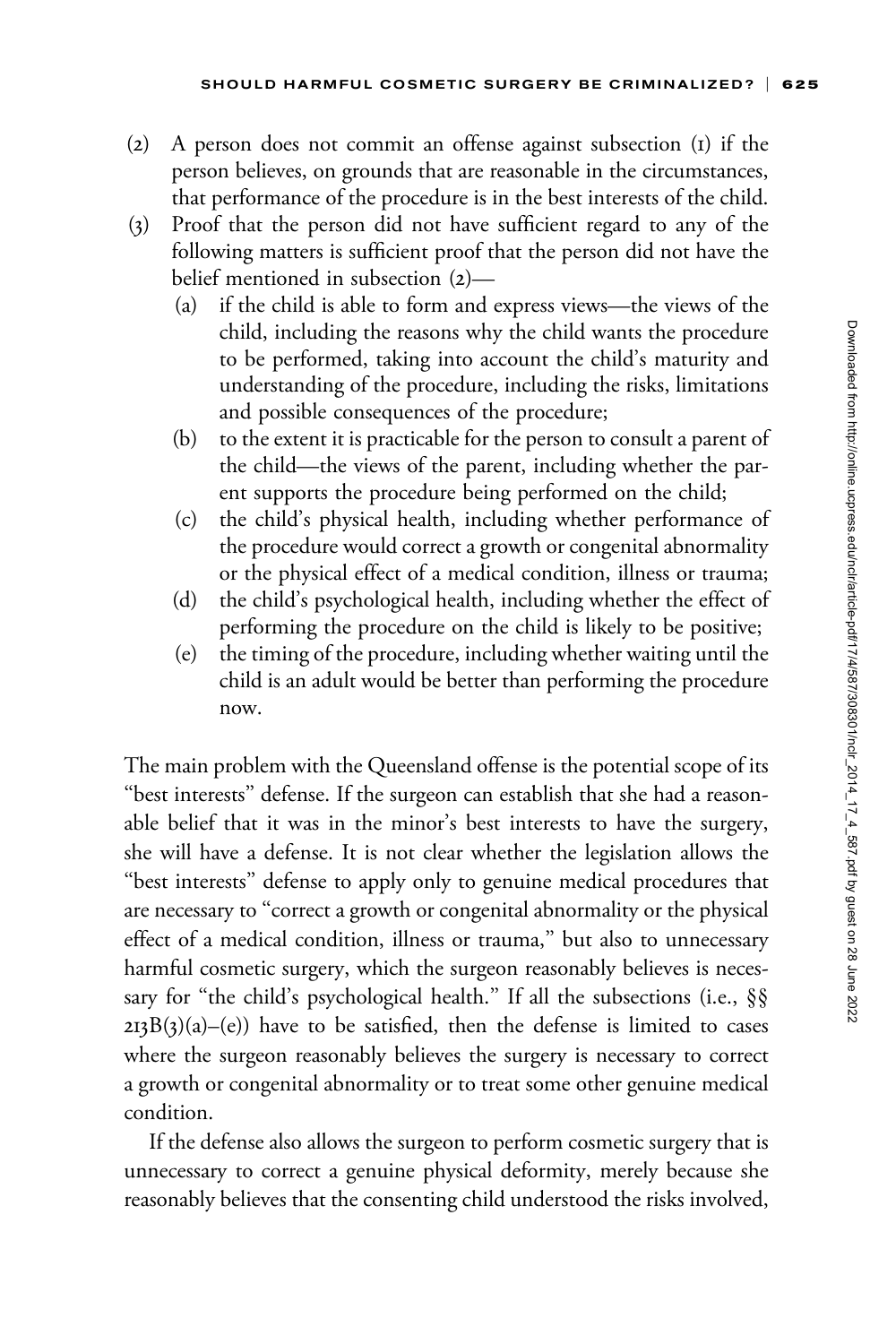that the parents approved the surgery, and that the "the child's psychological health, including whether the effect of performing the procedure on the child is likely to be positive,'' made it in the child's best interest to have the surgery, the defense would be too wide.

Such a prong in an offense criminalizing surgery for minors has the potential to make the offense self-defeating. For example, if a 14-yearold requests breast implants or labiaplasty because she feels insecure and it would make her feel better to have one of these procedures, a surgeon relying on parental consent might use the ''best interests'' defense to try to medically defend unnecessary cosmetic surgery to treat a problem that requires a psychological remedy and nothing more.<sup>130</sup> It has been reported that 250 girls under 16 have been given breast augmentations on the National Health Service in Britain, with the youngest recipient being merely 10 years old.<sup>131</sup> The justification that is invoked to disguise nontherapeutic cosmetic breast augmentations as medically necessary is the claim that it meets the putative patient's psychological needs.

130. Kazuhiro Hayashi et al., Importance of a Psychiatric Approach in Cosmetic Surgery, 27(4) AESTHETIC SURGERY J. 396 (2007). See Schulman v. Group Health Inc. (2008) II Misc. 3d 90 at 95, where McCooe, J., said: ''Embarrassment is insufficient to establish medical necessity. The complaint should be dismissed upon the ground that the plaintiff failed to prove a psychological condition caused by his enlarged breasts which constituted a medical necessity to justify the surgical procedure. It is undisputed that he never saw a psychiatrist, psychologist or any medical professional including his pediatrician for a psychological problem related to his enlarged breasts." In Viveros v. State Dept. of Health and Welfare (1995) 889 P.2d 1104 at 1107, McDevitt, C.J., said: "The Department excludes from Medicaid coverage '[c]osmetic surgery which is not medically necessary.' Neither the federal nor Idaho's statutes and regulations define the term 'medical necessity,' but the Department has created a guideline to define the term as used in IDAPA. The Department considers a surgery to be medically necessary, and not cosmetic, if there is a stabilization or improvement in the functioning of a body part, or if the procedure relieves pain. Under this standard, emotional, mental, or psychological factors are not recognized by the Department as improvements in functioning that would be reimbursable under the Medicaid Program. ... The Department's decision to deny Medicaid is supported by the record. Nothing in the record indicates that the otoplasty surgery was medically necessary. Viveros' mother stated that the purpose of the otoplasty surgery was for psychological reasons, *i.e.*, to improve Viveros' self-esteem and social skills." (Emphasis added.) See also A.M.L. v. Department of Health, Div. of Health Care Financing (1993) 863 P.2d 44.

131. Daniel Martin, 250 girls under 16 given bigger breasts on NHS at cost of £5,000 a time, (THE LONDON DAILY MAIL, Sept. 15, 2012).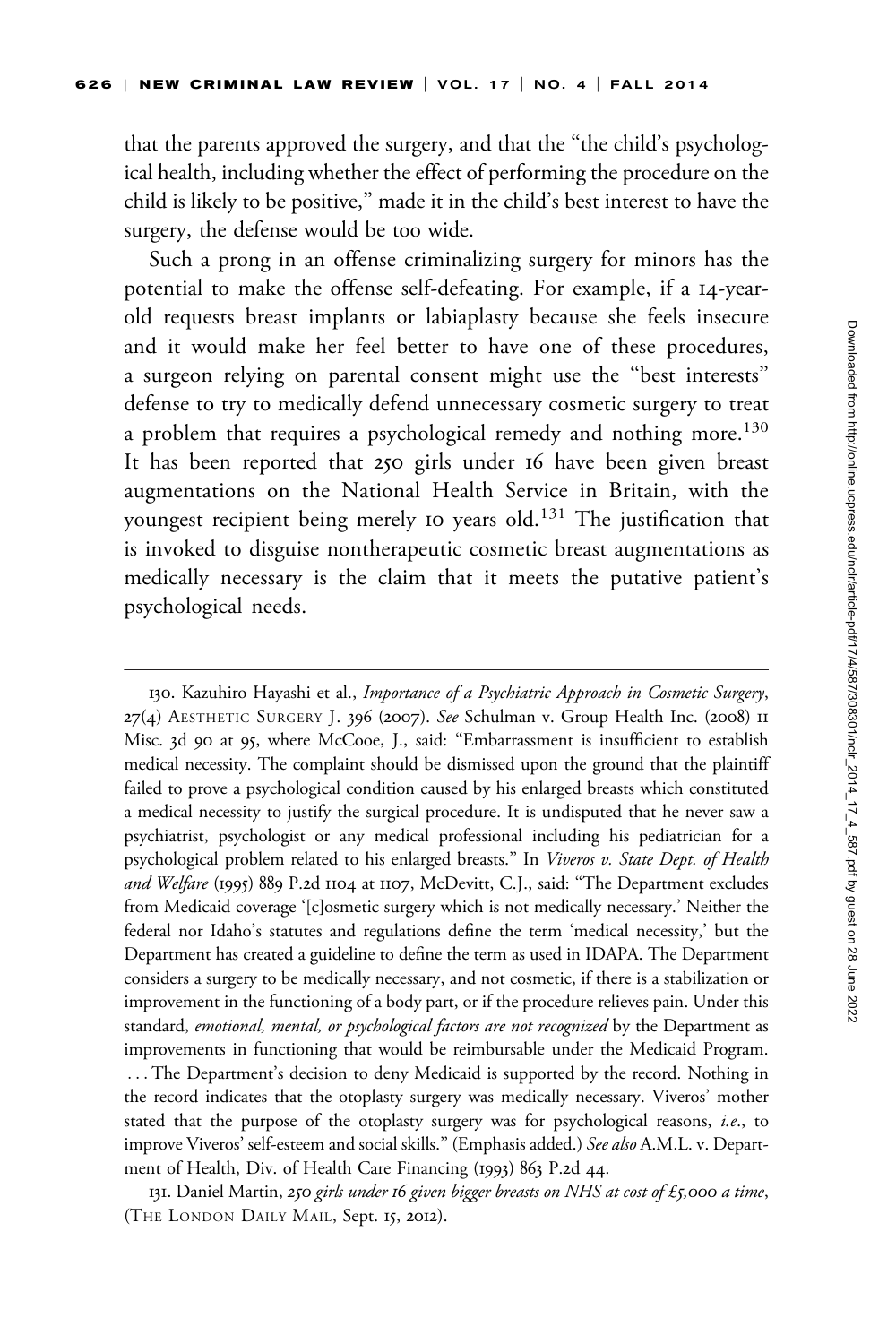Clearly, we need a law to protect minors both from parental consent and from unscrupulous doctors who are motivated by money, not medicine. The right of a parent to have his or her child have nontherapeutic harmful cosmetic surgery, whether for religious reasons or aesthetic reasons, is outweighed by the rights of the child. The state has a duty to act in a child's best interests, and this often involves protecting the child from the bad decisions of his or her parents.<sup>132</sup>

There may be cases where surgery is required as a matter of necessity, because psychological and psychiatric treatment alone does not provide a sufficient remedy, but such cases are likely to be extremely rare. Such an example is that of a limb being removed as a matter of necessity to prevent a person suffering Body Integrity Identity Disorder (BIID) from risking graver harm by trying to amputate it herself by lying her hand or arm on a railway line.<sup>133</sup> Extreme cases of necessity should not be used by surgeons to justify their performing cosmetic surgery (i.e., breast implants, labiaplasty, etc.) on minors because psychiatric and psychological counseling provide an adequate remedy in the latter scenario. Coupled with this, in the latter scenario, there is little risk in the standard case of the minor who is denied cosmetic surgery engaging in self-harm.

#### CONCLUSION

It has been argued that unnecessary cosmetic surgery that carries a high risk of long-term harm should be criminalized because it involves wrongful harm. It is *harmful* when there is a high probability of it resulting in seriously harmful complications. In some cases the harm can occur for years after the medical procedure is performed. It is *wrongful* because the surgeon knows the medical science, knows the high rate of complications, knows that it is unnecessary, knows that it carries a high risk of serious harm, and knows that it is nontherapeutic, but willingly inflicts the harm for the purpose of making money. The surgeon violates the dignity of both adult and minor patients when she carries out risky nontherapeutic

<sup>132.</sup> Landgericht (Koln) (151 Ns 169/11) Unreported May 7, 2012 (Germany).

<sup>133.</sup> See the cases discussed in Sarah Ramsay, Controversy Over U.K. Surgeon Who Amputated Healthy Limbs, 355(9202) THE LANCET 476 (2000).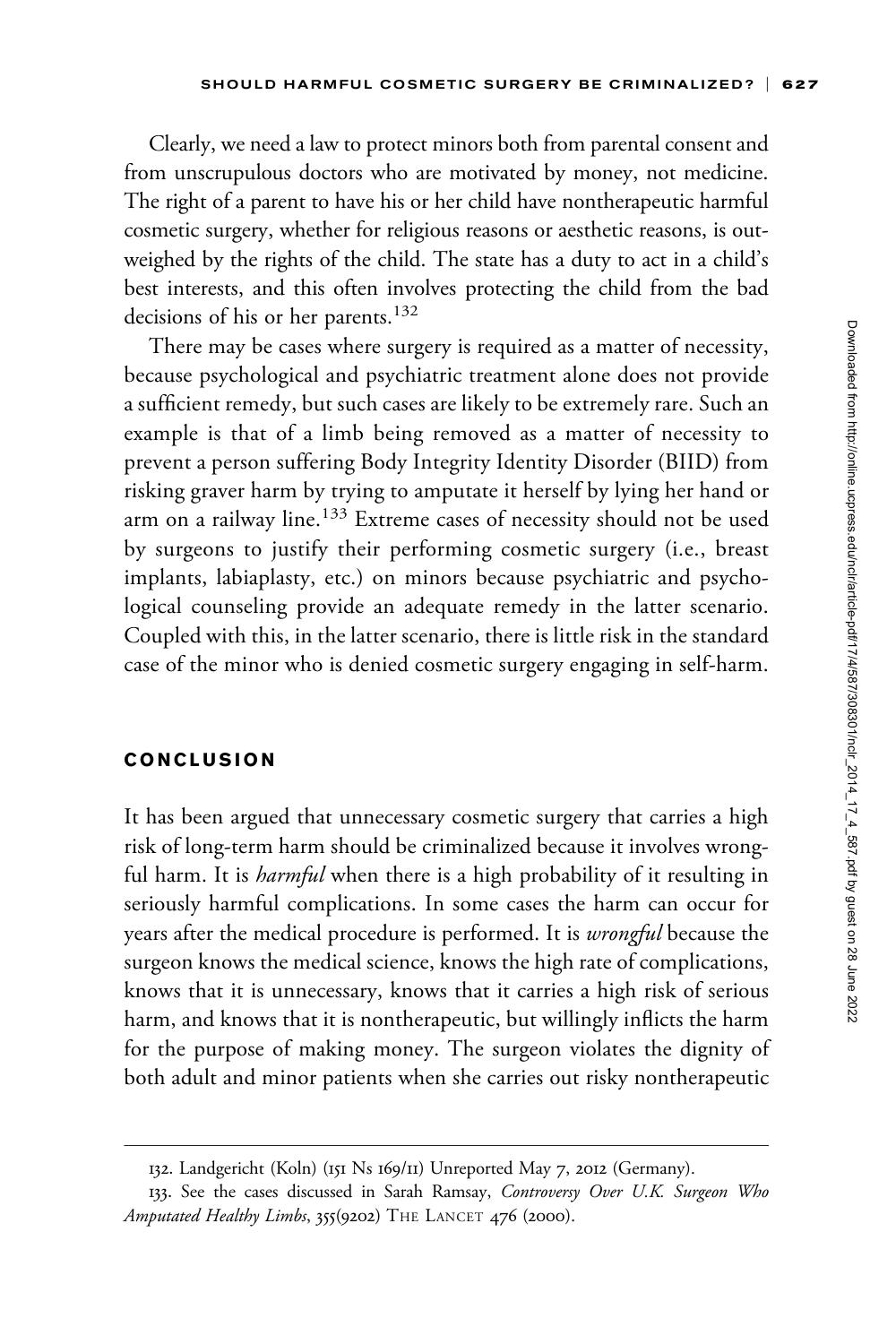harmful cosmetic surgery merely because a vulnerable patient has requested it.

Nontherapeutic cosmetic surgery can be harmful in a direct sense because it causes physical harm, or in an indirect sense because it reinforces artificial celebrity or racist<sup>134</sup> appearances as the preferred social norm. In the case of children, it may be the parent pushing his or her child to conform to these absurd beauty standards. It seems that harmful cosmetic surgery has evaded criminalization because the medical profession has legitimatized it by tradition and convention. Police and prosecutors are trained to go after conduct that has traditionally been labeled as criminal and often miss the criminality in conduct that exists under a social disguise.<sup>135</sup> The medical profession has hidden the criminal harm in unnecessary cosmetic surgery by dressing it up as genuine medicine.

Science has a major role to play in criminalization decisions. In the case at hand, scientific medical evidence is important for establishing that the particular cosmetic procedure carries an unacceptable risk of seriously harming the putative patient. A book-length evaluation of the relevant science would be necessary to draw a firm conclusion about the physical harmfulness of a given medical procedure because it is necessary to consider not only the degree of harm involved but also the probability of the resultant harm. A further example of the relevance of science relates to the mature minor test where the science is still in dispute. Coupled with this, psychological scientific evidence is also relevant because if it can be shown that psychological counseling provides an adequate remedy, then this would show that the proposed cosmetic surgery is not necessary to make the putative patient feel psychologically content.

<sup>134.</sup> We saw above that some Asian parents have forced their children to have eye surgery to look more Anglo. For generations, Jewish mothers have forced their daughters to have cosmetic rhinoplasties to give them a more Anglo-type nose shape. See Rita Rubin, A Nose Dive for Nose Jobs: As Standards of Beauty Shift, Rhinoplasty—Once a Rite of Passage for Jewish Teens-Declines in Popularity, (TABLET, June 7, 2012), http://www.tabletmag.com/jewishlife-and-religion/101732/a-nose-dive-for-nose-jobs. See also SANDER L. GILMAN, MAKING THE BODY BEAUTIFUL: A CULTURAL HISTORY OF AESTHETIC SURGERY (1999).

<sup>135.</sup> Dennis J. Baker & Lucy X. Zhao, The Criminality of Fines Imposed by Car Park Companies, 176 CRIM. L. & JUST. WKLY. 297 (2012); JEFFREY REIMAN, THE RICH GET RICHER AND THE POOR GET PRISON: IDEOLOGY, CLASS, AND CRIMINAL JUSTICE (6th ed. 2000).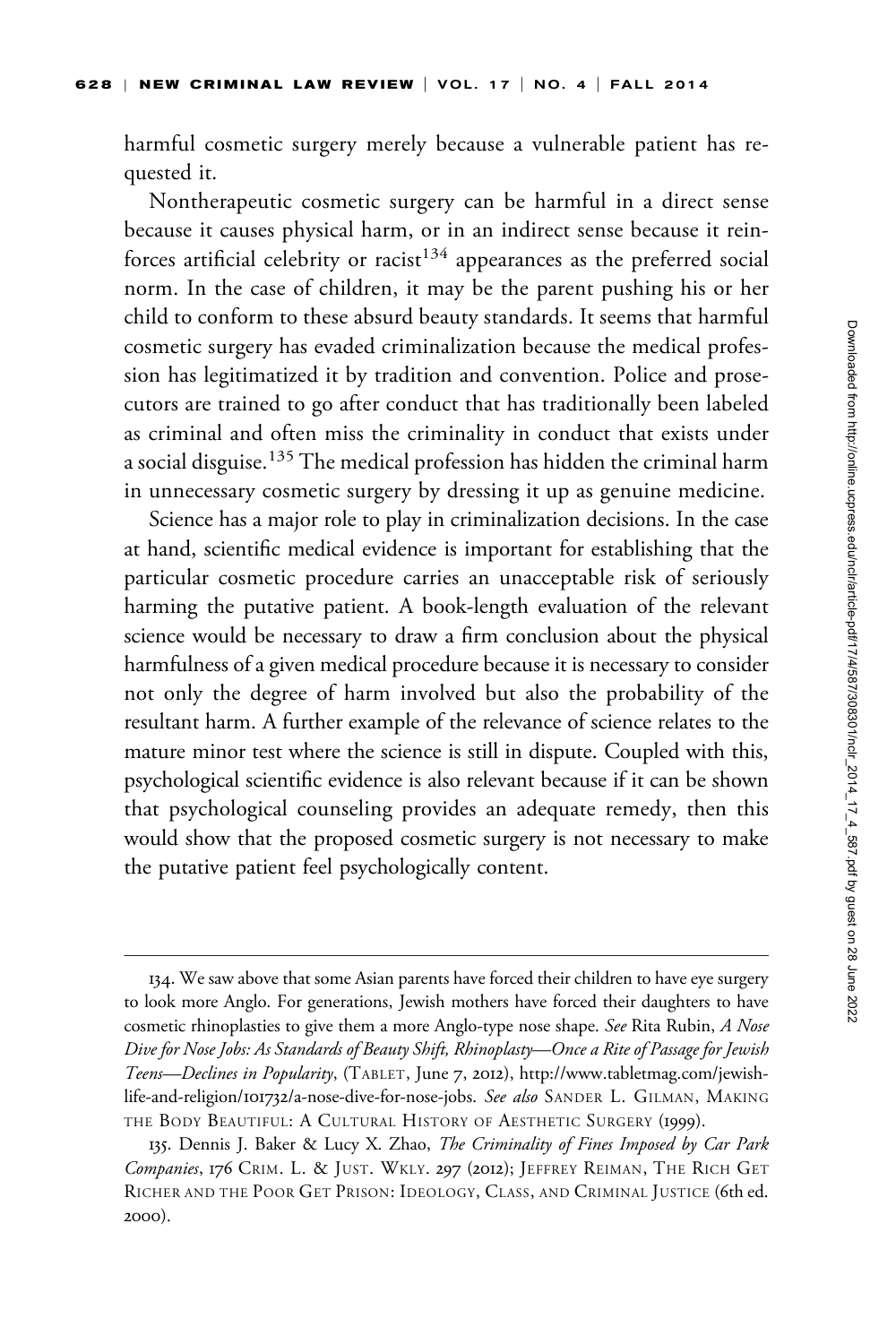Furthermore, strong evidence demonstrating the psychological benefit from cosmetic surgery would help to demonstrate that reasonably safe forms of cosmetic surgery ought not be criminalized. The psychological benefit could be sufficient to justify the patient taking a high risk of being harmed in a trivial way by the cosmetic surgery. The science might also demonstrate that the patient falls into the category of medical necessity because without the surgery she or he will suffer serious psychological harm, but such cases are likely to be extremely rare and the evidence would have to be very convincing to stop psychological harm being used as a floodgate for decriminalization of harmful cosmetic surgery.

A moral philosopher can make a moral argument for criminalization by working from the presumption that minors have less capacity than adults, but a lawmaker has to make sure that such a presumption is supported by the relevant science. Again, a book-length evaluation of the relevant science would be necessary to draw a firm conclusion about the degree of mental capacity possessed by a mature minor, but the scientific evidence as reviewed by the United States Supreme Court and by the numerous scholars cited above seems sufficient for tentatively arguing for a blanket ban against harmful cosmetic surgery for minors. The evidence seems to show that the majority of those under the age of 18 have less capacity than the majority of those above that age. The law has to draw a line based on the percentage of people within that population who lack full capacity.

Furthermore, psychological and scientific evidence might be used to prove that mature minors, even if mentally mature, are more vulnerable than adults.<sup>136</sup> This would support the case for enacting a law similar to the Queensland law, because it would support the argument that a minor is particularly vulnerable and thus ought not be put in a position where she can choose unnecessary plastic surgery to conform to the artificial beauty norms that have been set by our celebrity-worshiping society. Even though consent from an autonomous adult should provide a defense to unnecessary cosmetic surgery that does not carry a high risk of serious harm, it is arguable that mature minors ought not be allowed to consent to unnecessary harmful or harmless cosmetic surgery because they belong to a vulnerable class within our society. In a nutshell, adults ought to be able to

<sup>136.</sup> Brown v. Entertainment Merchants Ass'n (2011) 131 S.Ct. 2729 at 2760; J.D.B. v. North Carolina (2011) 131 S.Ct. 2394 at 2397; In re Stanford (2002) 123 S.Ct. 472 at 474.